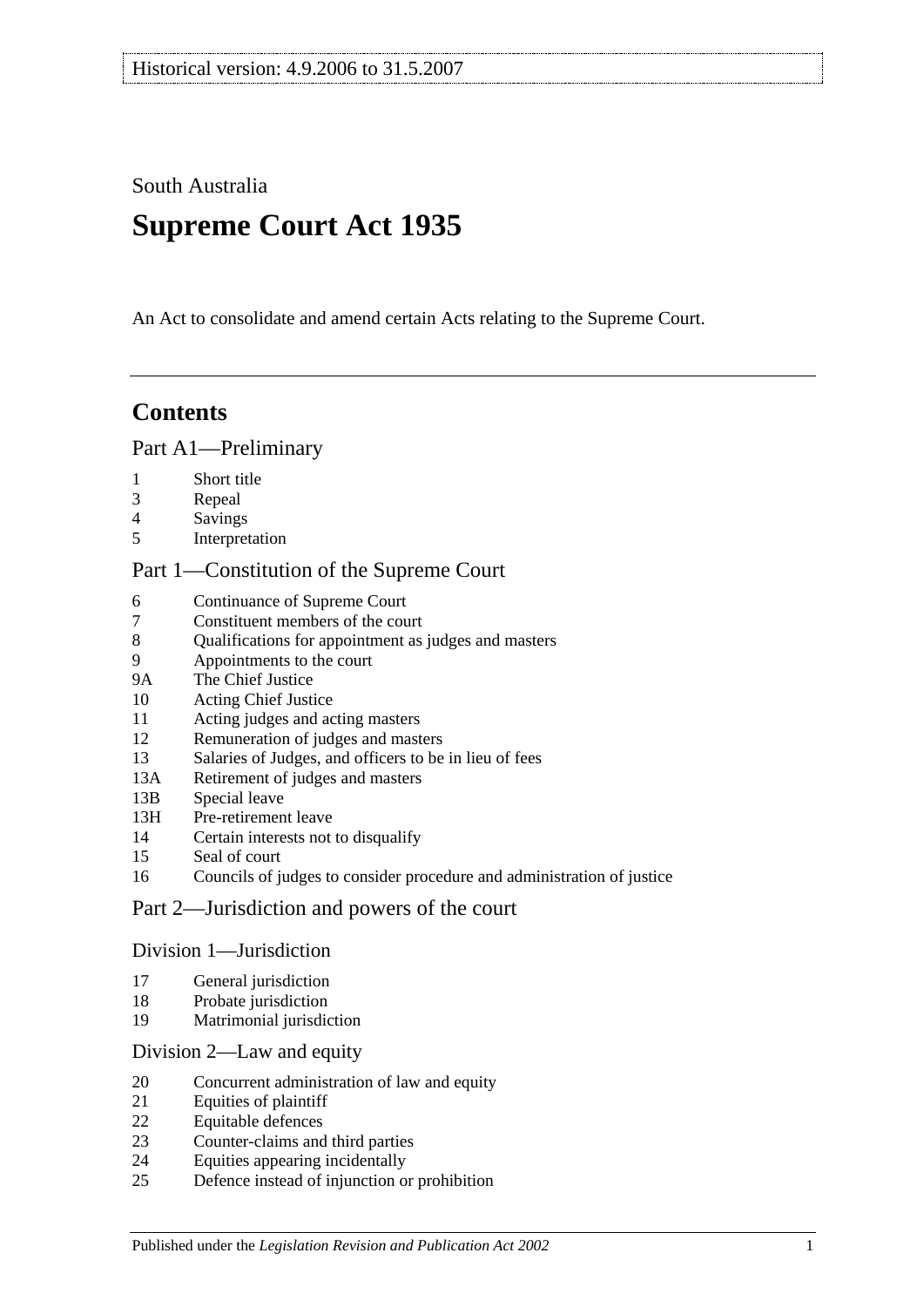- 26 [Common law and statutory rights and duties](#page-12-0)
- 27 [Court to do complete justice in cause so as to avoid multiplicity of suits](#page-12-1)
- 28 [Rules of equity to prevail where in conflict with common law](#page-12-2)

#### [Division 3—Miscellaneous powers](#page-12-3)

- 29 [Court may make orders to have effect of mandamus or injunction, and may appoint](#page-12-4)  [receivers](#page-12-4)
- 30 [Damages in certain cases](#page-13-0)
- 30A [Power to direct payment to infant](#page-13-1)
- 30B [Power to make interim assessment of damages](#page-13-2)
- 30BA [Consent orders for structured settlements](#page-16-0)
- 30C [Power to award interest](#page-16-1)
- 31 [Declaratory orders](#page-17-0)
- 32 [Court may order mortgage instead of sale in certain cases](#page-17-1)
- 34 [Court may direct sale of mortgaged property etc](#page-17-2)
- 35 [Power to require attendance of witnesses and production of evidentiary material](#page-17-3)
- 36 [Appointment of commissioners for taking affidavits](#page-18-0)
- 38 [Inspection of property in legal proceedings](#page-18-1)
- 39 [Vexatious proceedings](#page-18-2)
- 40 [Power of court with regard to costs](#page-19-0)
- 41 [Power to revive orders on abatement of cause](#page-19-1)

## [Part 3—Sittings and distribution of business](#page-19-2)

- 42 [Abolition of terms](#page-19-3)
- 43 [Reference to terms for computing time](#page-19-4)
- 44 Sitting [in vacation](#page-19-5)
- 45 [Time and place of sittings](#page-20-0)
- 46 [Adjournment from time to time and place to place](#page-20-1)
- 46A [Sittings in open court or in chambers](#page-20-2)
- 46B [Sittings required by proclamation](#page-20-3)
- 47 [Power to sit in several jurisdictions at one time](#page-20-4)
- 48 [Jurisdiction of Full Court, single judge and master](#page-20-5)
- 49 [Questions of law reserved for Full Court](#page-21-0)<br>50 Anneals
- **[Appeals](#page-21-1)**

#### [Part 3A—The Land and Valuation Court](#page-22-0)

- 62A [Interpretation](#page-22-1)
- 62B [Transitional provisions](#page-22-2)
- 62C [Establishment of Land and Valuation Court](#page-23-0)
- 62D [Jurisdiction of the Court](#page-23-1)
- 62E [Reference of matters involving question of valuation](#page-24-0)
- 62F [Appeals and cases stated](#page-24-1)
- 62G [Right of crown](#page-24-2)
- 62H [Rules of Court](#page-24-3)
- 62I [Sittings of Court](#page-25-0)

#### [Part 4—Procedure generally](#page-25-1)

- 63 [Criminal procedure](#page-25-2)
- 64 [Saving of existing procedure](#page-25-3)
- 65 [Mediation and conciliation](#page-25-4)
- 66 [Trial of issues by arbitrator](#page-26-0)
- 67 [Expert reports](#page-26-1)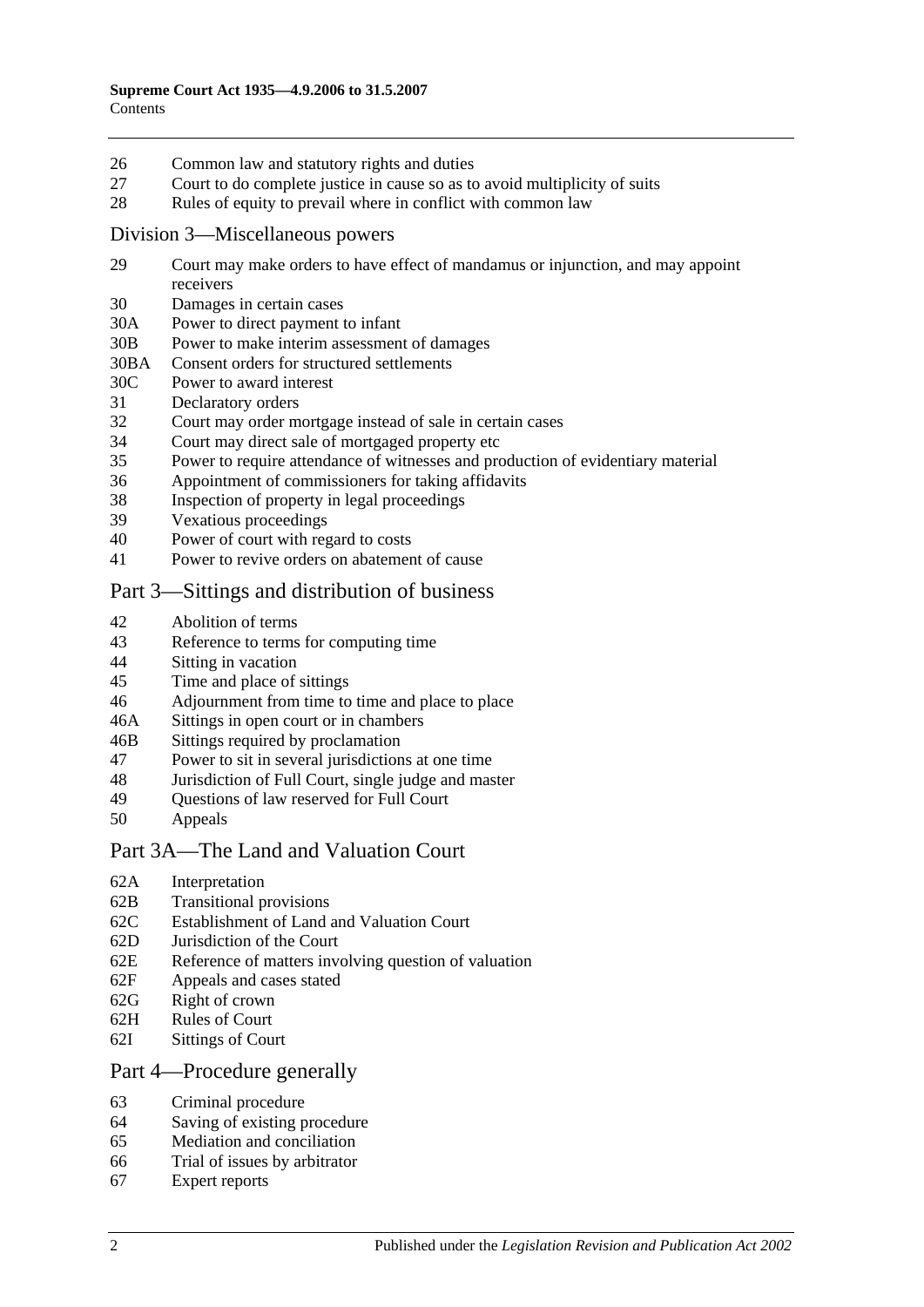[Assessors](#page-26-2)

[Rules of court](#page-27-0)

### [Part 6—Officers of the court](#page-28-0)

#### [Division 1—Registrar](#page-28-1)

#### [The registrar](#page-28-2)

#### [Division 2—Tipstaves](#page-28-3)

- [Appointment of tipstaves](#page-28-4)
- [Duty of tipstaves](#page-29-0)
- [Other duties](#page-29-1)

#### [Division 3—Further provisions as to officers](#page-29-2)

- [Appointment of other officers](#page-29-3)
- [Duties of officers](#page-29-4)
- 110A [Administrative and ancillary staff](#page-29-5)
- 110B [Responsibilities of non-judicial staff](#page-29-6)

#### [Part 7—Miscellaneous provisions](#page-30-0)

- [Rules as to division of loss upon collision at sea](#page-30-1)
- [Damages for personal injuries](#page-30-2)<br>113 Right of contribution
- [Right of contribution](#page-30-3)
- [Interest on judgement debts](#page-31-0)
- [Orders to bring prisoners for examination](#page-31-1)
- [Legal process](#page-31-2)
- 118A [Service](#page-31-3)
- [Suitors' funds to vest in master](#page-31-4)
- [Securities in court](#page-32-0)
- [Liability of Treasurer for default of master](#page-32-1)
- [Banking and investment of suitors' funds](#page-32-2)
- [Investments made under order of the court](#page-32-3)
- [Validity of payments etc pursuant to rules of court](#page-32-4)
- [Remittances by post](#page-32-5)
- [Power to appoint deputies](#page-33-0)
- [Rules of Court](#page-33-1)
- [Payment to the Treasurer of unclaimed suitors' funds](#page-33-2)
- [Party subsequently claiming may petition the Supreme Court etc](#page-33-3)
- [Court fees](#page-33-4)
- [Accessibility of evidence etc](#page-34-0)

#### [Schedule—Acts repealed](#page-35-0)

#### [Legislative history](#page-37-0)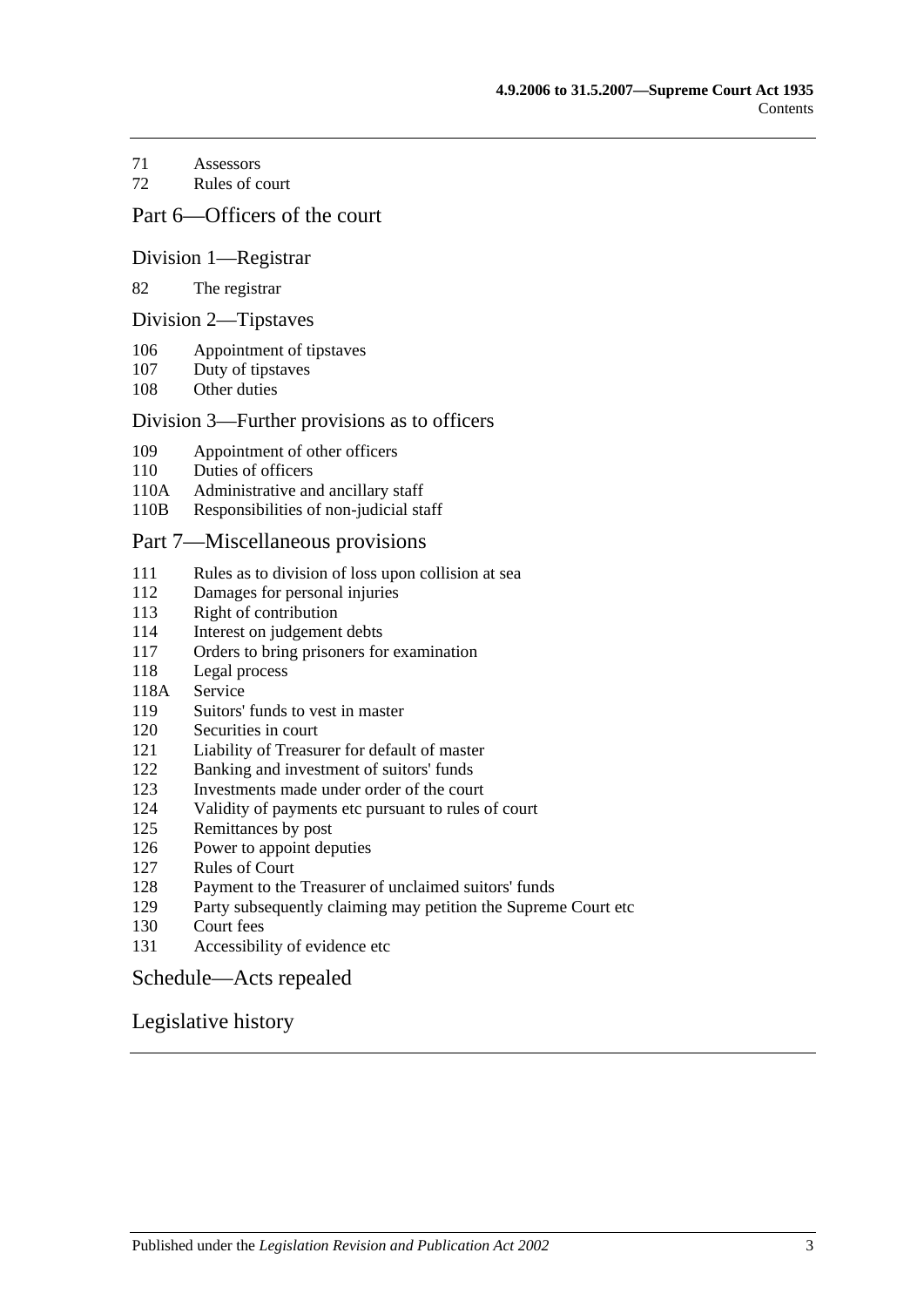## <span id="page-3-0"></span>**The Parliament of South Australia enacts as follows:**

# **Part A1—Preliminary**

### <span id="page-3-1"></span>**1—Short title**

This Act may be cited as the *Supreme Court Act 1935*.

### <span id="page-3-2"></span>**3—Repeal**

The Acts mentioned in the [Schedule](#page-35-0) to this Act are repealed to the extent shown in that [Schedule:](#page-35-0)

Provided that—

- (a) the repeal shall not affect any principle or rule of law, or any established jurisdiction, notwithstanding that the same may have been affirmed by, or derived from, any of the repealed enactments; and
- (b) any rule, order, or regulation made, and any commission issued, direction given, or thing done, under any enactment repealed by this Act shall continue in force so far as it could have been made, issued, given, or done under this Act, and shall have effect as if it had been so made, issued, given, or done.

## <span id="page-3-3"></span>**4—Savings**

- (1) Nothing in this Act shall—
	- (a) take away or impair any substantive right or privilege of any person:
	- (b) affect any rule of practice or procedure existing at the time of the passing of this Act except to the extent expressly mentioned in this Act or in any rules of court made under this Act:
	- (c) revive any law, enactment, regulation, or rule of court not in force at the time of the passing of this Act:
	- (d) affect in any way anything done or suffered before the passing of this Act under any Act repealed by this Act:
	- (e) affect in any way any proceedings pending at the time of the passing of this Act.
- (2) Save as otherwise expressly provided, nothing in this Act shall affect the operation of any enactment, which is in force at the commencement of this Act, and is not repealed by this Act.

## <span id="page-3-4"></span>**5—Interpretation**

(1) In this Act, unless the context otherwise requires, or some other meaning is clearly intended—

*court* means the Supreme Court of South Australia;

*cause* includes any action, suit, or other original proceeding between a plaintiff and a defendant;

*defendant* includes every person served with any writ of summons or process or served with notice of, or entitled to attend any proceeding;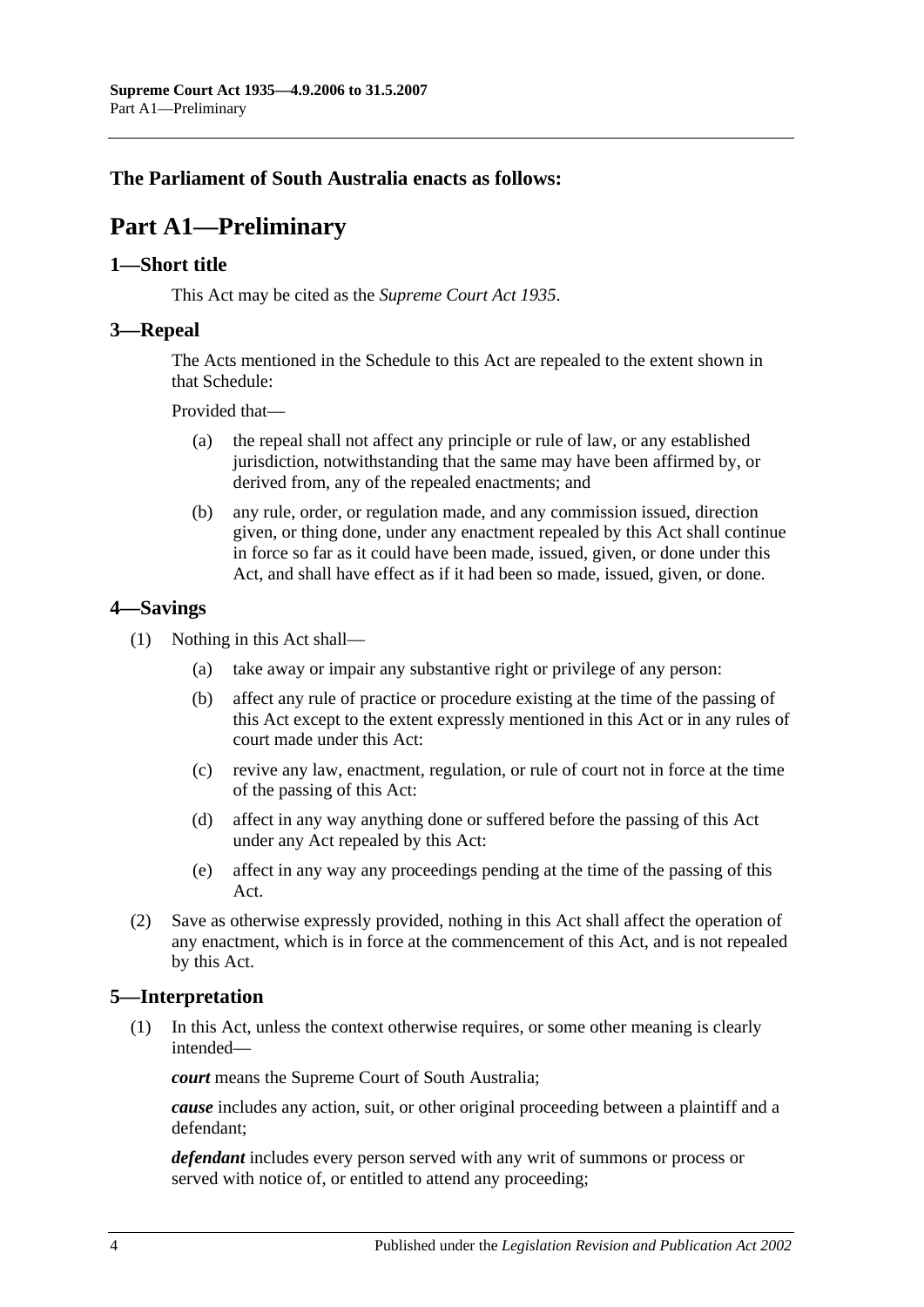*evidentiary material* means any document, object or substance of evidentiary value in proceedings before the court and includes any document, object or substance that should, in the opinion of the court, be produced for the purpose of enabling the court to determine whether or not it has evidentiary value;

*existing* means existing at the time of the passing of this Act;

*formerly*, when used in relation to the courts or the law or practice in England, means prior to the *[Supreme Court of Judicature Act](http://www.legislation.sa.gov.au/index.aspx?action=legref&type=act&legtitle=Supreme%20Court%20of%20Judicature%20Act%201873) 1873* and when used in relation to the court or the law or practice in South Australia, means before the passing of the *[Supreme Court Act](http://www.legislation.sa.gov.au/index.aspx?action=legref&type=act&legtitle=Supreme%20Court%20Act%201878) 1878*;

*Full Court* means the Supreme Court consisting of—

- (a) not less than three judges; or
- (b) if three judges are not available to sit in the Full Court, any two judges;

*judge* includes the Chief Justice and any puisne judge of the court;

*judgment* includes decree;

*jurisdiction* of the court includes powers and authorities (whether of a judicial, ministerial or administrative nature) vested in the court, a judge, or a master by law or custom;

*master* means a person holding the office of master of the court;

*matter* includes every proceeding in the court not in a cause;

*order* includes rule;

*parties* includes as well as the plaintiff and defendant in the action any person not originally a party against whom any counterclaim is set up, or who has been served with notice to appear under any of the rules of court; and also every person served with notice of or attending any proceeding, although not named on the record;

*plaintiff* means a person who brings any form of proceeding in the court (other than an appeal)—

- (a) asserting a right to any form of relief against another; or
- (b) asking the court to exercise a power or discretion,

and includes a defendant making a claim against another by way of counterclaim or third-party claim;

*pleading* includes any summons, and also the statement in writing of the claim or demand of any plaintiff and of the defence of any defendant thereto, and also any other matter by rules of court to be included under the term *pleading*;

*registrar* means a person holding, or acting in, the office of registrar of the court;

*rules of court* includes forms;

*suit* includes action;

*suitors' funds* means moneys in the custody or charge of the court that have been paid into the court for or on account of, or to the use or credit of, any person in a cause or matter, and includes interest and accretions upon any such moneys.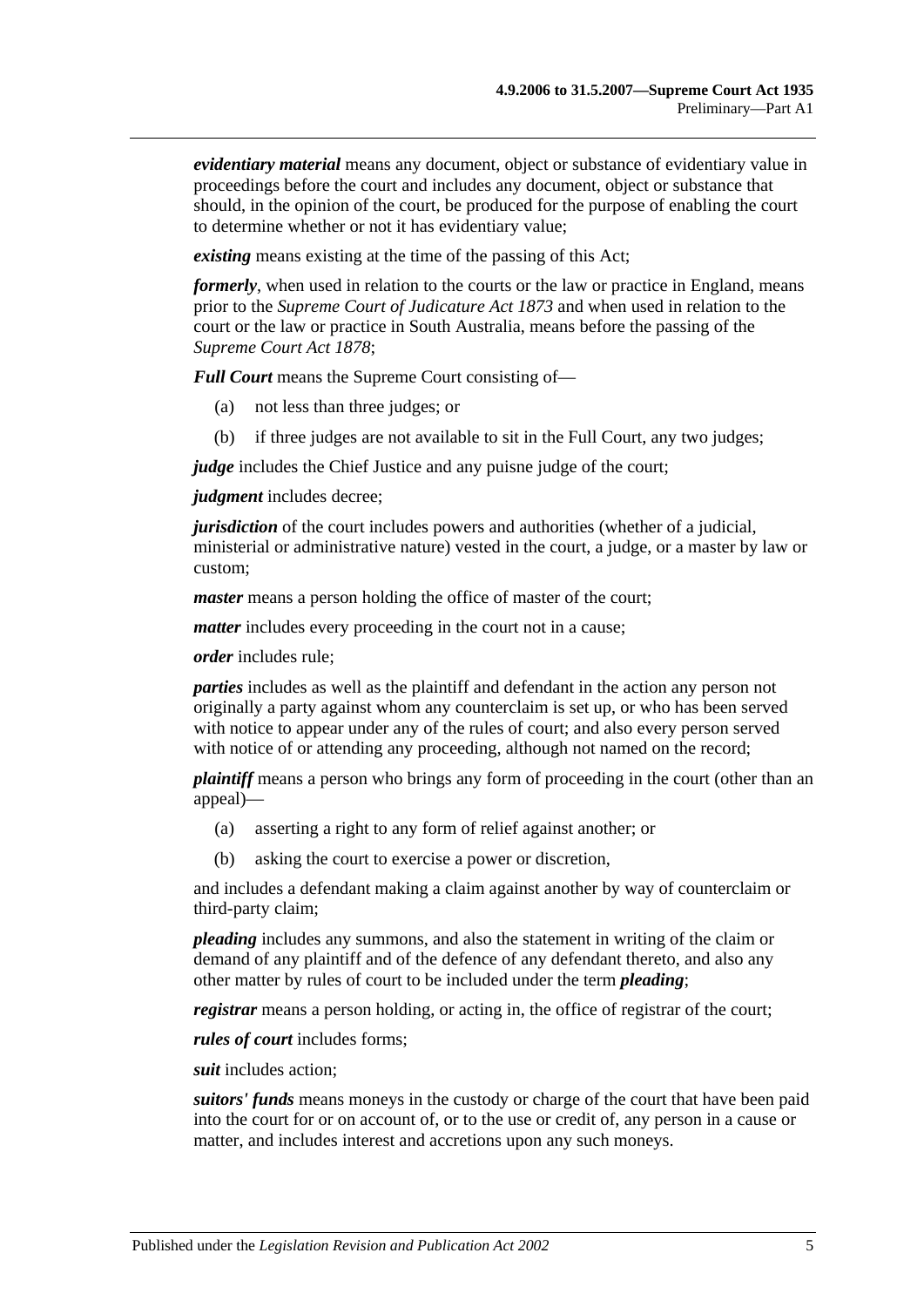- (2) Subject to the rules of court, a reference in an Act, or in any regulation, by-law, or instrument made under an Act, to the master or a deputy master of the court shall—
	- (a) where the reference occurs in connection with the performance of an act of a judicial nature—be construed as a reference to a master; and
	- (b) where the reference occurs in connection with the performance of an act of an administrative nature—be construed as a reference to the registrar.

## <span id="page-5-0"></span>**Part 1—Constitution of the Supreme Court**

## <span id="page-5-1"></span>**6—Continuance of Supreme Court**

The Supreme Court of South Australia as by law established is hereby continued as the superior court of record, in which has been vested all such jurisdiction (whether original or appellate) as is at the passing of this Act vested in, or capable of being exercised by that court.

## <span id="page-5-2"></span>**7—Constituent members of the court**

- (1) The court shall be constituted of the Chief Justice, the puisne judges and the masters appointed, and for the time being holding office, under this Act.
- (2) Subject to any express provision in this or any other Act, all the judges shall have, in all respects, equal power, authority and jurisdiction and the masters shall have power, authority and jurisdiction to the extent authorised by this or any other Act or by rules of court made under this or any other Act.
- (3) The puisne judges shall be styled "Justices of the Supreme Court of South Australia".
- (4) A Master is, while holding that office, also a District Court Judge.

## <span id="page-5-3"></span>**8—Qualifications for appointment as judges and masters**

- (1) No person shall be qualified for appointment as a puisne judge of the court unless he is a practitioner of the court of not less than ten years' standing.
- (2) No person shall be qualified for appointment as Chief Justice unless he is a practitioner of the court of not less than fifteen years' standing or a puisne judge of the court.
- (3) No person shall be qualified for appointment as a master unless he is a practitioner of the court of not less than seven years standing.
- (4) For the purpose of determining whether a practitioner of the court has the standing necessary for appointment as a judge or master, periods of legal practice and (where relevant) judicial service within and outside the State will be taken into account.

## <span id="page-5-4"></span>**9—Appointments to the court**

- (1) Whenever necessary, the Governor shall appoint a qualified person to hold the office of judge of the court with the tenure prescribed by the *[Constitution Act](http://www.legislation.sa.gov.au/index.aspx?action=legref&type=act&legtitle=Constitution%20Act%201934) 1934*, but subject to the provisions of this Act as to retirement.
- (2) Appointments to the office of master shall be made by the Governor whenever necessary.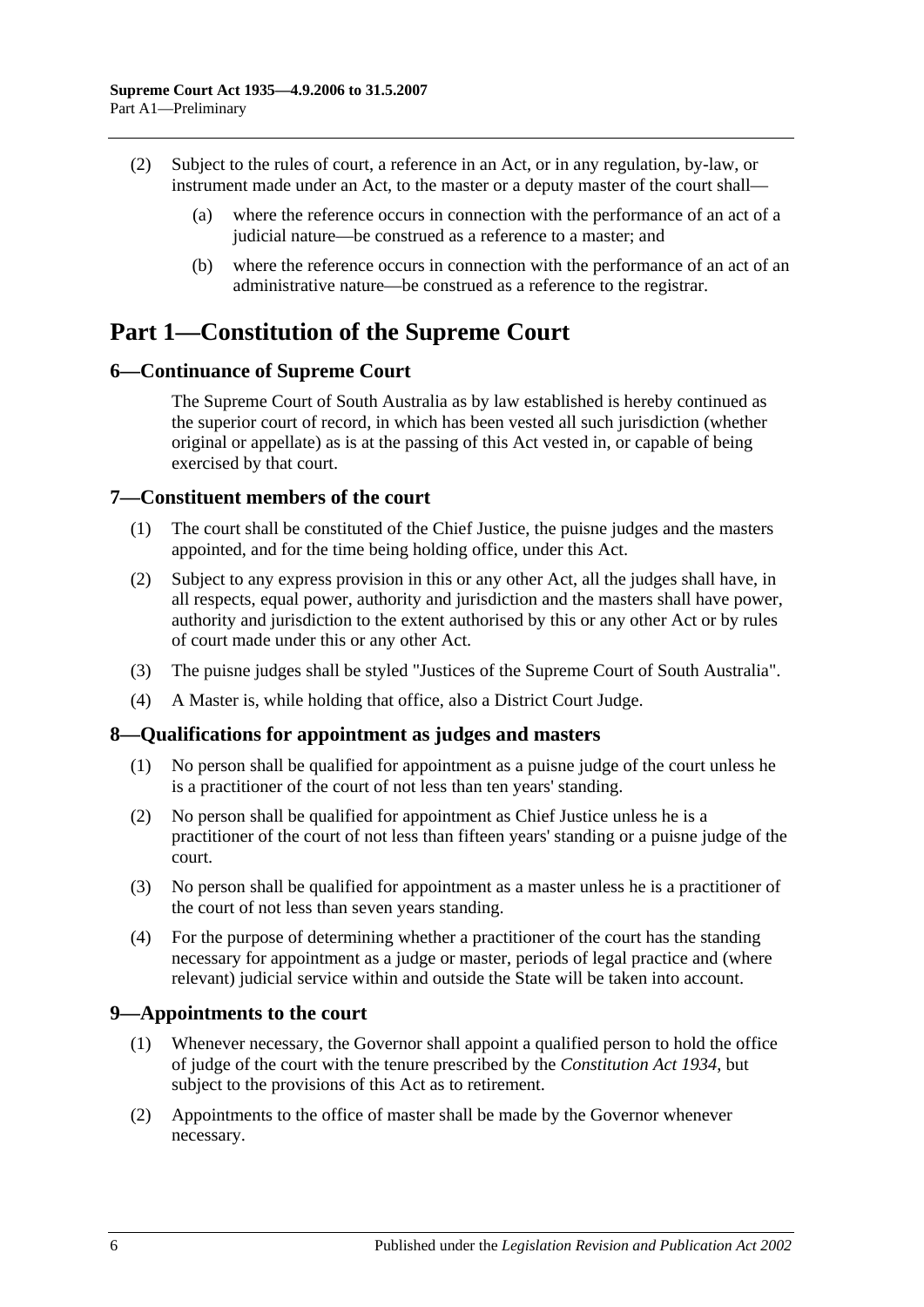(3) Subject to the provisions of this Act as to retirement, the commission of a master shall remain in full force during his good behaviour but the Governor may, upon the address of both Houses of Parliament, remove a master from office and revoke his commission.

## <span id="page-6-0"></span>**9A—The Chief Justice**

- (1) The Chief Justice is the principal judicial officer of the court.
- (2) The Chief Justice is responsible for the administration of the court.

## <span id="page-6-1"></span>**10—Acting Chief Justice**

- (1) If the Chief Justice is absent on leave, or for any reason is unable for the time being to perform the duties of his office, the Governor may appoint a puisne judge of the court to be Acting Chief Justice thereof until the Chief Justice returns to the execution of the duties of his office.
- (2) Upon every such appointment any power or duty, which is attached by this or any other Act to the office of the Chief Justice, shall devolve upon the judge so appointed, and in default of any such appointment, shall devolve (during the absence or inability of the Chief Justice) upon the senior puisne judge.

## <span id="page-6-5"></span><span id="page-6-2"></span>**11—Acting judges and acting masters**

- (1) Where it appears necessary or desirable to do so in the interests of the administration of justice, the Governor may, subject to [subsection](#page-6-4) (6)—
	- (a) appoint a person who is qualified for appointment as a puisne judge as an acting judge; or
	- (b) appoint a person who is qualified for appointment as a master as an acting master.
- (1a) A former judge or master who has retired from office is eligible for appointment as an acting judge or an acting master.
- (1b) An appointment under this section will be for a term not exceeding 12 months.
- (2) The jurisdiction of the court is exercisable by an acting judge to the same extent as by a judge, and by an acting master to the same extent as by a master.
- (3) An acting judge or acting master has the same privileges and immunities as a judge or master.
- (5) An acting judge or an acting master may, notwithstanding the expiration of the period of his appointment, complete the hearing of any proceedings part-heard by him before the expiration of that period and, in relation to any such proceedings, shall be deemed to continue as an acting judge, or acting master.
- <span id="page-6-4"></span>(6) A Deputy President of the Industrial Court or a District Court Judge shall not be appointed as an acting judge under [subsection](#page-6-5) (1) except on the recommendation of the Chief Justice made with the concurrence of the President of the Industrial Court or the Senior Judge of the District Court, as the case requires.

## <span id="page-6-3"></span>**12—Remuneration of judges and masters**

(1) The Chief Justice and each puisne judge are entitled to salary and allowances at rates determined by the Remuneration Tribunal in relation to the respective offices.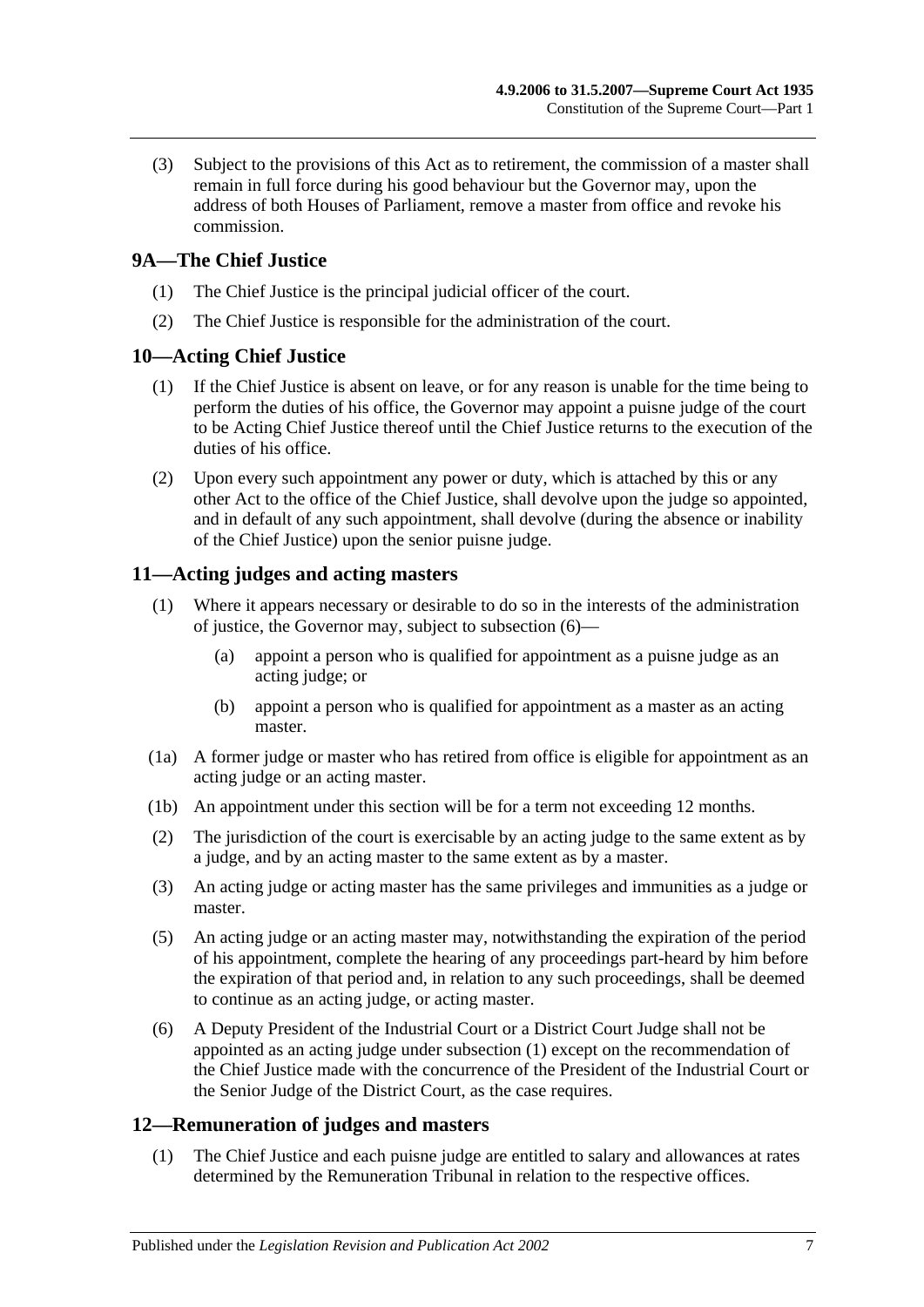- (2) A master is entitled to salary and allowances at the rates applicable to a District Court Judge.
- (3) A rate of salary for a judge or master cannot be reduced by determination of the Remuneration Tribunal.
- (4) The remuneration of the judges and masters is payable from the General Revenue of the State, which is appropriated to the necessary extent.

#### <span id="page-7-0"></span>**13—Salaries of Judges, and officers to be in lieu of fees**

The salaries of the judges, and of the officers of the court, shall be in lieu of all fees or other emoluments whatsoever, it being the intent of this Act that the judges and the officers of the court shall derive no emolument from any fees payable under the authority of this Act, but that such fees shall be paid to the Treasurer in aid of the general revenue of the State.

### <span id="page-7-1"></span>**13A—Retirement of judges and masters**

- (1) A judge or master shall retire on reaching the age of seventy years.
- (2) Section 74 of the *[Constitution](http://www.legislation.sa.gov.au/index.aspx?action=legref&type=act&legtitle=Constitution%20Act%201934) Act 1934* shall be read subject to this section.
- (3) A judge or master who retires or resigns may nevertheless complete the hearing and determination of proceedings part-heard by him before his retirement or resignation and, in relation to any such proceedings, shall be deemed to continue as a judge or master (as the case may require).

#### <span id="page-7-2"></span>**13B—Special leave**

- (1) A judge may apply to the Chief Justice for special leave without remuneration.
- (2) The Governor may, on the recommendation of the Chief Justice, grant an application for special leave under this section.
- (3) A period of special leave under this section will not be taken to be judicial service within the meaning of the *[Judges' Pensions Act](http://www.legislation.sa.gov.au/index.aspx?action=legref&type=act&legtitle=Judges%20Pensions%20Act%201971) 1971*.

#### <span id="page-7-4"></span><span id="page-7-3"></span>**13H—Pre-retirement leave**

- (1) Subject to this section, the Governor may grant to any judge or master immediately prior to his retirement not more than six months leave of absence on full salary.
- <span id="page-7-5"></span>(2) Where a judge or master retires or resigns without taking any leave which had been or could have been granted to him under [subsection](#page-7-4) (1) of this section, the Governor may direct that a cash payment be made to him in lieu of the leave not so taken. The payment shall not exceed the amount of the salary of the judge or master for a period equal to the period of the leave not so taken, calculated at the rate at which he was being paid at the time of the retirement or resignation.
- (3) A direction under [subsection](#page-7-5) (2) of this section may be given before or after the retirement or resignation of the judge or master and a payment under that subsection may be made before or after that retirement or resignation.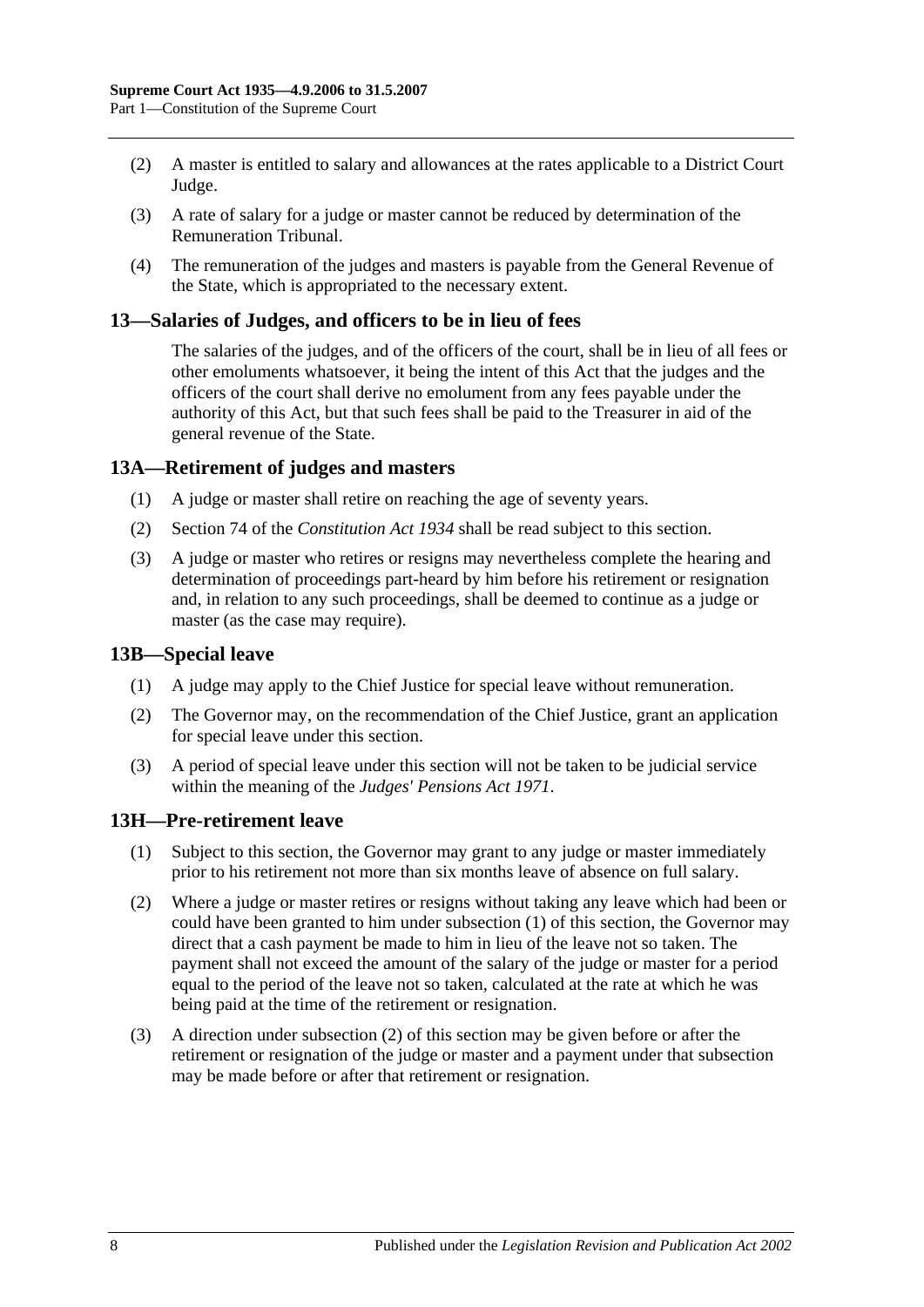- (4) If any judge or master dies before the commencement or during the currency of any leave granted or before such leave has been granted pursuant to [subsection](#page-7-4) (1) of this section the Governor may, in respect of the period of the leave so granted or the unexpired portion thereof, or in respect of the period of the leave which might have been granted (according to the circumstances of the case), pay to the dependants (if any) of such judge or master the amounts of salary which would have been payable to such judge or master himself if he had survived.
- (4a) If the judge or master died without leaving any dependants the Governor may pay the said amounts of salary to his personal representatives.
- (4b) Any question as to—
	- (a) whether there are any dependants in any particular case, or who are the dependants;
	- (b) what dependant or dependants shall be entitled to the benefit of payments made under this subsection, and in what proportions if more than one dependant,

shall be settled by the Governor, as he deems proper.

(4c) In this section—

*dependants* means those members of the family of a judge or master who were wholly or in part dependent upon his earnings at the time of his death;

*members of the family* includes wife or husband, parents, grandparents, step-parents, children, grandchildren, step-children, brothers, sisters, half-brothers and half-sisters.

- (5) Where leave is granted to any judge or master under this section, that judge or master may, at the commencement of such leave, be paid the total salary which would be payable to him during the currency of the leave.
- (6) This section shall not apply to a master who was, immediately before the commencement of the *[Statutes Amendment \(Administration of Courts and Tribunals\)](http://www.legislation.sa.gov.au/index.aspx?action=legref&type=act&legtitle=Statutes%20Amendment%20(Administration%20of%20Courts%20and%20Tribunals)%20Act%201981)  Act [1981](http://www.legislation.sa.gov.au/index.aspx?action=legref&type=act&legtitle=Statutes%20Amendment%20(Administration%20of%20Courts%20and%20Tribunals)%20Act%201981)*, the master or a deputy master of the court.

## <span id="page-8-0"></span>**14—Certain interests not to disqualify**

A judge or master of the court shall not be incapable of acting in his judicial office in any proceeding by reason of his being one of several ratepayers or taxpayers or one of any other class of persons liable in common with others to contribute to or to be benefited by any rate or tax which may be increased, diminished or in any way affected by that proceeding.

#### <span id="page-8-1"></span>**15—Seal of court**

- (1) The court shall continue to have and use a seal bearing a device or impression of the Royal Arms, within an exergue or label surrounding the same, and with the following inscription: "Supreme Court, South Australia"; and the said seal shall be kept in the custody of the registrar.
- (2) There shall also be kept and used such other seals as are required for the business of the court, and such seals shall be in such form and kept in such custody as the Chief Justice directs.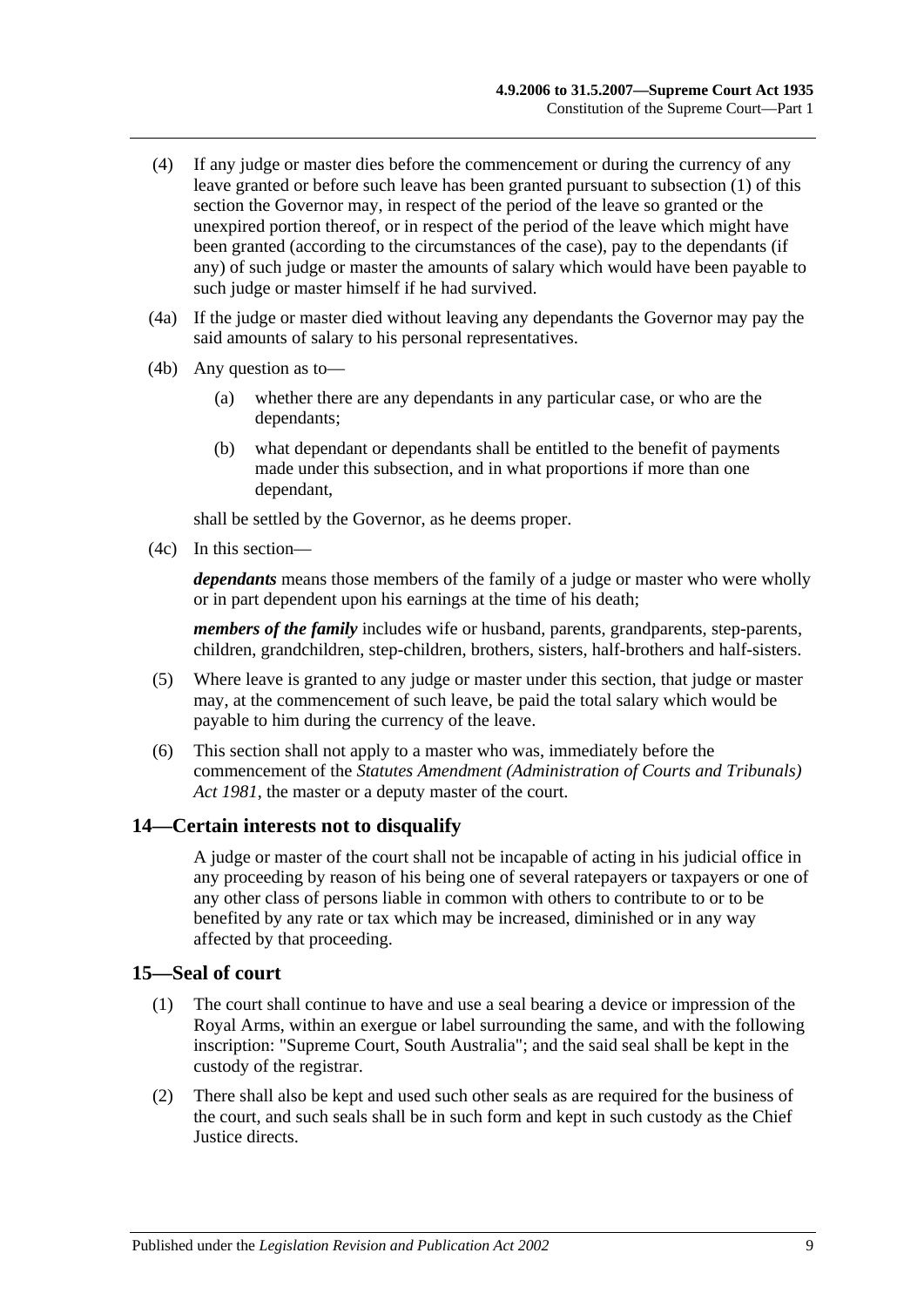(3) All documents and exemplifications and copies thereof purporting to be sealed with any such seal shall be receivable in evidence without further proof of the seal.

## <span id="page-9-0"></span>**16—Councils of judges to consider procedure and administration of justice**

The judges shall—

- (a) assemble once at least in every year for the purpose of considering the operation of this Act and of the rules of court for the time being in force, and also the working of the several offices, and the arrangements relative to the duties of the officers of the court respectively, and of inquiring and examining into any defects which appear to exist in the system of procedure or the administration of the law in the said court; and
- (b) report annually to the Attorney-General of the State what (if any) amendments it would, in their judgment, be expedient to make in this Act, or otherwise relating to the administration of justice, and what other provisions (if any) which cannot be carried into effect without the authority of Parliament, it would be expedient to make for the better administration of justice.

# <span id="page-9-1"></span>**Part 2—Jurisdiction and powers of the court**

## <span id="page-9-2"></span>**Division 1—Jurisdiction**

## <span id="page-9-3"></span>**17—General jurisdiction**

- (1) The court shall be a court of law and equity.
- (2) There shall be vested in the court—
	- (a) the like jurisdiction, in and for the State, as was formerly vested in, or capable of being exercised by, all or any of the courts in England, following:
		- (i) The High Court of Chancery, both as a common law court and as a court of equity:
		- (ii) The Court of Queen's Bench:
		- (iii) The Court of Common Pleas at Westminster:
		- (iv) The Court of Exchequer both as a court of revenue and as a court of common law:
		- (v) The courts created by commissions of assize:
	- (b) such other jurisdiction, whether original or appellate, as is vested in, or capable of being exercised by the court:
	- (c) such other jurisdiction as is in this Act conferred upon the court.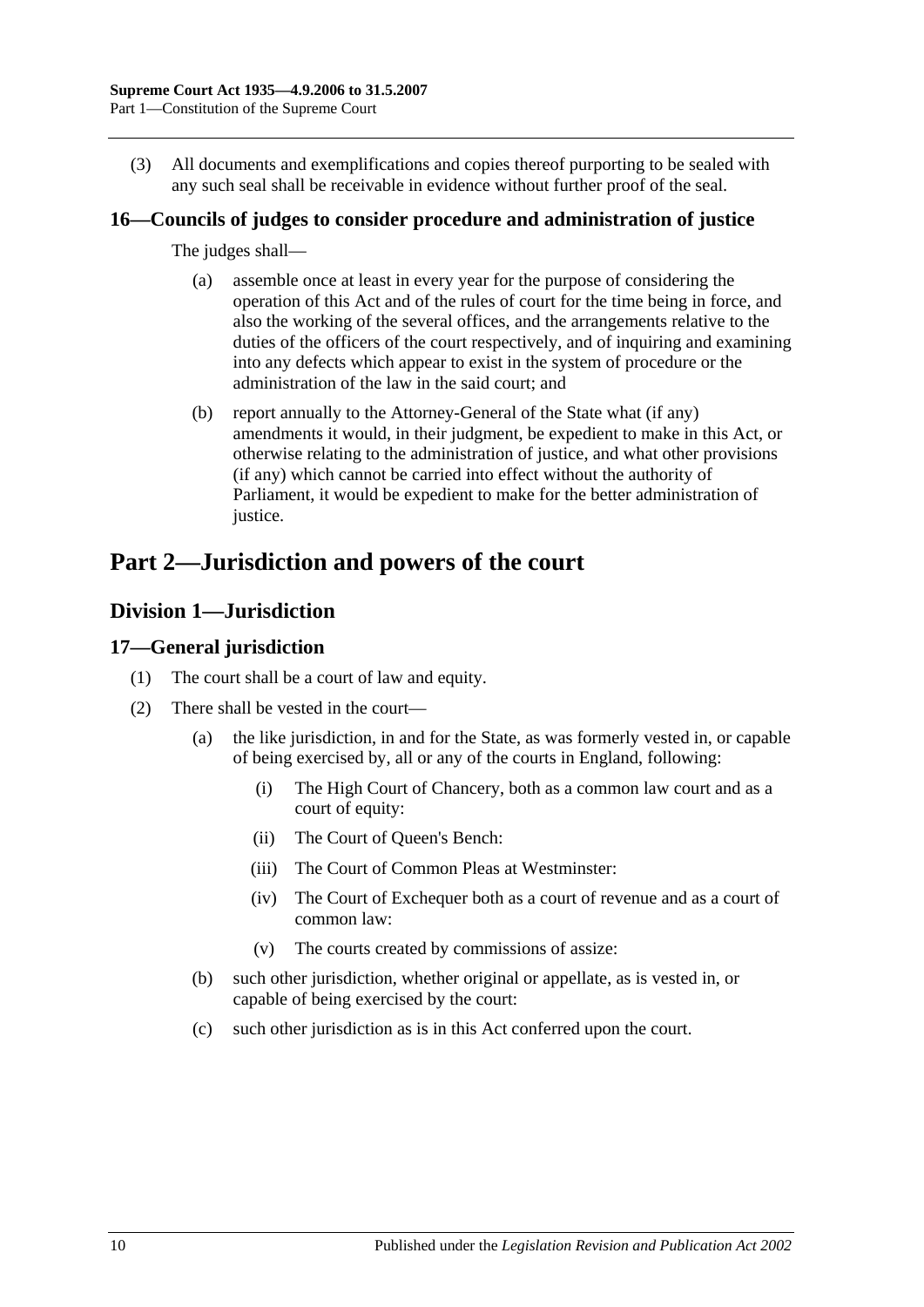## <span id="page-10-0"></span>**18—Probate jurisdiction**

The court shall, in relation to probates and letters of administration, have the following jurisdiction, that is to say:

- (a) The like voluntary and contentious jurisdiction and authority in and for the State in relation to the granting or revoking of probate of wills, and administration of the effects of deceased persons, as was vested in or exercisable by the Court of Probate established in England under the *[Court of](http://www.legislation.sa.gov.au/index.aspx?action=legref&type=act&legtitle=Court%20of%20Probate%20Act%201857)  [Probate Act](http://www.legislation.sa.gov.au/index.aspx?action=legref&type=act&legtitle=Court%20of%20Probate%20Act%201857) 1857*, together with full authority to hear and determine all questions relating to testamentary causes and matters:
- (b) The like jurisdiction and powers with respect to the real estate of deceased persons as it has with respect to the personal estate of deceased persons:
- (c) All probate jurisdiction which, under or by virtue of any enactment not repealed by this Act, is vested in or capable of being exercised by the court.

## <span id="page-10-1"></span>**19—Matrimonial jurisdiction**

There shall be vested in the court—

- (a) the like jurisdiction in relation to matrimonial causes and matters as was immediately before the commencement of the *[Matrimonial Causes Act](http://www.legislation.sa.gov.au/index.aspx?action=legref&type=act&legtitle=Matrimonial%20Causes%20Act%201857) 1857* vested in or exercisable by any ecclesiastical court or person in England in respect of divorce *a mensa et thoro*, nullity of marriage, jactitation of marriage or restitution of conjugal rights, and in respect of any matrimonial cause or matter except marriage licences:
- (b) all such jurisdiction in relation to matrimonial causes and matters as under or by virtue of any enactment not repealed by this Act, is vested in or capable of being exercised by the court.

## <span id="page-10-2"></span>**Division 2—Law and equity**

## <span id="page-10-3"></span>**20—Concurrent administration of law and equity**

In every civil cause or matter commenced in the court, law and equity shall be administered by the court according to the provisions of the seven sections of this Act next following.

## <span id="page-10-4"></span>**21—Equities of plaintiff**

If a plaintiff claims to be entitled to any equitable estate or right, or to relief upon any equitable ground against any deed, instrument, or contract, or against any right, title, or claim whatsoever, asserted by any defendant or respondent in the cause or matter, or to any relief founded upon a legal right which formerly could only have been given by the court in its equitable jurisdiction, the court shall give to the plaintiff the same relief as ought formerly to have been given by the court in its equitable jurisdiction in a suit or proceeding properly instituted for the like purpose.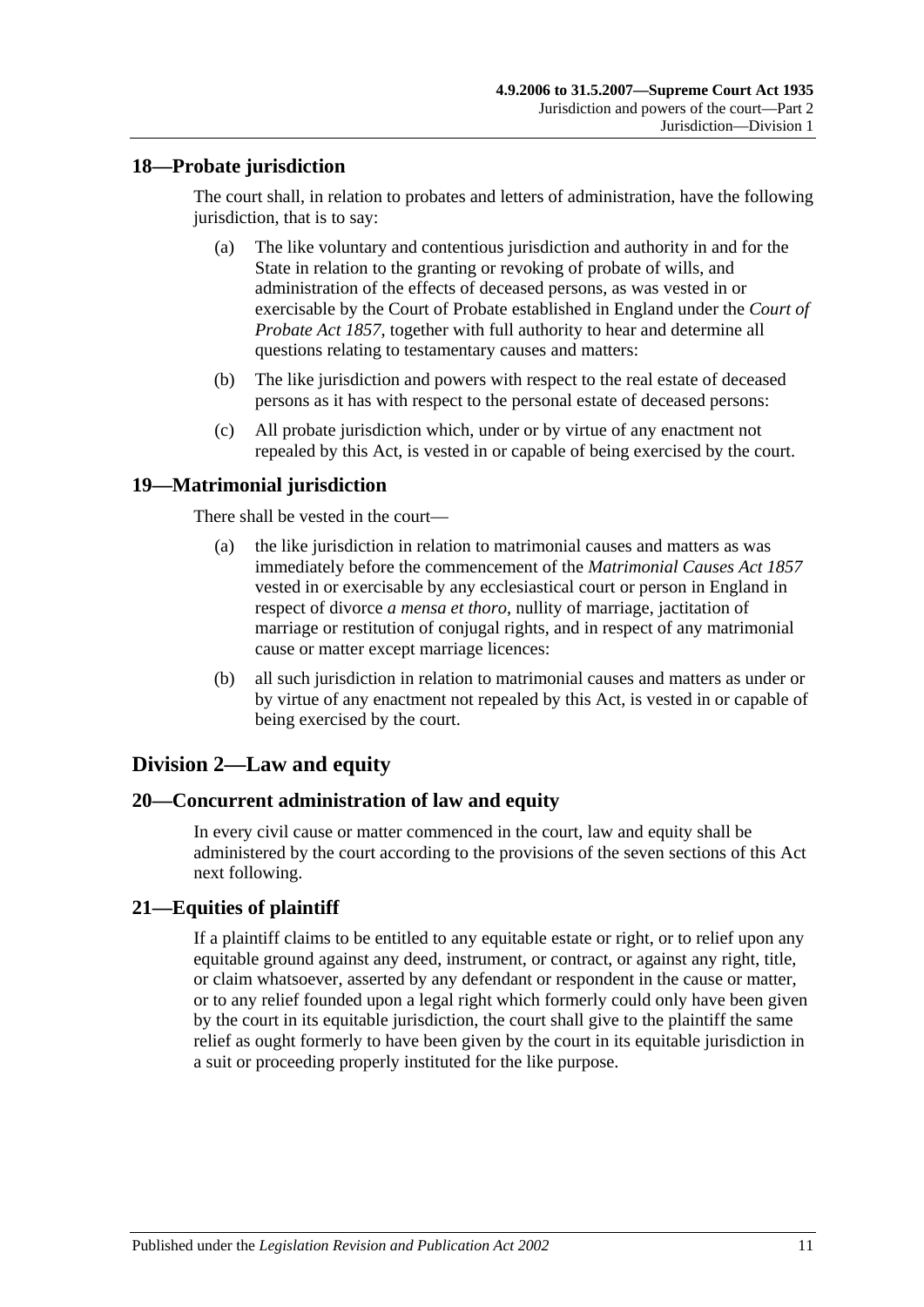## <span id="page-11-0"></span>**22—Equitable defences**

If a defendant claims to be entitled to any equitable estate or right, or to relief upon any equitable ground against any deed, instrument, or contract, or against any right, title, or claim asserted by any plaintiff in the cause or matter, or alleges any ground of equitable defence to any such claim of the plaintiff, the court shall give to every equitable estate, right, or ground of relief so claimed, and to every equitable defence so alleged the same effect by way of defence against the claim of the plaintiff as the court in its equitable jurisdiction ought formerly to have given if the same or the like matters had been relied on by way of defence in a suit or proceeding instituted in that court for the like purpose.

## <span id="page-11-1"></span>**23—Counter-claims and third parties**

- (1) The court shall have power to grant to any defendant, in respect of any equitable estate or right, or other matter of equity, and also in respect of any legal estate, right, or title claimed or asserted by him—
	- (a) all such relief against any plaintiff as the defendant has properly claimed by his pleading, and as the court or judge might have granted in any suit instituted for that purpose by the same defendant against the same plaintiff; and
	- (b) all such relief relating to or connected with the original subject of the cause or matter, and in like manner claimed against any other person, whether already a party to the same cause or matter or not, who has been duly served with notice in writing of such claim, pursuant to any rules of court, as might properly have been granted against that person if he had been made a defendant to a cause duly instituted by the same defendant for the like purpose.
- (2) Every person served with any such notice shall thenceforth be deemed a party to the cause or matter with the same rights in respect of his defence against the claim, as if he had been duly sued in the ordinary way by the defendant.

## <span id="page-11-2"></span>**24—Equities appearing incidentally**

The court shall recognise and take notice of all equitable estates, titles, and rights, and all equitable duties and liabilities appearing incidentally in the course of any cause or matter pending before it, in the same manner in which the said court in its equitable jurisdiction would formerly have recognised and taken notice of the same in any suit or proceeding duly instituted therein.

## <span id="page-11-3"></span>**25—Defence instead of injunction or prohibition**

No cause or proceeding at any time pending in the court shall be restrained by prohibition or injunction, but every matter of equity on which an unconditional injunction against the prosecution of any such cause or proceeding might formerly have been obtained, may be relied on by way of defence thereto:

#### Provided that—

(a) nothing in this Act shall disable the court, if it thinks fit, from directing a stay of proceedings in any cause or matter pending before it; and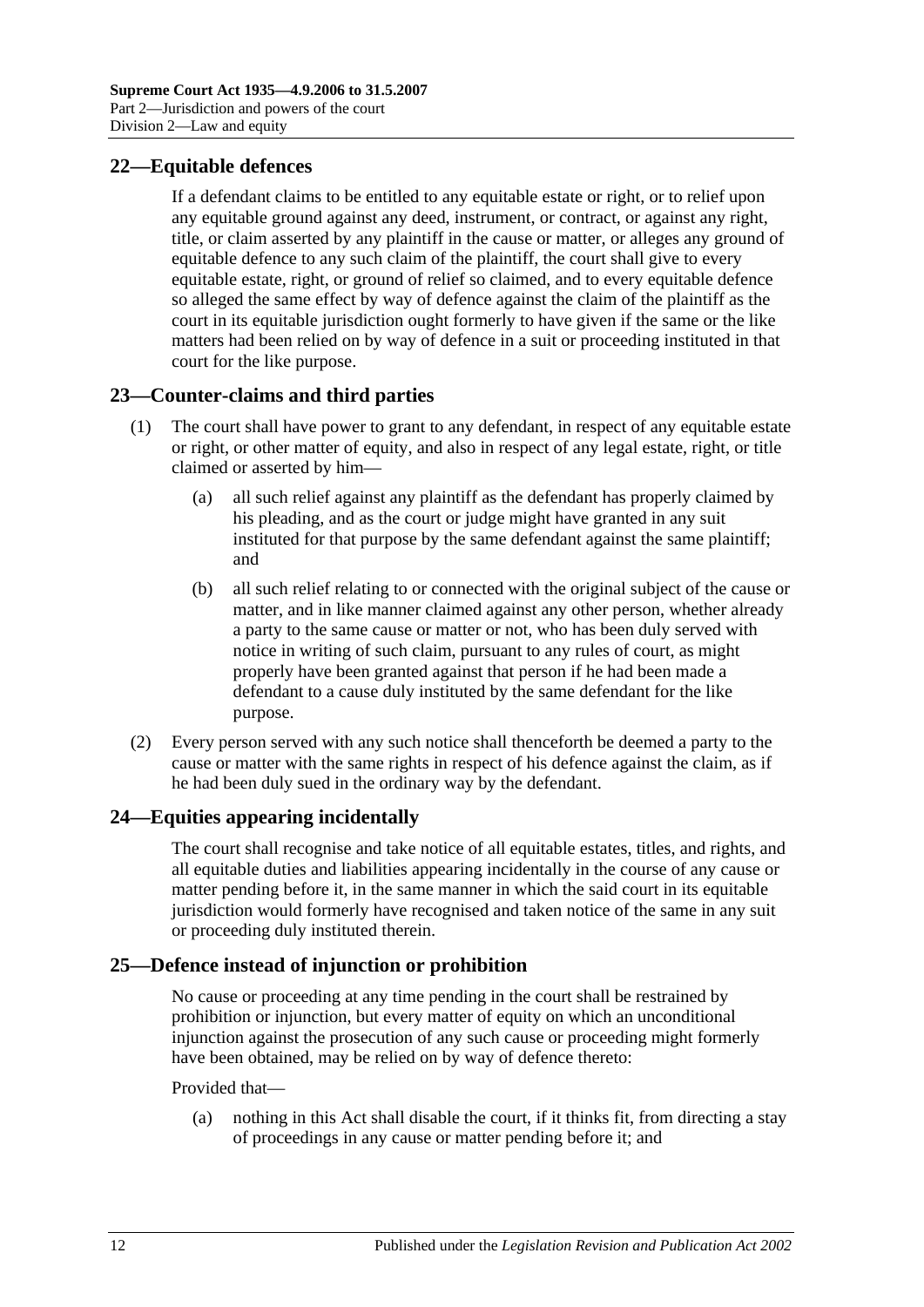(b) any person, whether a party or not to any such cause or matter, who would formerly have been entitled to apply to the court, in any of its jurisdictions, to restrain the prosecution thereof, or who may be entitled to enforce, by attachment or otherwise, any judgment, decree, rule, or order, in contravention of which all or any part of the proceedings in such cause or matter may have been taken, shall be at liberty to apply to the court, in a summary way, for a stay of proceedings in the cause or matter, either generally or so far as may be necessary for the purposes of justice, and the court shall thereupon make such order as is just.

## <span id="page-12-0"></span>**26—Common law and statutory rights and duties**

Subject to the provisions of this Act for giving effect to equitable rights and other matters of equity, the court shall recognise and give effect to all legal claims and demands, and all estates, titles, rights, duties, obligations, and liabilities, existing by the common law, or by any custom, or created by any statute, in the same manner as those matters would formerly have been recognised and given effect to by the court in any branch of its jurisdiction.

## <span id="page-12-1"></span>**27—Court to do complete justice in cause so as to avoid multiplicity of suits**

The court in every cause or matter pending before it shall have power to grant, and shall grant, either absolutely or on such reasonable terms and conditions as it deems just, all such remedies whatsoever as any of the parties thereto may appear to be entitled to in respect of every legal or equitable claim properly brought forward by them respectively, in such cause or matter, so that, as far as possible, all matters so in controversy between the parties may be completely and finally determined, and all multiplicity of legal proceedings concerning any of such matters avoided.

## <span id="page-12-2"></span>**28—Rules of equity to prevail where in conflict with common law**

Subject to the express provisions of any other Act, in questions relating to the custody and education of infants, and generally in all matters not particularly mentioned in this Act in which there was formerly any conflict or variance between the rules of equity and the rules of common law with reference to the same matter, the rules of equity shall prevail in all the courts of the State, so far as the matters to which those rules relate, are cognizable by those courts.

## <span id="page-12-3"></span>**Division 3—Miscellaneous powers**

## <span id="page-12-4"></span>**29—Court may make orders to have effect of mandamus or injunction, and may appoint receivers**

- (1) The court may grant a mandamus, or an injunction, or appoint a receiver, by an interlocutory order in all cases in which it appears to the court to be just or convenient so to do.
- (2) Any such order may be made either unconditionally or upon such terms and conditions as the court thinks just.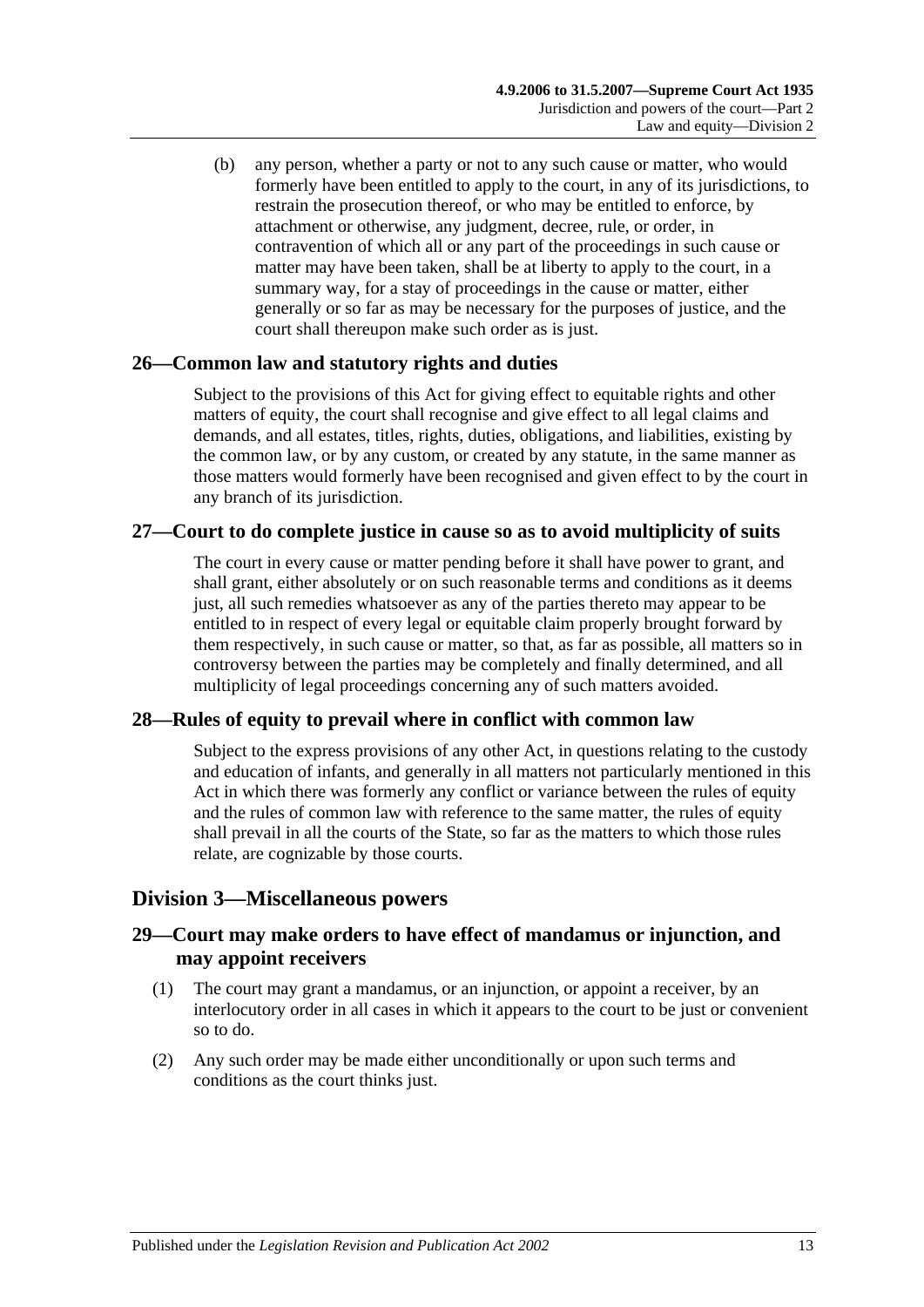(3) If an application is made (whether before, or at, or after the hearing of any cause or matter for an injunction) to prevent any threatened or apprehended waste or trespass, the injunction may be granted, if the court thinks fit, whether the person against whom the order is sought is or is not in possession under any claim of title or otherwise, or (if out of possession) does or does not claim a right to do the act sought to be restrained under any colour of title, and whether the estates claimed by both or by either of the parties are legal or equitable.

### <span id="page-13-0"></span>**30—Damages in certain cases**

In any action arising out of the breach of any covenant, contract, or agreement, or instituted to prevent the commission or continuance of any wrongful act or for the specific performance of any covenant, contract, or agreement, the court shall have power to award damages to the party injured either in addition to or substitution for the injunction or specific performance, and those damages may be assessed by the court or in such manner as it directs.

### <span id="page-13-1"></span>**30A—Power to direct payment to infant**

Where in any action the court determines that a party (being an infant) is entitled to recover damages from another party, the court may by final or declaratory judgment finally determining the question of liability between the parties order payment of any amount or amounts of damages, direct to the plaintiff. Any acknowledgment or receipt in writing of any moneys paid on account of any such amount or amounts pursuant to a judgment under this section shall not if the court so orders be invalid merely on the ground that the person giving the same was under the age of twenty-one years at the time of his signing or giving the same.

#### <span id="page-13-2"></span>**30B—Power to make interim assessment of damages**

- (1) Where in any action the court determines that a party is entitled to recover damages from another party, it shall be lawful for the court to enter declaratory judgment finally determining the question of liability between the parties, in favour of the party who is entitled to recover damages as aforesaid, and to adjourn the final assessment thereof.
- <span id="page-13-3"></span>(2) It shall be lawful for the court when entering declaratory judgment and for any judge of the court at any time or times thereafter—
	- (a) to make orders that the party held liable make such payment or payments on account of the damages to be assessed as to the court seems just; and
	- (b) in addition to any such order or in lieu thereof, to order that the party held liable make periodic payments to the other party on account of the damages to be assessed during a stated period or until further order: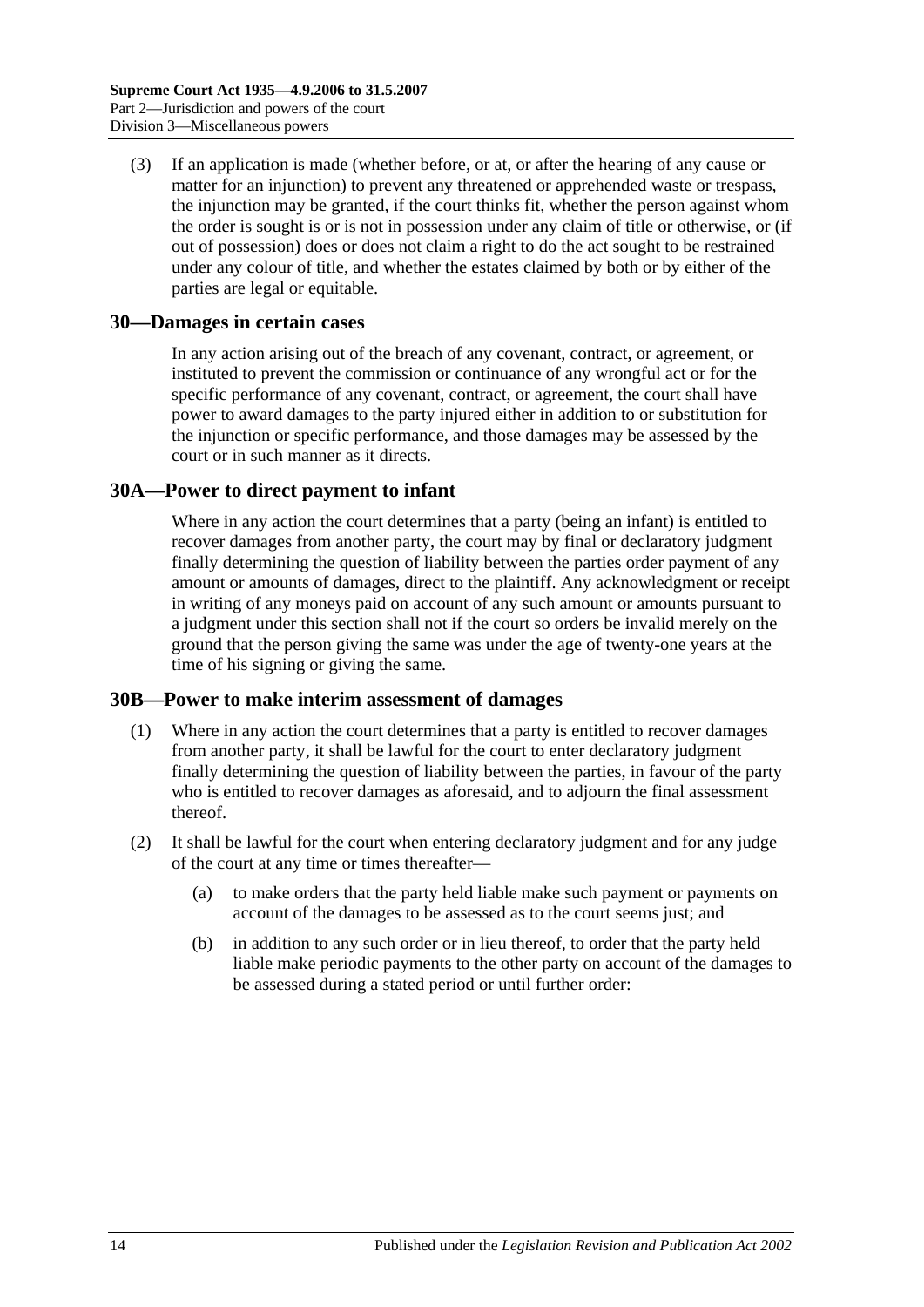Provided, however, that where the declaratory judgment has been entered in an action for damages for personal injury, such payment or payments shall not include an allowance for pain or suffering or for bodily or mental harm (as distinct from pecuniary loss resulting therefrom) except where serious and continuing illness or disability results from the injury or except that, where the party entitled to recover damages is incapacitated or partially incapacitated for employment and being in part responsible for his injury is not entitled to recover the full amount of his present or continuing loss of earnings, or of any hospital, medical or other expenses resulting from his injury, the court may order payment or payments not to exceed such loss of earnings and expenses and such payment or payments may be derived either wholly or in part from any damages to which the party entitled to recover damages has, but for the operation of this proviso, established a present and immediate right or except where the judge is of opinion that there are special circumstances by reason of which this proviso should not apply.

- (3) Any order for payment of moneys on account of damages made hereunder may be enforced as a judgment of the court.
- (4) Where the court adjourns assessment of damages under this section, it may order the party held liable to make such payment into court or to give such security for payment of damages when finally assessed as it deems just.
- (5) When damages are finally assessed credit shall be given in the final assessment for all payments which have been made under this section and the final judgment shall state the full amount of damages, the total of all amounts already paid pursuant to this section and the amount of damages then remaining payable, and judgment shall be entered for the last-named amount.
- (6) Where the court adjourns assessment of damages under this section, any party to the proceedings may apply to any judge of the court at any time and from time to time—
	- (a) for an order that the court proceed to final assessment of the damages; or
	- (b) for the variation or termination of any order which may have been made for the making of periodic payments.

On the hearing of any such application the judge shall make such order as he considers just: Provided that, in an action for damages for personal injury, upon an application for an order that the court proceed to final assessment of damages, the Judge to whom such application is made shall not refuse such order if the medical condition of the party entitled to recover damages is such that neither substantial improvement nor substantial deterioration thereof is likely to occur or if a period of four years or more has expired since the date of the declaratory judgment unless the judge is of opinion that there are special circumstances by reason of which such assessment should not then be made.

(7) If it appears to the court that a person in whose favour declaratory judgment has been entered has without reasonable cause failed to undertake such reasonable medical or remedial treatment as his case might have required or require, it shall not award damages for such disability, pain or suffering as would have been remedied but for such failure.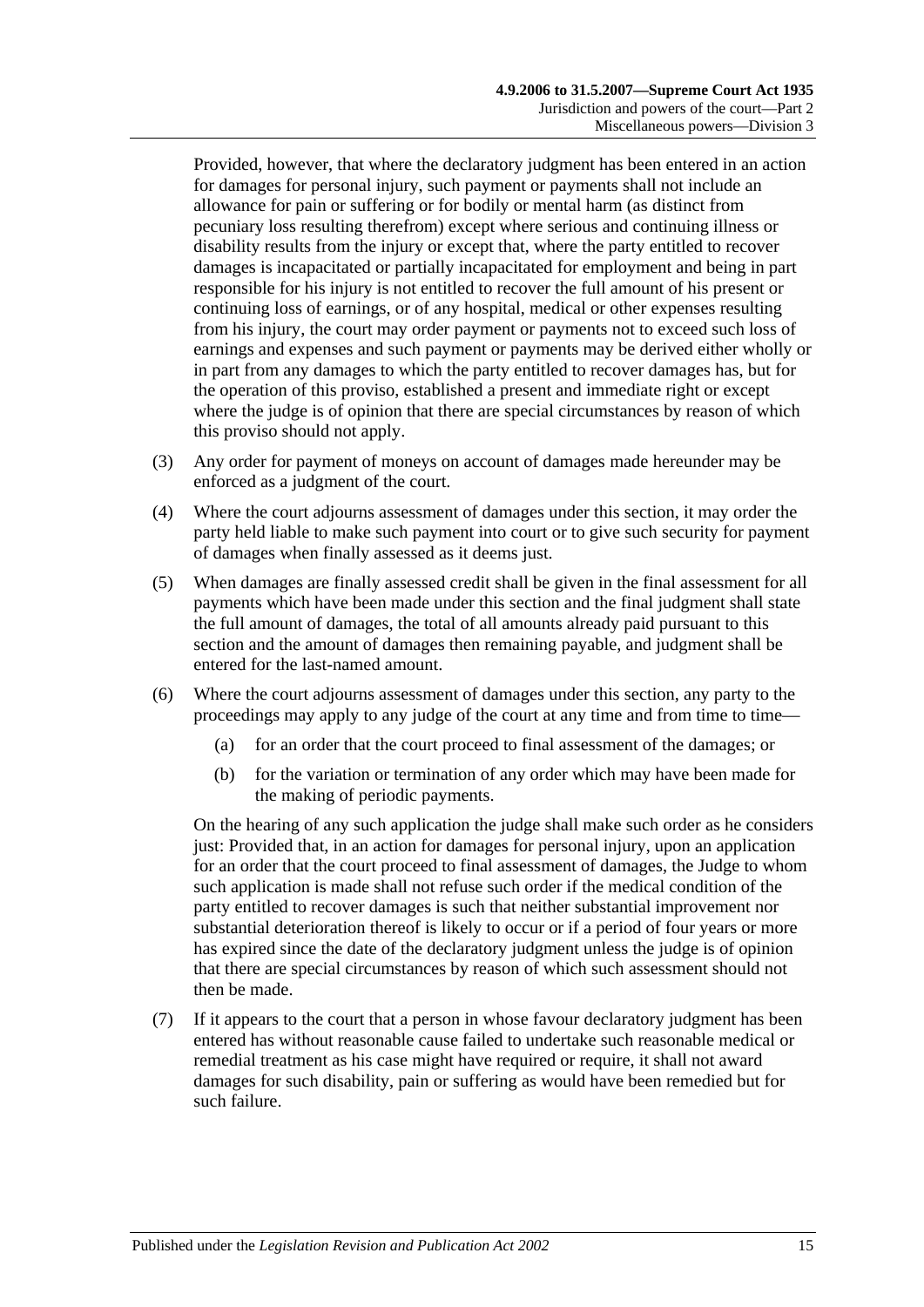- (8) If at any time it appears to a judge that a person in whose favour declaratory judgment has been entered and who is incapacitated or partially incapacitated for employment, is not sincerely or with the diligence which should be expected of him in the circumstances of his case, attempting to rehabilitate himself for employment any payment or payments under [subsection](#page-13-3) (2) of this section shall not include by way of allowance for loss of earnings a sum in excess of seventy-five per centum of such person's loss of earnings.
- <span id="page-15-0"></span> $(9)$
- (a) Notwithstanding anything in the *[Survival of Causes of Action Act](http://www.legislation.sa.gov.au/index.aspx?action=legref&type=act&legtitle=Survival%20of%20Causes%20of%20Action%20Act%201940) 1940*, when damages are finally assessed under this section for the benefit of the estate of a deceased person where the deceased person died after action brought and declaratory judgment has been entered in favour of such person, the damages finally assessed may include such damages in respect of any of the matters referred to in section 3 of that Act as the court deems proper.
- <span id="page-15-1"></span>(b) Where a party dies after declaratory judgment has been entered in his favour but before final assessment of his damages in circumstances which would have entitled any person to recover damages, *solatium* or expenses by action pursuant to Part 2 of the *[Wrongs Act](http://www.legislation.sa.gov.au/index.aspx?action=legref&type=act&legtitle=Wrongs%20Act%201936) 1936*, it shall be lawful for the executor or administrator of the deceased to proceed in the same action for the recovery of such damages, *solatium* or expenses for the benefit of such person notwithstanding the declaratory judgment or that the deceased has received moneys thereunder, provided, however, that in any such proceedings all moneys paid to the deceased pursuant to the declaratory judgment in excess of any actual and subsisting pecuniary loss resulting to him from the wrongful act of the party held liable shall be deemed to have been paid towards satisfaction of the damages, *solatium* or expenses awarded pursuant to the *[Wrongs Act](http://www.legislation.sa.gov.au/index.aspx?action=legref&type=act&legtitle=Wrongs%20Act%201936) 1936* and no further damages shall be payable in respect of the injury sustained by the deceased. In any proceedings hereunder, the declaratory judgment and any finding of fact made in the course of proceedings consequent thereupon shall enure as between the party held liable and the executor or administrator of the deceased.
- <span id="page-15-2"></span>(c) Where a party dies in the circumstances referred to in the preceding paragraph of this subsection except that the death of the deceased is not wholly attributable to the personal injury, the subject of the declaratory judgment, but was accelerated thereby, it shall be lawful for proceedings to be taken and for the court to assess damages, *solatium* or expenses as in the preceding paragraph but such damages, *solatium* or expenses shall be proportioned to the injury to the person for whom and for whose benefit the proceedings are taken resulting from such acceleration of death.
- (d) The court may, if the justice of a case so requires, assess damages under [paragraph](#page-15-0) (a) of this subsection notwithstanding the commencement or prosecution of proceedings under [paragraph](#page-15-1) (b) or [\(c\)](#page-15-2) of this subsection and the damages so assessed shall be for the benefit of the estate of the deceased and no damages shall be awarded under [paragraph](#page-15-1) (b) or [\(c\)](#page-15-2) of this subsection.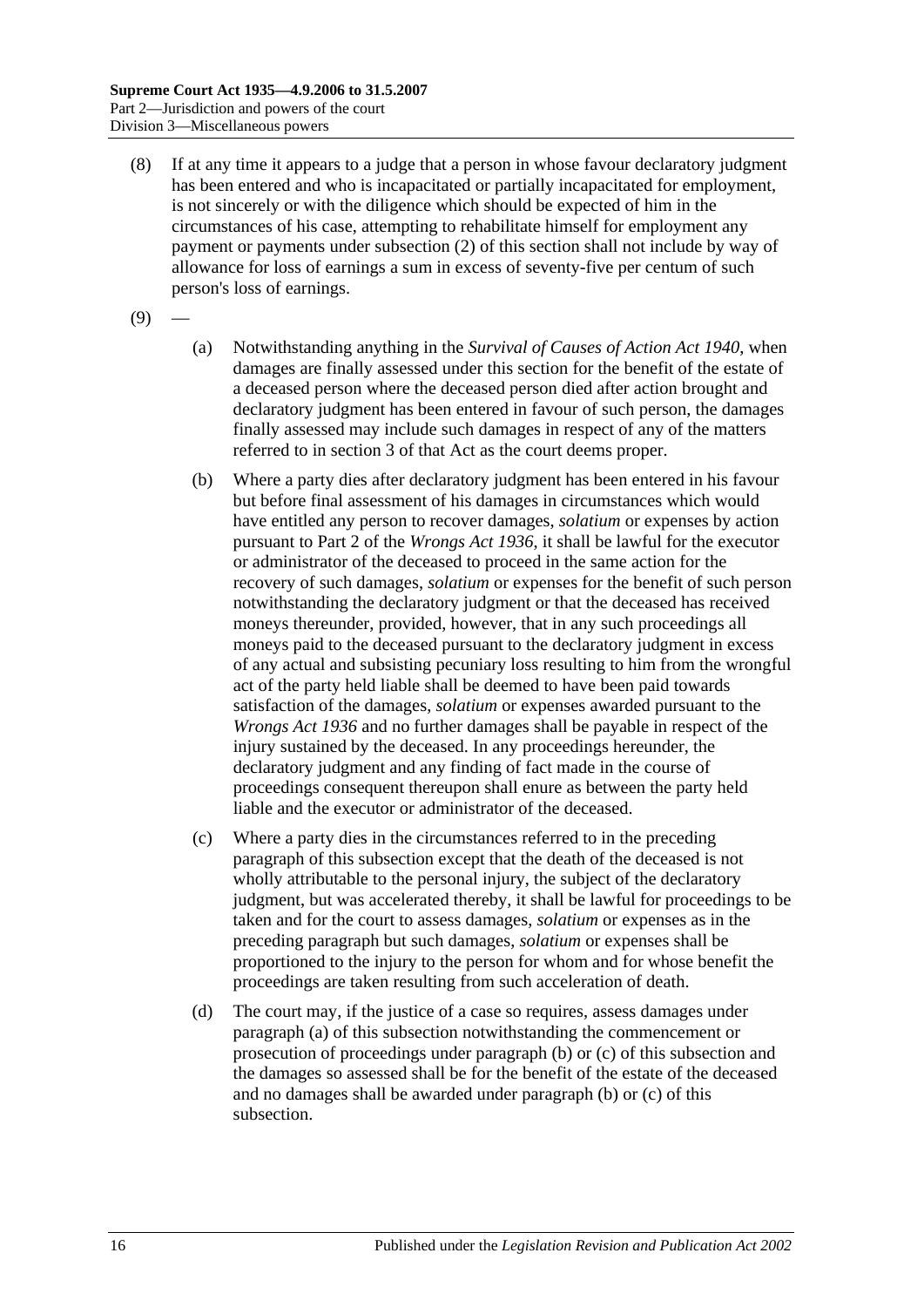(10) In the exercise of the powers conferred by this section the court shall have regard to the facts and circumstances of the particular case, as they exist from time to time, and any allowance, or the final assessment, as the case may be, shall be such as to the court may seem just and reasonable as compensation to the person actually injured or to his or her dependants as the case may be.

## <span id="page-16-0"></span>**30BA—Consent orders for structured settlements**

In an action for damages for personal injury, the court may, with the consent of the parties, make an order for damages to be paid wholly or in part in the form of periodic payments, by way of an annuity or otherwise, instead of in a lump sum.

#### <span id="page-16-1"></span>**30C—Power to award interest**

- (1) Unless good cause is shown to the contrary, the court shall, upon the application of a party in favour of whom a judgment for the payment of damages, compensation or any other pecuniary amount has been, or is to be, pronounced, include in the judgment an award of interest in favour of the judgment creditor in accordance with the provisions of this section.
- <span id="page-16-2"></span>(2) The interest—
	- (a) will be calculated at a rate fixed by the court; and
	- (b) will be calculated in respect of a period fixed by the court (which must, however, in the case of a judgment given on a liquidated claim, be the period running from when the liability to pay the amount of the claim fell due to the date of judgment unless the court otherwise determines); and
	- (c) is payable, in accordance with the court's determination, in respect of the whole or part of the amount for which judgment is given.
- (3) Where a party to any proceedings before the court is entitled to an award of interest under this section, the court may, in the exercise of its discretion, and without proceeding to calculate the interest to which that party may be entitled in accordance with [subsection](#page-16-2) (2) of this section, award a lump sum in lieu of that interest.
- (4) This section does not—
	- (a) authorise the award of interest upon interest; or
	- (ab) authorise the award of interest upon exemplary or punitive damages; or
	- (b) apply in relation to any sum upon which interest is recoverable as of right by virtue of an agreement or otherwise; or
	- (c) affect the damages recoverable upon the dishonour of a negotiable instrument; or
	- (d) authorise the award of any interest otherwise than by consent upon any sum for which judgment is pronounced by consent; or
	- (e) limit the operation of any other enactment or rule of law providing for the award of interest.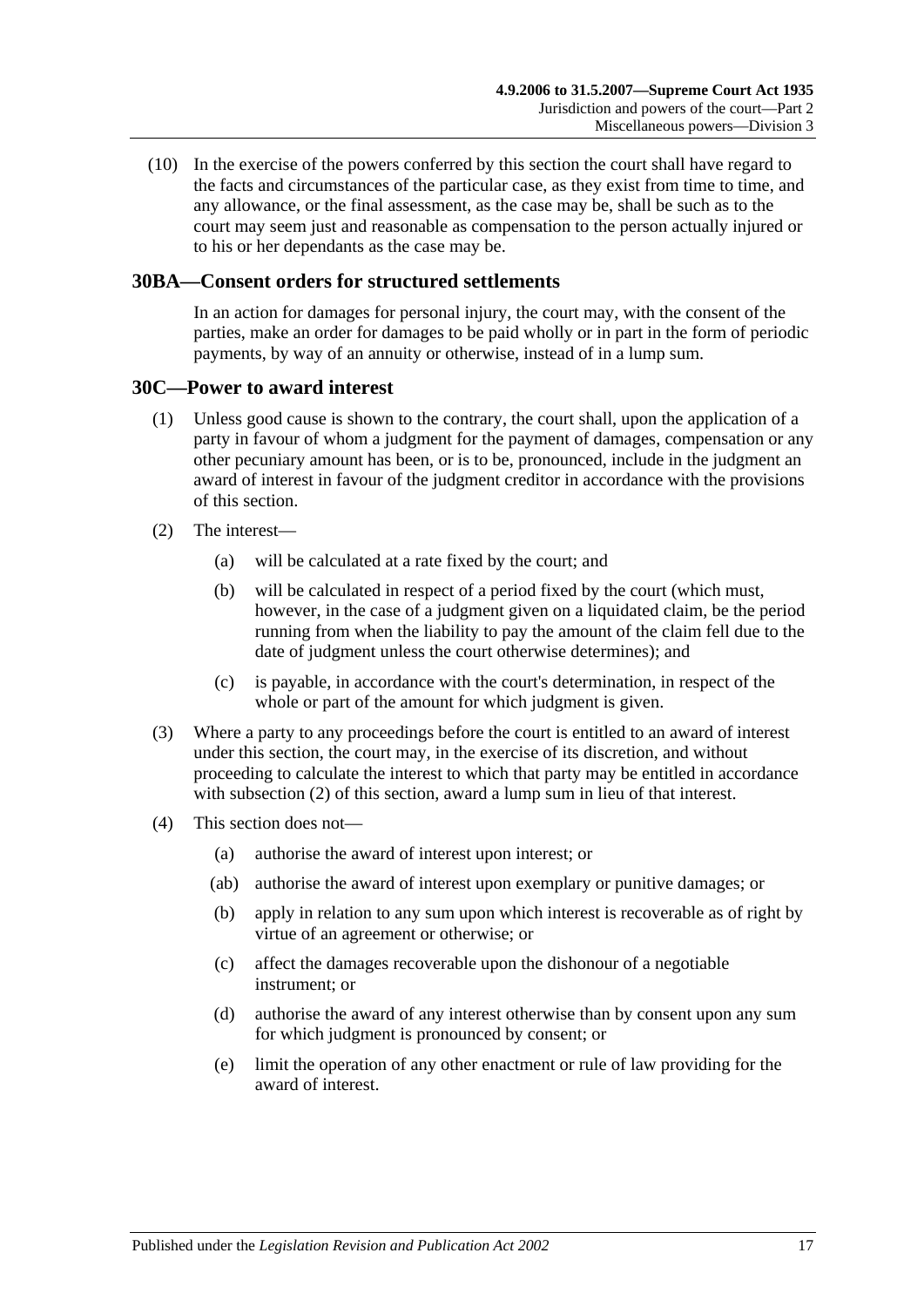## <span id="page-17-0"></span>**31—Declaratory orders**

No action or proceeding shall be open to objection on the ground that a merely declaratory judgment or order is sought thereby, and the court shall have power to make binding declarations of right whether any consequential relief is or could be claimed or not.

#### <span id="page-17-1"></span>**32—Court may order mortgage instead of sale in certain cases**

In any proceeding in which the court has power to order a sale of any real or personal property, the court shall have power, instead of ordering a sale, to make such order, as is just and convenient, for a mortgage of the property, with power of sale to the mortgagee; and, for the purpose of perfecting such mortgage, to order the execution of all deeds and documents in the same manner as in the case of a sale of property.

## <span id="page-17-2"></span>**34—Court may direct sale of mortgaged property etc**

In any action for the foreclosure of the equity of redemption in any mortgaged property, and upon the request of the mortgagee, or of any subsequent encumbrancer, or of the mortgagor, or any person claiming under any such person, the court may direct a sale of the property, or a transfer of the mortgage debt and security, instead of a foreclosure of the equity of redemption, on such terms as the court thinks fit, and, if the court thinks fit, without previously determining the priorities of encumbrances, or giving the usual or any time to redeem: Provided that if the request is made by any subsequent encumbrancer, or by the mortgagor, or by any person claiming under such encumbrancer or mortgagor, no such sale shall be directed without the consent of the mortgagee or the persons claiming under him, unless the party making such request deposits in court a reasonable sum of money, to be fixed by the court, for the purpose of securing the performance of such terms as may be imposed on the party making such request.

## <span id="page-17-3"></span>**35—Power to require attendance of witnesses and production of evidentiary material**

- <span id="page-17-4"></span>(1) The court may, on the application of a party to proceedings or on its own initiative, issue a subpoena requiring a person to appear before the court at a specified time and place to give evidence or to produce evidentiary material (or both).
- (2) A subpoena to produce evidentiary material may, instead of providing for production of the material before the court, provide for production of the material to an officer of the court nominated in the subpoena.
- $(3)$  If—
	- (a) a person fails to comply with a subpoena under [subsection](#page-17-4) (1); or
	- (b) there are grounds for believing that, if such a subpoena were issued, a person would not comply with it,

the court may issue a warrant to have the person arrested and brought before the court.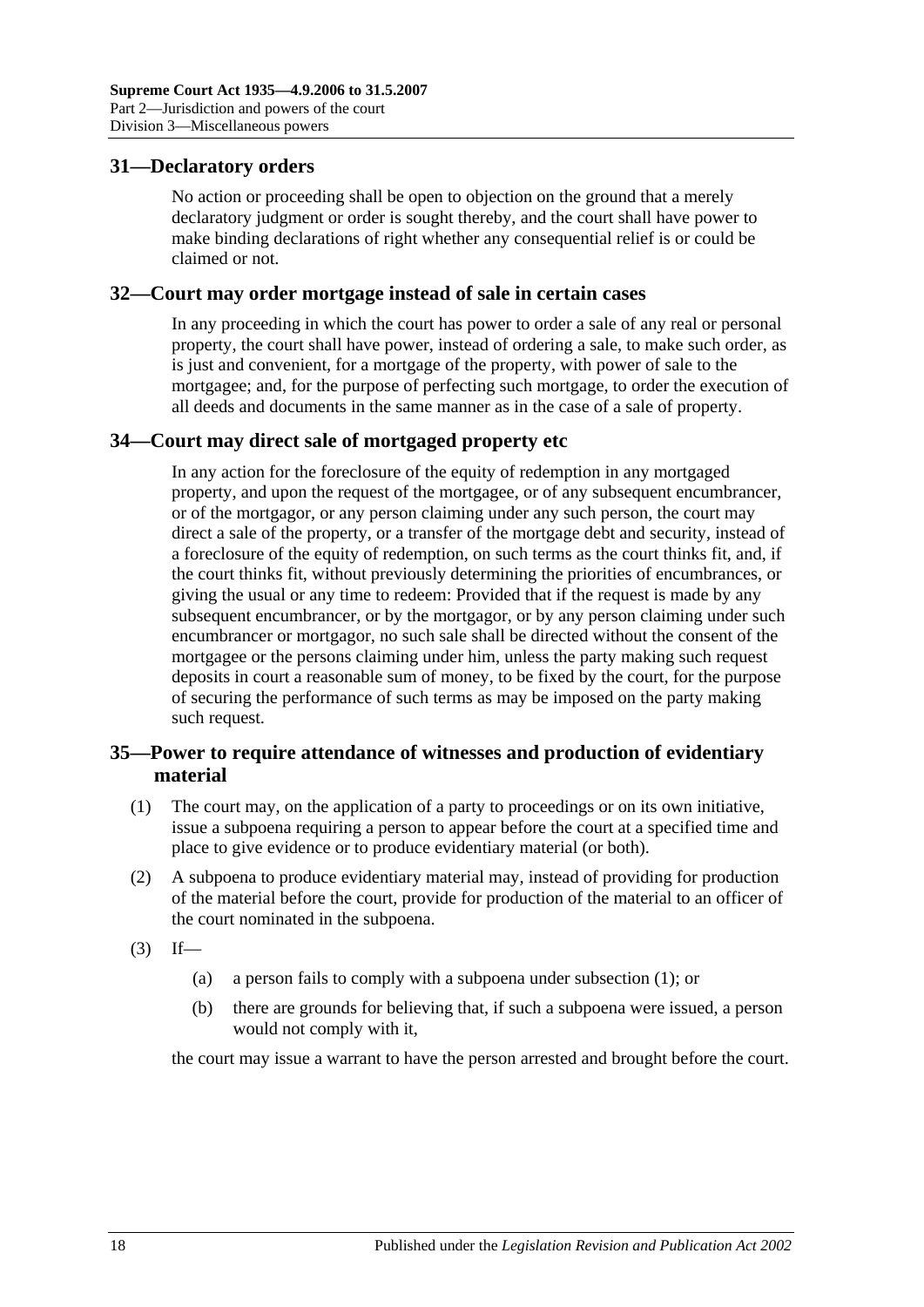## <span id="page-18-0"></span>**36—Appointment of commissioners for taking affidavits**

- (1) Any two or more judges of the court of whom the Chief Justice shall be one, may by commission under the seal of the court from time to time empower such persons as they think fit and necessary, whether within or outside the State, to take all such affidavits as any person desires to make before any person so empowered in or concerning any cause, matter or thing pending in the court.
- (2) Every person so appointed shall be a commissioner for taking oaths in all causes and matters whatsoever in every jurisdiction of the court.

## <span id="page-18-1"></span>**38—Inspection of property in legal proceedings**

- (1) For the purpose of any proceeding therein, the court may order a view or inspection of any land or chattel, and any judge, juryman, or other person authorised by the order, may enter on any land or premises which it is necessary or convenient to enter on for the purpose of such inspection.
- (2) Every person in possession of any such land or premises shall allow such entry for the purposes aforesaid, and in case of any obstruction or refusal of such entry, the person or persons so obstructing or refusing such entry, shall be deemed guilty of a contempt of court, and be liable to punishment accordingly.

## <span id="page-18-2"></span>**39—Vexatious proceedings**

- (1) If, on the application of the Attorney-General or any other interested person, the court is satisfied that a person has persistently instituted vexatious proceedings, the court may make either or both of the following orders:
	- (a) an order prohibiting the person by whom the vexatious proceedings were instituted from instituting further proceedings, or further proceedings of a particular class, without permission of the court;
	- (b) an order staying proceedings already instituted by that person.
- (2) Where it appears to a prescribed court that there are proper grounds for an application under this section, it may refer the matter to the Attorney-General for consideration.
- (3) An order under this section remains in force (subject to variation by the court)—
	- (a) if a period for the operation of the order is fixed—until the expiration of that period or the revocation of the order (whichever first occurs);
	- (b) if no such period is fixed—until revocation of the order.
- (4) Where an order is made under this section, a copy of the order must be published in the Gazette.
- (5) For the purposes of this section, proceedings are vexatious—
	- (a) if instituted to harass or annoy, to cause delay, or for any other ulterior purpose; or
	- (b) if instituted without reasonable ground.
- (6) In this section—

#### *prescribed court* means—

(a) the Supreme Court; or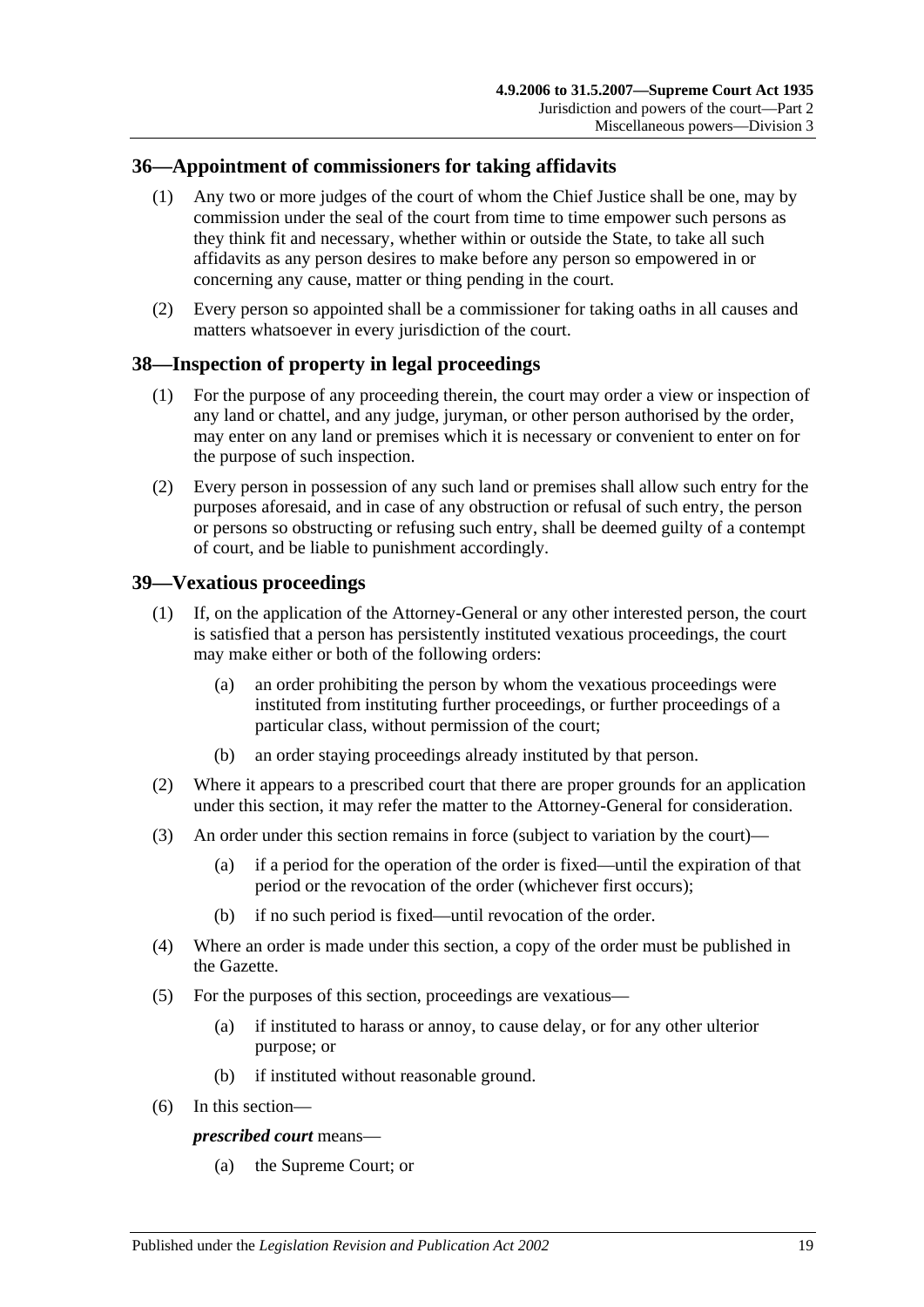- (b) any other court of the State; or
- (c) the Workers Compensation Tribunal; or
- (d) any other tribunal of the State prescribed by the regulations;

*proceedings* means civil or criminal proceedings instituted in a prescribed court.

#### <span id="page-19-0"></span>**40—Power of court with regard to costs**

- (1) Subject to the express provisions of this Act, and to the rules of court, and to the express provisions of any other Act whenever passed, the costs of and incidental to all proceedings in the court, including the administration of estates and trusts, shall be in the discretion of the court or judge, and the court or judge shall have full power to determine by whom and to what extent such costs are to be paid.
- $(2)$  If—
	- (a) an action for the recovery of damages or any other monetary sum is brought in the court; and
	- (b) the action might have been brought in the District Court; and
	- (c) the plaintiff recovers less than an amount fixed by the rules for the purposes of this paragraph,

no order for costs will be made in favour of the plaintiff unless the court is of the opinion that it is just, in the circumstances of the case, that the plaintiff should recover the whole or part of the costs of action.

#### <span id="page-19-1"></span>**41—Power to revive orders on abatement of cause**

When any judgment or order for the payment of any costs or money has been made in any cause or matter, and the suit afterwards becomes abated, it shall be lawful for the court or a judge, upon the application of any person interested under the judgment or order, to make an order reviving the cause or matter, and permitting the applicant to prosecute and enforce the judgment or order, upon such terms (if any) as the court or judge thinks fit.

## <span id="page-19-2"></span>**Part 3—Sittings and distribution of business**

#### <span id="page-19-3"></span>**42—Abolition of terms**

The division of the legal year into terms is abolished as far as relates to the administration of justice, and there shall be no terms applicable to any sitting or business of the court.

#### <span id="page-19-4"></span>**43—Reference to terms for computing time**

In all cases in which the terms, into which the legal year was formerly divided, are used as a measure for determining the time at or within which any act is required to be done, those terms may continue to be referred to for the same or the like purpose, unless provision is otherwise made by law.

#### <span id="page-19-5"></span>**44—Sitting in vacation**

Provision shall be made by rules of court for the hearing during vacation of all such applications as require to be immediately or promptly heard.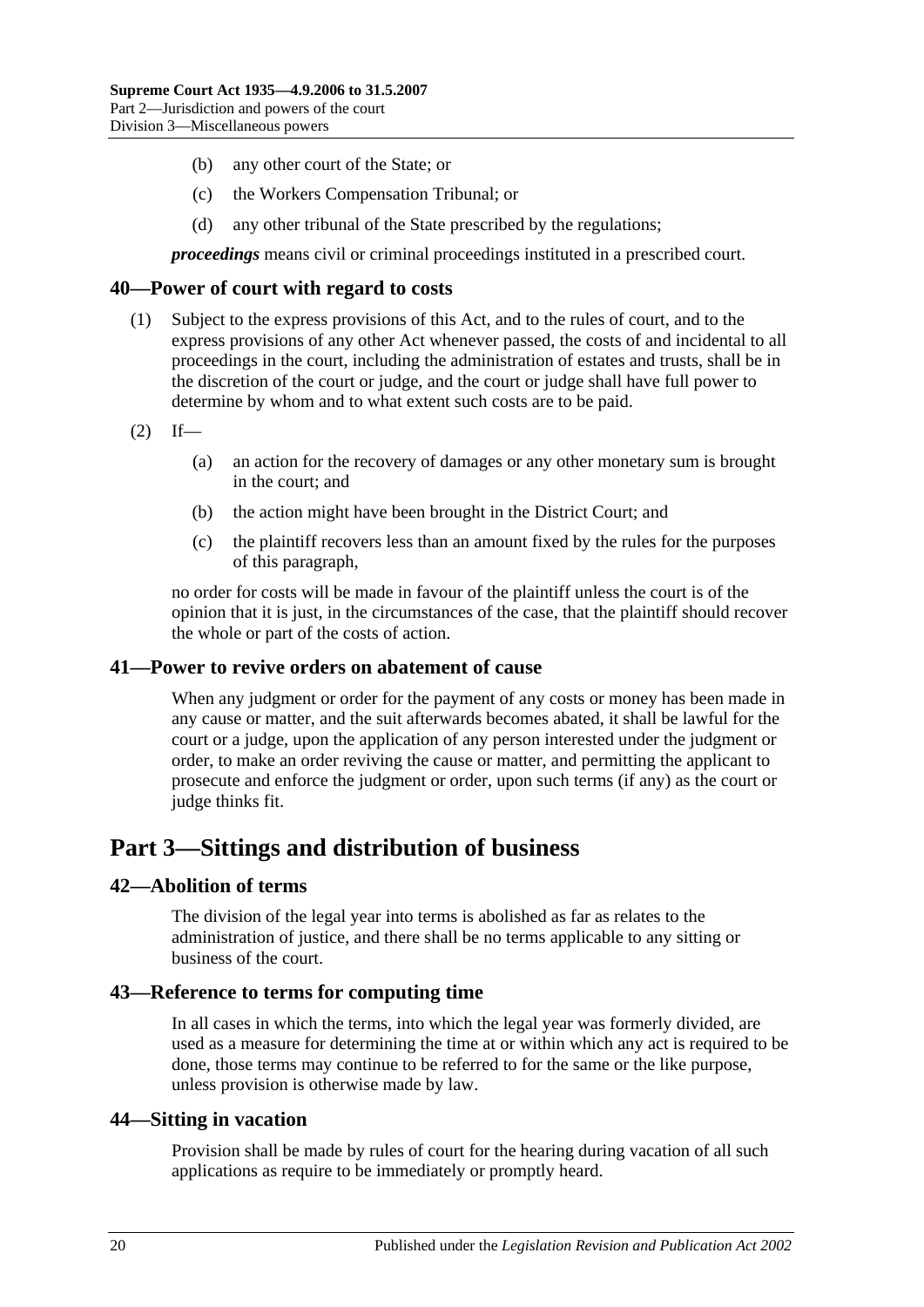#### <span id="page-20-0"></span>**45—Time and place of sittings**

- (1) The court may sit at any time (including a Sunday).
- (2) The court may sit at any place (either within or outside the State).
- (3) The court will sit at such times and places as the Chief Justice may direct.
- (4) Registries of the court will be maintained at such places as the Governor may determine.

### <span id="page-20-1"></span>**46—Adjournment from time to time and place to place**

The court may—

- (a) adjourn proceedings from time to time and from place to place; or
- (b) adjourn proceedings to a time, or a time and place, to be fixed; or
- (c) order the transfer of proceedings from place to place.

#### <span id="page-20-2"></span>**46A—Sittings in open court or in chambers**

Subject to any provision of an Act or any rule to the contrary, the court's proceedings must be open to the public.

#### <span id="page-20-3"></span>**46B—Sittings required by proclamation**

The Governor may, by proclamation, require that sittings of the court (other than civil sittings) be held with a specified frequency in specified parts of the State.

#### <span id="page-20-4"></span>**47—Power to sit in several jurisdictions at one time**

Any two or more of the judges may sit at the same time, as separate courts or divisions of the court, for the despatch of its business, either in the same jurisdiction or in different jurisdictions, and, in particular, the Full Court may sit in more than one division.

#### <span id="page-20-5"></span>**48—Jurisdiction of Full Court, single judge and master**

- (1) Subject to any express enactment, and to the rules of court, the jurisdiction vested in, or exercisable by the court, shall be exercisable either by the Full Court or by a single judge sitting in court.
- (2) However—
	- (a) the Full Court shall hear and determine—
		- (i) all applications for new trials;
		- (ii) all appeals from a single judge whether sitting in court or chambers;
		- (iii) all rules and orders to show cause returnable before the Full Court:
		- (iv) all questions of law referred to or reserved for the consideration of, or directed to be argued before the Full Court;
		- (v) all trials at bar;
		- (vi) all causes and matters which are required by the rules of court, or by the express provision of any other Act, to be heard or determined by the Full Court;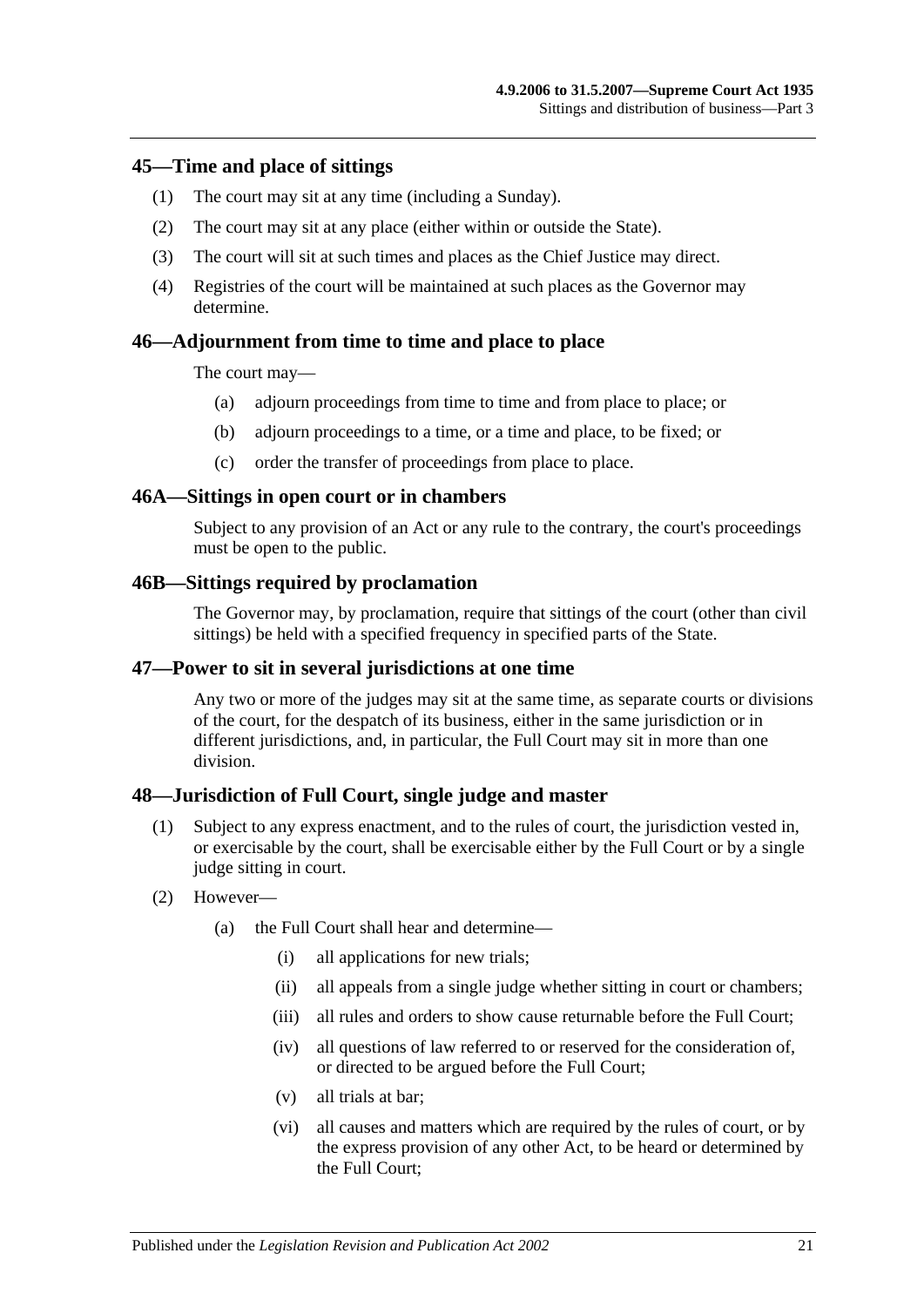- (b) the jurisdiction of the court may be exercised by a judge in chambers in all such causes or matters, and in all such proceedings in any cause or matter, as are authorised by statute or by the rules or practice of the court;
- (c) the jurisdiction of the court may be exercised by a master to the extent authorised by this Act or any other Act, or by rules of court made under this Act or any other Act.

## <span id="page-21-0"></span>**49—Questions of law reserved for Full Court**

- (1) The court constituted of a single judge or a master may reserve a question of law for the consideration of the Full Court.
- (2) Subject to any express enactment the like powers may be exercised in relation to any appeal or matter whatsoever, which comes before a judge, under any enactment by which a judge of the court is designated as the judge, arbitrator, or person appointed to hear and determine the appeal or matter, notwithstanding that the determination of the judge is expressed to be final or without appeal.

## <span id="page-21-1"></span>**50—Appeals**

- (1) Subject to this section—
	- (a) an appeal lies to the Full Court against a judgment of the court constituted of a single judge; and
	- (b) an appeal lies against a judgment of the court constituted of a master.
- (2) An appeal against a judgment of a master lies, if the rules so provide, to the Full Court and otherwise to the court constituted of a single judge.
- (3) No appeal lies against—
	- (a) an order allowing an extension of time to appeal from a judgment; or
	- (b) an order giving unconditional permission to defend an action; or
	- (c) a judgment that is, by statute, under the rules, or by agreement of the parties, final and without appeal.
- (4) An appeal lies only with the permission of the court—
	- (a) from a judgment of any of the following classes:
		- (i) a judgment given by consent of the parties;
		- (ii) a judgment given by a single judge on appeal from a judgment of the Magistrates Court; or
	- (b) if the rules provide that the appeal lies by permission of the court.
- (5) The rules cannot, however, require the court's permission for an appeal if the judgment under appeal—
	- (a) denies, or imposes conditions on, a right to defend an action; or
	- (b) deals with the liberty of the subject or the custody of an infant; or
	- (c) grants or refuses relief in the nature of an injunction or the appointment of a receiver; or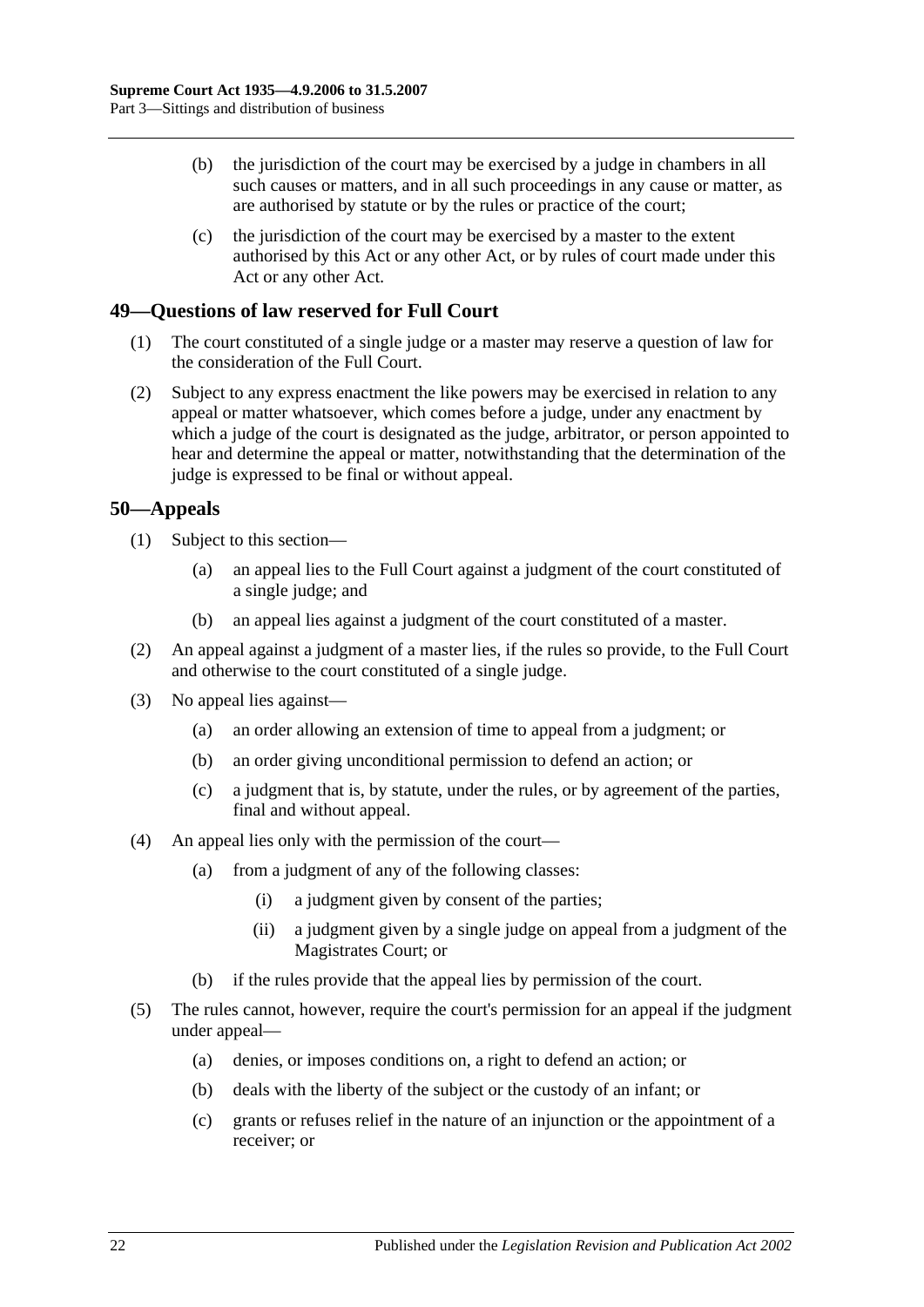- (d) is a declaration of liability or a final assessment of damages under section 30B; or
- (e) makes a final determination of a substantive right.

#### **Exception—**

If a judgment is given by a single judge on appeal from some other court or tribunal, the rules may require the court's permission for a further appeal to the Full Court even though the judgment makes a final determination of a substantive right.

(6) In this section—

*judgment* includes—

- (a) an order or direction; and
- (b) a decision not to make an order or direction.

## <span id="page-22-0"></span>**Part 3A—The Land and Valuation Court**

### <span id="page-22-1"></span>**62A—Interpretation**

In this Part, unless the contrary intention appears—

*the Court* means the Land and Valuation Court constituted under this Part;

*the complementary amending Acts* means the *[Crown Lands Act Amendment](http://www.legislation.sa.gov.au/index.aspx?action=legref&type=act&legtitle=Crown%20Lands%20Act%20Amendment%20Act%201969)  Act [1969](http://www.legislation.sa.gov.au/index.aspx?action=legref&type=act&legtitle=Crown%20Lands%20Act%20Amendment%20Act%201969)*, the *[Encroachments Act Amendment Act](http://www.legislation.sa.gov.au/index.aspx?action=legref&type=act&legtitle=Encroachments%20Act%20Amendment%20Act%201969) 1969*, the *[Highways Act Amendment](http://www.legislation.sa.gov.au/index.aspx?action=legref&type=act&legtitle=Highways%20Act%20Amendment%20Act%201969)  Act [1969](http://www.legislation.sa.gov.au/index.aspx?action=legref&type=act&legtitle=Highways%20Act%20Amendment%20Act%201969)*, the *[Land Settlement \(Development Leases\) Act Amendment Act](http://www.legislation.sa.gov.au/index.aspx?action=legref&type=act&legtitle=Land%20Settlement%20(Development%20Leases)%20Act%20Amendment%20Act%201969) 1969*, the *[Land Tax Act Amendment Act](http://www.legislation.sa.gov.au/index.aspx?action=legref&type=act&legtitle=Land%20Tax%20Act%20Amendment%20Act%201969) 1969*, the *[Law of Property Act Amendment Act](http://www.legislation.sa.gov.au/index.aspx?action=legref&type=act&legtitle=Law%20of%20Property%20Act%20Amendment%20Act%201969) 1969*, the *[Local Government Act Amendment Act](http://www.legislation.sa.gov.au/index.aspx?action=legref&type=act&legtitle=Local%20Government%20Act%20Amendment%20Act%201969) 1969*, the *[Pastoral Act Amendment](http://www.legislation.sa.gov.au/index.aspx?action=legref&type=act&legtitle=Pastoral%20Act%20Amendment%20Act%201969)  Act [1969](http://www.legislation.sa.gov.au/index.aspx?action=legref&type=act&legtitle=Pastoral%20Act%20Amendment%20Act%201969)*, the *[Planning and Development Act Amendment Act](http://www.legislation.sa.gov.au/index.aspx?action=legref&type=act&legtitle=Planning%20and%20Development%20Act%20Amendment%20Act%201969) 1969*, the *[Renmark](http://www.legislation.sa.gov.au/index.aspx?action=legref&type=act&legtitle=Renmark%20Irrigation%20Trust%20Act%20Amendment%20Act%201969)  [Irrigation Trust Act Amendment Act](http://www.legislation.sa.gov.au/index.aspx?action=legref&type=act&legtitle=Renmark%20Irrigation%20Trust%20Act%20Amendment%20Act%201969) 1969*, the *[Sewerage Act Amendment Act](http://www.legislation.sa.gov.au/index.aspx?action=legref&type=act&legtitle=Sewerage%20Act%20Amendment%20Act%201969) 1969*, the *[South-Eastern Drainage Act Amendment Act](http://www.legislation.sa.gov.au/index.aspx?action=legref&type=act&legtitle=South-Eastern%20Drainage%20Act%20Amendment%20Act%201969) 1969*, the *[Water Conservation Act](http://www.legislation.sa.gov.au/index.aspx?action=legref&type=act&legtitle=Water%20Conservation%20Act%20Amendment%20Act%201969)  [Amendment Act](http://www.legislation.sa.gov.au/index.aspx?action=legref&type=act&legtitle=Water%20Conservation%20Act%20Amendment%20Act%201969) 1969* and the *[Waterworks Act Amendment Act](http://www.legislation.sa.gov.au/index.aspx?action=legref&type=act&legtitle=Waterworks%20Act%20Amendment%20Act%201969) 1969*.

#### <span id="page-22-3"></span><span id="page-22-2"></span>**62B—Transitional provisions**

- (1) Notwithstanding the enactment of this Part and the complementary amending Acts, any appeal, reference, proceeding or other matter instituted or commenced, but not finally disposed of, at the commencement of the *[Supreme Court Act Amendment Act](http://www.legislation.sa.gov.au/index.aspx?action=legref&type=act&legtitle=Supreme%20Court%20Act%20Amendment%20Act%20(No.%203)%201969)  [\(No. 3\)](http://www.legislation.sa.gov.au/index.aspx?action=legref&type=act&legtitle=Supreme%20Court%20Act%20Amendment%20Act%20(No.%203)%201969) 1969*, and the complementary amending Acts, that would, if it had been instituted or commenced after the commencement of those Acts, have proceeded in, and been heard and determined by the Court, shall, subject to this section, proceed in or before, and be heard and determined by, the court, board, tribunal, arbitrator, or other person or authority having cognizance of it, in all respects as if those Acts had not been enacted.
- (2) The Court may, upon application by a party to a matter of the kind described in [subsection](#page-22-3) (1) of this section, direct that the matter shall proceed in, and be heard and determined by, the Court, and may give and make all such consequential directions and orders as it deems just for disposing of the matter.
- (3) The Court is hereby invested with all powers that are reasonably necessary or expedient to dispose of any such matter according to law.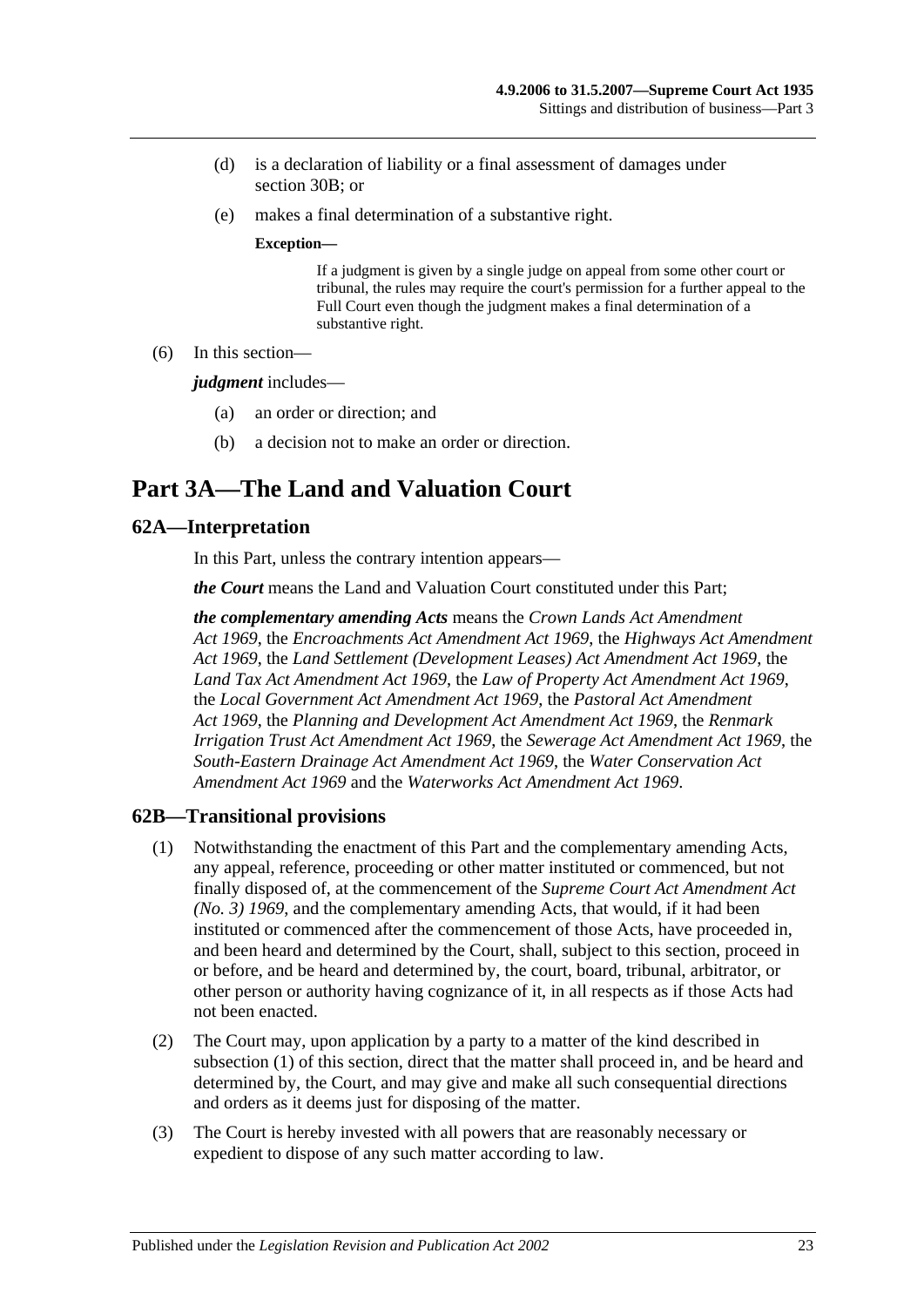(4) Subject to this section, the operation of section 16 of the *[Acts Interpretation Act](http://www.legislation.sa.gov.au/index.aspx?action=legref&type=act&legtitle=Acts%20Interpretation%20Act%201915) 1915* in relation to this Part and the complementary amending Acts is unaffected.

## <span id="page-23-0"></span>**62C—Establishment of Land and Valuation Court**

- (1) There shall be a court entitled the "Land and Valuation Court" which shall be a division of the Supreme Court of South Australia.
- (2) The Court shall be constituted of a judge upon whom the jurisdiction of the Court has, in accordance with this section, been conferred.
- (3) The Governor may, by proclamation, confer the jurisdiction of the Court upon any judge of the Supreme Court.
- (3a) The Governor may, by proclamation, divest any judge of the jurisdiction of the Court and confer that jurisdiction upon any other judge.
- (4) Where—
	- (a) the judge upon whom the jurisdiction of the Court has been conferred deems it improper or undesirable that he should hear and determine any proceeding before the Court, or he is, by reason of ill health or any other cause, unable, wholly or in part, to perform the duties of his office; or
	- (b) the Governor is of the opinion that it is in the interests of the administration of justice to do so.

the Governor may, by proclamation confer temporarily or permanently the jurisdiction of the Court upon any additional judge.

(5) A judge upon whom the jurisdiction of the Court has been conferred is not thereby precluded from performing and discharging any other functions and duties of a judge of the Supreme Court.

## <span id="page-23-1"></span>**62D—Jurisdiction of the Court**

(1) The Court has the jurisdiction conferred upon it under the following Acts:

the *[Crown Lands Act](http://www.legislation.sa.gov.au/index.aspx?action=legref&type=act&legtitle=Crown%20Lands%20Act%201929) 1929*; the *[Encroachments Act](http://www.legislation.sa.gov.au/index.aspx?action=legref&type=act&legtitle=Encroachments%20Act%201944) 1944*; the *[Highways Act](http://www.legislation.sa.gov.au/index.aspx?action=legref&type=act&legtitle=Highways%20Act%201926) 1926*; the *[Land Settlement \(Development Leases\) Act](http://www.legislation.sa.gov.au/index.aspx?action=legref&type=act&legtitle=Land%20Settlement%20(Development%20Leases)%20Act%201949) 1949*; the *[Land Tax Act](http://www.legislation.sa.gov.au/index.aspx?action=legref&type=act&legtitle=Land%20Tax%20Act%201936) 1936*; the *[Law of Property Act](http://www.legislation.sa.gov.au/index.aspx?action=legref&type=act&legtitle=Law%20of%20Property%20Act%201936) 1936*; the *[Local Government Act](http://www.legislation.sa.gov.au/index.aspx?action=legref&type=act&legtitle=Local%20Government%20Act%201934) 1934*; the *[Pastoral Act](http://www.legislation.sa.gov.au/index.aspx?action=legref&type=act&legtitle=Pastoral%20Act%201936) 1936*; the *[Planning and Development Act](http://www.legislation.sa.gov.au/index.aspx?action=legref&type=act&legtitle=Planning%20and%20Development%20Act%201966) 1966*; the *[Renmark Irrigation Trust Act](http://www.legislation.sa.gov.au/index.aspx?action=legref&type=act&legtitle=Renmark%20Irrigation%20Trust%20Act%201936) 1936*; the *[Sewerage Act](http://www.legislation.sa.gov.au/index.aspx?action=legref&type=act&legtitle=Sewerage%20Act%201929) 1929*; the *[South-Eastern Drainage Act](http://www.legislation.sa.gov.au/index.aspx?action=legref&type=act&legtitle=South-Eastern%20Drainage%20Act%201931) 1931*; the *[Water Conservation Act](http://www.legislation.sa.gov.au/index.aspx?action=legref&type=act&legtitle=Water%20Conservation%20Act%201936) 1936*;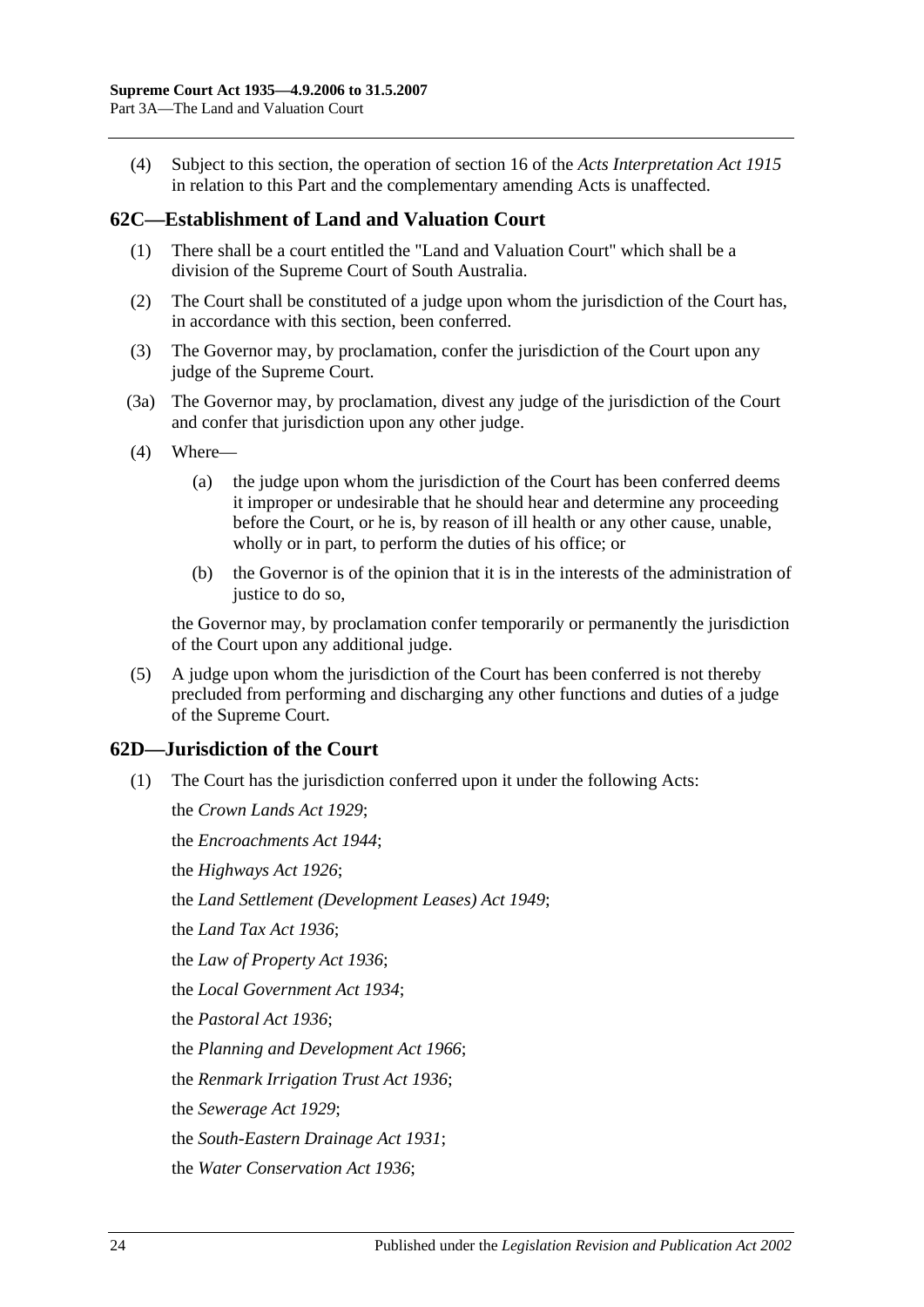the *[Waterworks Act](http://www.legislation.sa.gov.au/index.aspx?action=legref&type=act&legtitle=Waterworks%20Act%201932) 1932*.

- (2) The Court shall have jurisdiction to hear and determine all actions, matters and proceedings in which compensation is to be assessed under and pursuant to the *[Compulsory Acquisition of Land Act](http://www.legislation.sa.gov.au/index.aspx?action=legref&type=act&legtitle=Compulsory%20Acquisition%20of%20Land%20Act%201925) 1925* (as amended from time to time) or under and pursuant to any Act passed in substitution for that Act (as it may be amended from time to time), whether or not that Act is expressly, or impliedly, to be read, or incorporated with another Act or Acts (with or without qualification or modification) and whether or not the action, matter or proceeding would, but for this subsection, have been heard or determined by any other court or by arbitrators, or in any other manner.
- (3) The Court shall have such additional jurisdiction as may be conferred upon it by any Act or any regulation under an Act.
- (4) The Court shall, in the exercise of its jurisdiction, have all the powers and authority of the Supreme Court of South Australia and a judgment or order of the Court shall be regarded as, and shall have the force and validity of, a judgment or order of the Supreme Court of South Australia.
- (5) The Court shall have the full jurisdiction exercisable by a single judge of the Supreme Court, but that jurisdiction shall be exercised by the Court only in respect of any cause, matter or proceeding that is before the Court in pursuance of this Part, or any other Act or any regulation under an Act.

### <span id="page-24-4"></span><span id="page-24-0"></span>**62E—Reference of matters involving question of valuation**

- (1) Where any judge is of the opinion that in any cause, pending or part-heard, in the Supreme Court, a question has arisen, or is likely to arise, (whether as a preliminary point or in the course of the hearing), as to the value of land, that judge may, on the application of a party to the cause, or on his or her own initiative, refer the cause to the Court for hearing and determination.
- (2) The Court shall hear and determine any cause referred to it under [subsection](#page-24-4) (1) of this section.

#### <span id="page-24-1"></span>**62F—Appeals and cases stated**

The provisions of [sections](#page-21-0) 49 and 50 of this Act shall extend and apply to and in relation to the Land and Valuation Court and any judgment, order or direction thereof.

## <span id="page-24-2"></span>**62G—Right of crown**

The Crown shall be entitled to appear before the Court in any matter or proceeding in which the public interest, or any right or interest of the Crown, may be involved or affected.

## <span id="page-24-3"></span>**62H—Rules of Court**

- (1) Rules of Court may be made under this Act by the judge upon whom the jurisdiction of the Court has been conferred to regulate the practice and procedure of the Court and to provide for any matters necessary or expedient for the purposes of this Part.
- (2) The power to make rules under this section includes power to make rules in respect of any jurisdiction conferred on the Court by this or any other Act, whenever passed.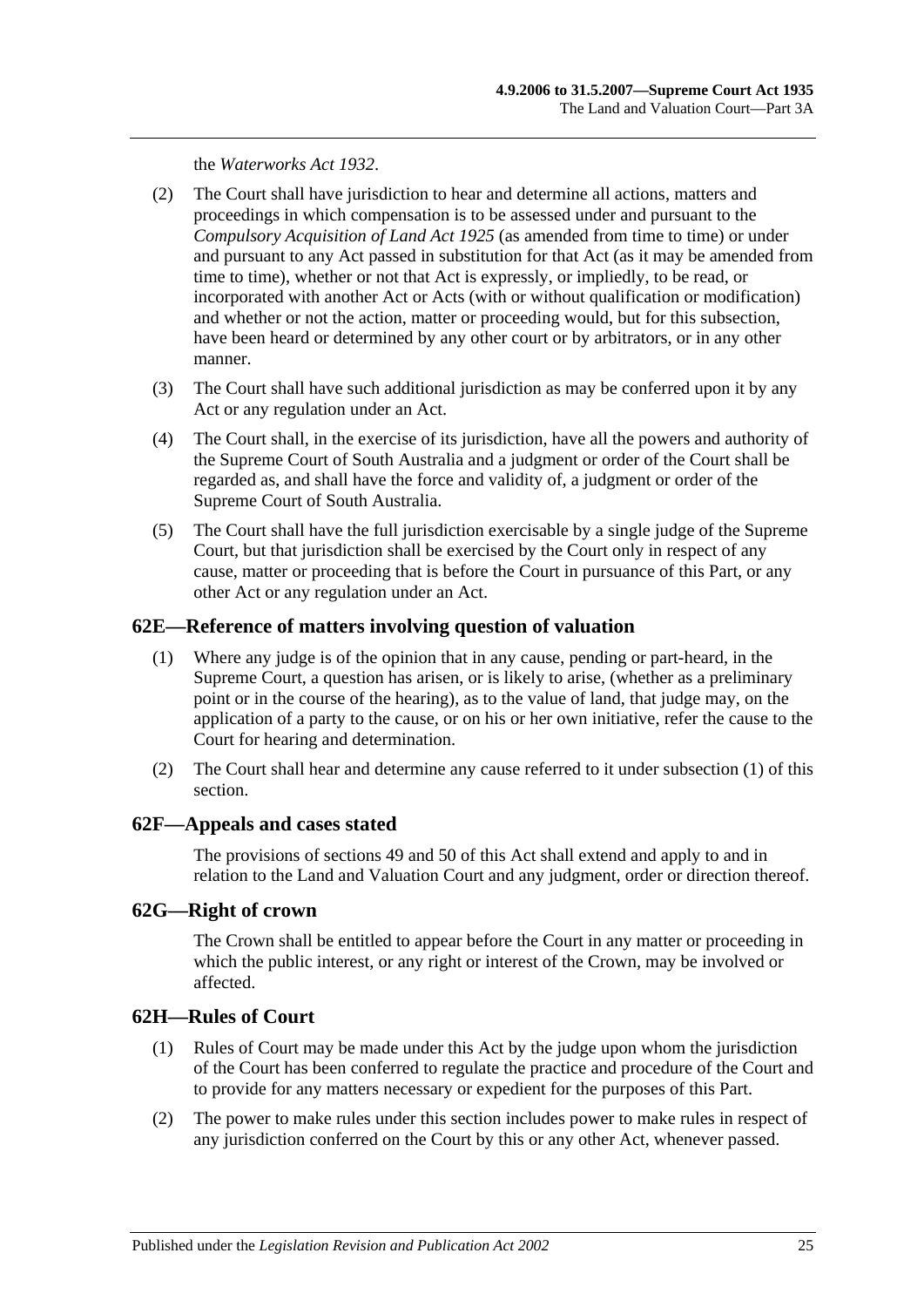- (3) The rules may confer or impose on the registrar such powers, authorities, functions and duties in relation to the administration of the business of the court as may be necessary or expedient for the purposes of this Part.
- (3a) A master may exercise such jurisdiction of the court as may be conferred on him by the rules.
- (3b) Subject to the rules, an appeal from a judgment, order, direction or decision of a master made in the exercise of a jurisdiction conferred by the rules shall lie to a judge upon whom the jurisdiction of the court has been conferred.
- (4) Where provisions in respect of the practice or procedure of the Court are contained in this, or any other Act, or in general orders or rules made under the authority of this or any other Act, rules of Court may be made under this section for modifying those provisions to any extent that may be necessary or expedient.
- (5) Rules of Court made under this section take effect from the date of publication in the Gazette or some later date specified in the rules.

## <span id="page-25-0"></span>**62I—Sittings of Court**

The Court shall sit at such times and places as the judge exercising the jurisdiction of the Court directs.

## <span id="page-25-1"></span>**Part 4—Procedure generally**

## <span id="page-25-2"></span>**63—Criminal procedure**

- (1) The practice and procedure in all criminal causes and matters, including the practice and procedure upon appeal, except as expressly altered by this Act, shall be the same as the practice and procedure in similar causes and matters before the passing of this Act.
- (2) Proceedings in *quo warranto* shall be deemed to be civil proceedings whether for the purposes of appeal or otherwise.

#### <span id="page-25-3"></span>**64—Saving of existing procedure**

Save as is otherwise provided in this or any other Act, the practice and procedure of the court shall be as prescribed in the existing rules, and in all matters, for which no other provision is made, all forms and methods of procedure, which, under or by virtue of any law, general order or rules whatsoever, were formerly in force in the court, may continue to be used in the like cases and for the like purposes:

Provided that nothing in this section shall be deemed to affect the power of the judges to make rules of court repealing or altering the existing rules.

#### <span id="page-25-4"></span>**65—Mediation and conciliation**

- (1) Subject to and in accordance with the rules of court, the court constituted of a judge may, with or without the consent of the parties, and a master or the registrar may, with the consent of the parties, appoint a mediator and refer a civil proceeding or any issues arising in a civil proceeding for mediation by the mediator.
- (2) A mediator appointed under this section has the privileges and immunities of a judge and such of the powers of the court as the court may delegate.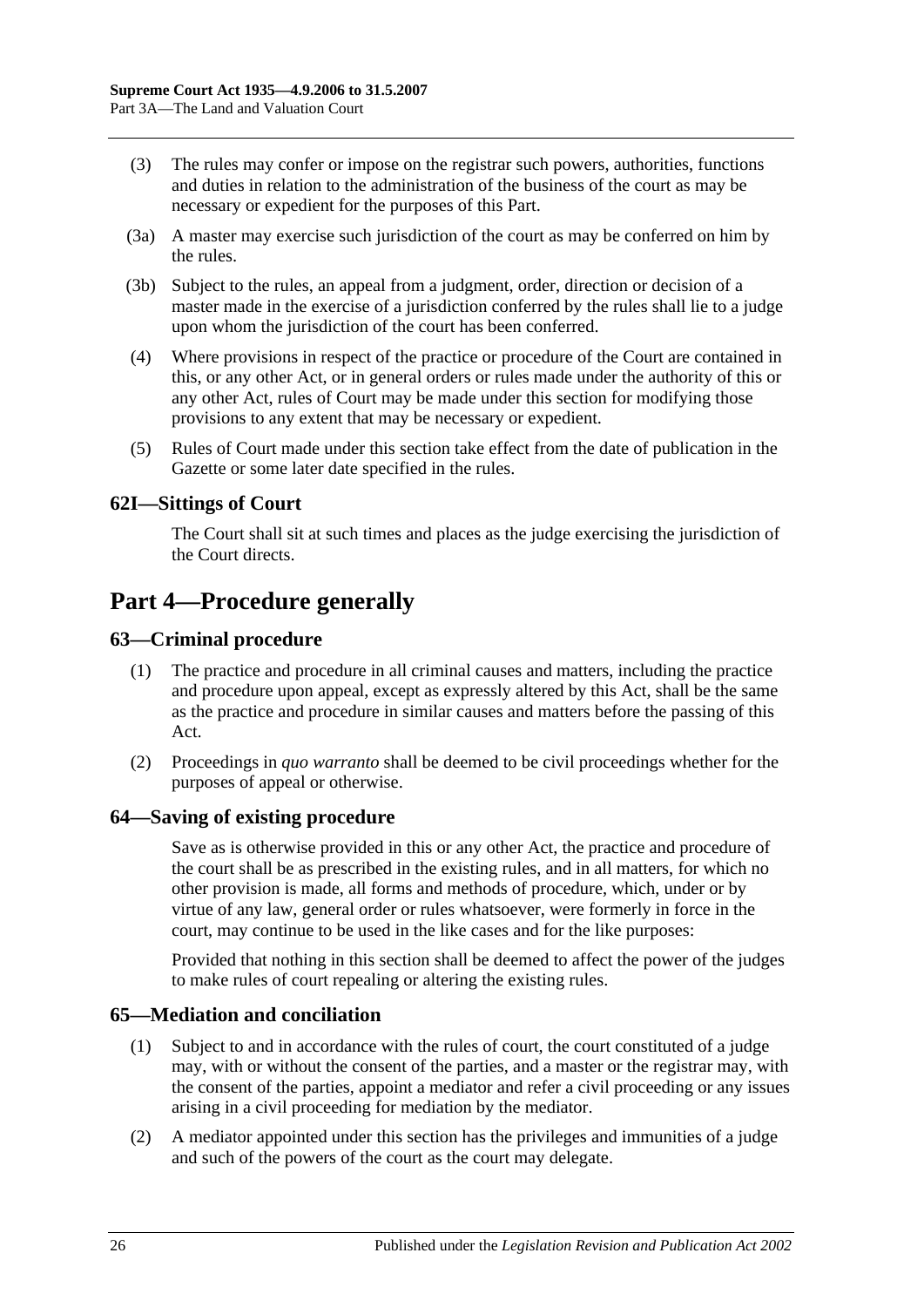- (3) A mediator appointed under this section must not, except as required or authorised to do so by law, disclose to another person any information obtained in the course or for the purposes of the mediation.
- (4) The court may itself endeavour to achieve a negotiated settlement of a civil proceeding or resolution of any issues arising in a civil proceeding.
- (5) A judge or master who attempts to settle a proceeding or to resolve any issues arising in a proceeding is not disqualified from taking further part in the proceeding but will be so disqualified if he or she is appointed as a mediator in relation to the proceeding.
- (6) Evidence of anything said or done in an attempt to settle a proceeding by mediation under this section is not subsequently admissible in the proceeding or in related proceedings.
- (7) If a case is settled under this section, the terms of the settlement may be embodied in a judgment.

## <span id="page-26-0"></span>**66—Trial of issues by arbitrator**

- (1) The court may refer a civil proceeding or any issues arising in a civil proceeding for trial by an arbitrator.
- (2) The arbitrator may be appointed either by the parties to the proceeding or by the court.
- (3) The arbitrator becomes for the purposes of the reference an officer of the court and may exercise such of the powers of the court as the court delegates to the arbitrator.
- (4) The court will, unless good reason is shown to the contrary, adopt the award of the arbitrator as its judgment on the action or issues referred.
- (5) The costs of the arbitrator will be borne, in the first instance, equally by the parties or in such other proportions as the court may direct, but the court may subsequently order that a party be reimbursed wholly or in part by another party for costs incurred under this subsection.

## <span id="page-26-1"></span>**67—Expert reports**

- (1) The court may refer any question arising in a civil proceeding for investigation and report by a referee who is an expert in the relevant field.
- (2) A person to whom a question is referred under this section becomes for the purposes of the investigation an officer of the court and may exercise such of the powers of the court as the court delegates.
- (3) The court may adopt a report obtained under this section in whole or part.
- (4) The costs of the expert's investigation and report will be borne, in the first instance, equally by the parties or in such other proportions as the court may direct, but the court may subsequently order that a party be reimbursed wholly or in part by another party for costs incurred under this subsection.

## <span id="page-26-2"></span>**71—Assessors**

(1) Subject to any rules of court, and to the right of having cases submitted to the verdict of a jury in accordance with the *[Juries Act](http://www.legislation.sa.gov.au/index.aspx?action=legref&type=act&legtitle=Juries%20Act%201927) 1927*, the court may in any cause or matter before the court, in which it thinks it expedient so to do, call in the aid of one or more assessors, specially qualified, and try and hear such cause or matter wholly or partially, with the assistance of such assessors.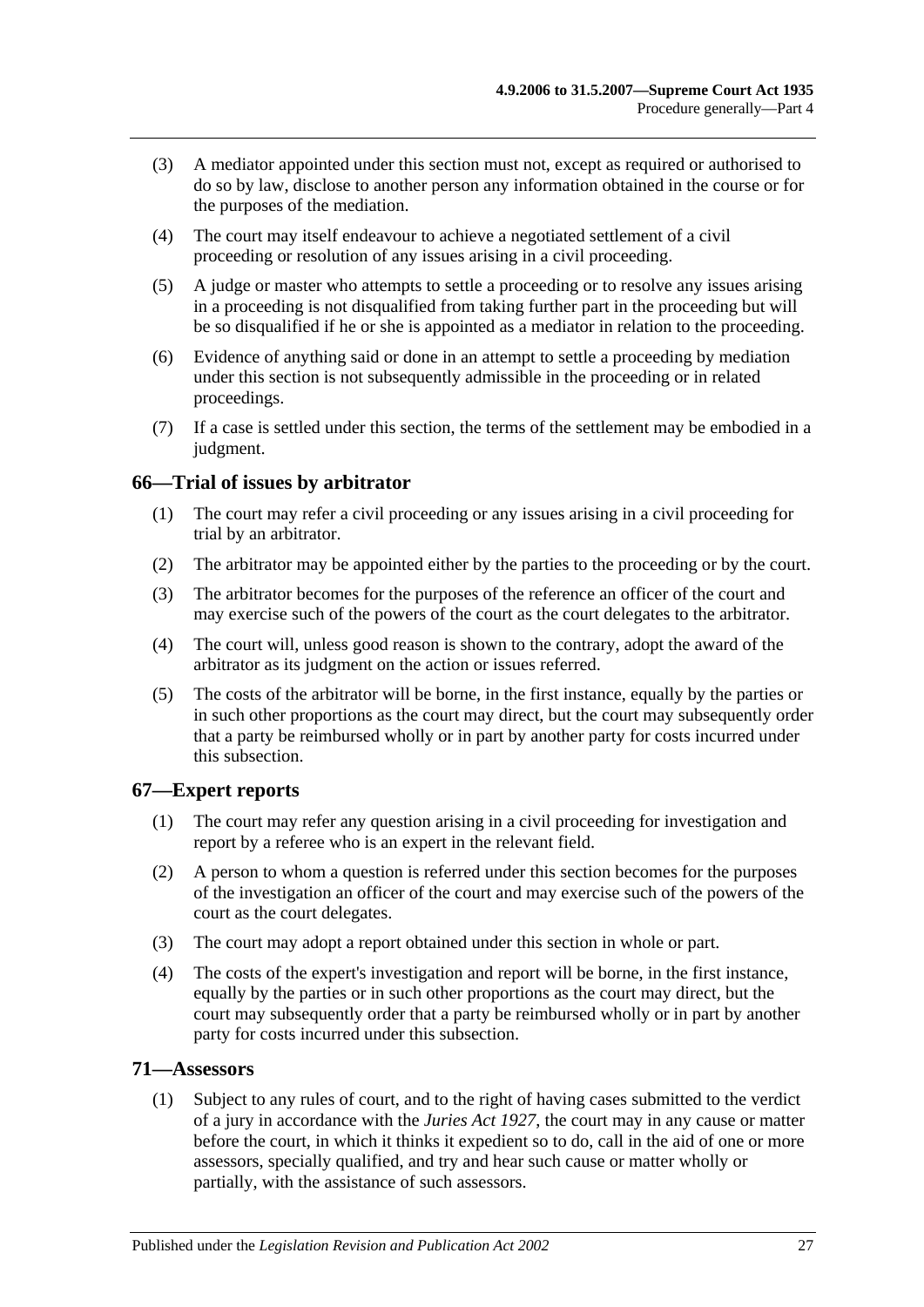(2) The remuneration, if any, to be paid to such assessors shall be determined by the court, and the sum so fixed shall be paid by the sheriff in the same manner as jury fees are paid.

## <span id="page-27-0"></span>**72—Rules of court**

- (1) Rules of court may be made under this Act by any three or more judges of the Supreme Court for any of the following purposes:
	- (a) for regulating the sittings of the court, and of the judges sitting in chambers and the vacations to be observed by the court and the officers of the court;
	- (b) for regulating the pleading practice and procedure of the court in any jurisdiction, and the initiating of actions and proceedings therein;
	- (c) for imposing mutual obligations on parties to proceedings in the court to disclose to each other the contents of expert reports or other material of relevance to the proceedings before the proceedings are brought to trial;
	- (d) for regulating any matters relating to the referral of a proceeding or issues arising in a proceeding to a mediator or arbitrator, the conduct of mediations or arbitrations or the referral of questions for investigation and report by an expert (whether appointed under [section](#page-26-1) 67 or otherwise);
	- (e) for regulating and directing the means by which particular facts may be proved, and the mode in which evidence thereof may be given in any proceedings, or at any stage of the proceedings, and in relation to the purposes aforesaid for allowing examinations, affidavits, or depositions to be read at any trial or hearing, or in any cause or matter, or allowing secondary evidence to be given, and for providing that the court or a judge may give special directions or make special orders in relation to any of the matters aforesaid;
	- (ea) for empowering the court—
		- (i) to order the carrying out of a biological or other scientific test that may be relevant to the determination of a question before the court; and
		- (ii) to include in such an order directions about the carrying out of the test and, in particular, directions requiring a person (including a party to the proceedings) to submit to the test or to have a child or other person who is not of full legal capacity submit to the test; and
		- (iii) if a party is required to submit to the test, or to have another submit to the test—to include in the order a stipulation that, if the party fails to comply with the order, the question to which the test is relevant will be resolved adversely to the party;
	- (f) for empowering a master to do any such thing and to transact any such business and to exercise any such authority and jurisdiction in respect of the same, including the jurisdiction to refer a bill of costs for taxation, or to refer any other matter to a master, as by virtue of any statute, custom, or rule or practice of court may be done, transacted, or exercised by a judge;
	- $(g)$  for regulating any matters relating to the business, authority and jurisdiction that may be transacted or exercised by the master;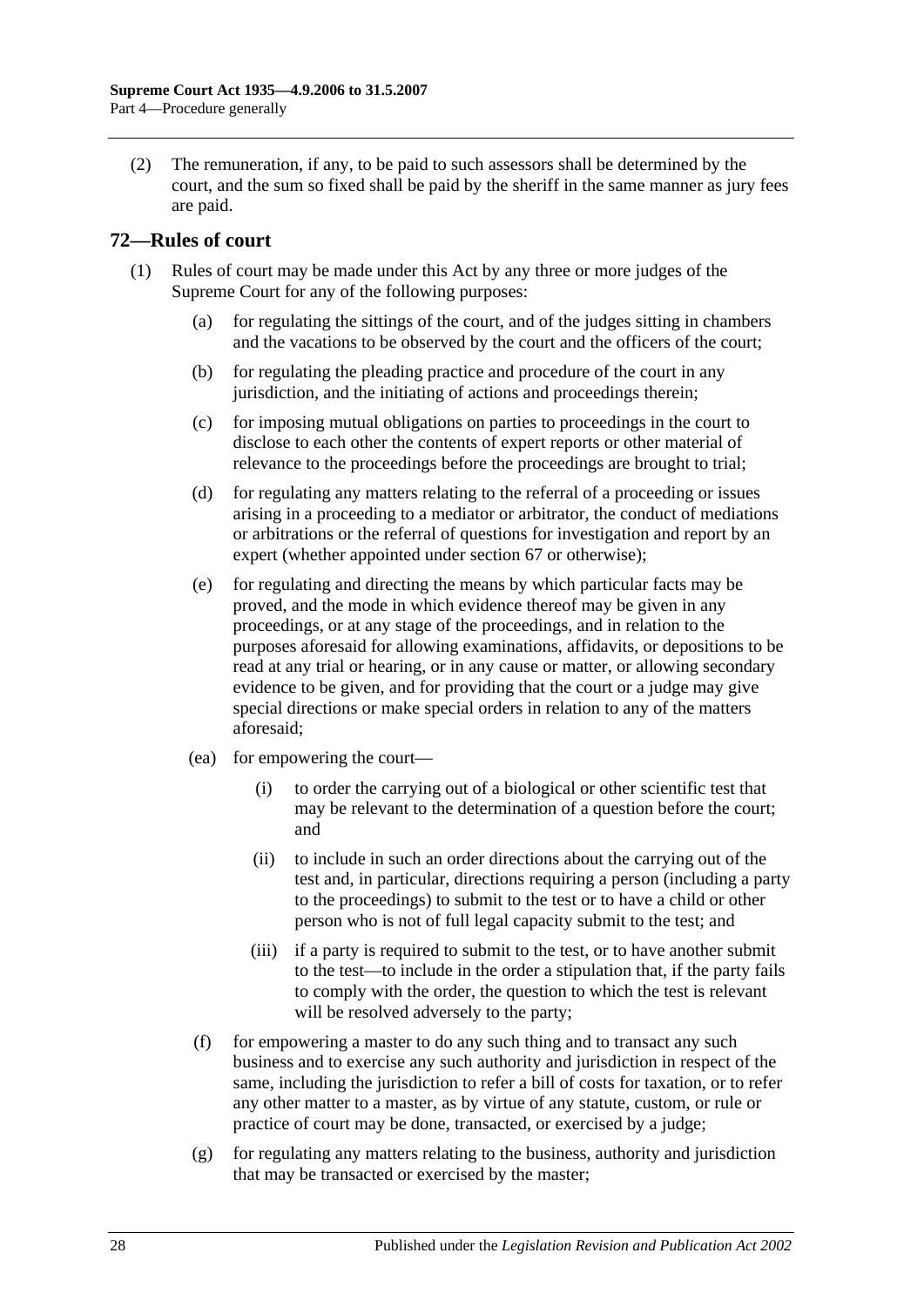- (h) for regulating the duties of the officers of the court and the costs of proceedings therein (including the costs to be allowed to practitioners of the court in respect of business transacted in the court or the offices thereof), and the conduct of any business coming within the cognizance of the court, for which provision is not expressly made by any Act;
- (i) for conferring on the registrar or other member of the non-judicial staff of the court the power to tax costs;
- (j) for regulating the admission of barristers, solicitors, attorneys, and proctors of the court;
- (k) and generally for any purpose mentioned in this Act or for carrying its provisions into effect.
- (2) The power to make rules conferred by this section shall be deemed to include power to make rules in respect of any jurisdiction conferred upon the court or a judge thereof by any Act whenever passed.
- (3) Where any provisions in respect of the practice or procedure of the court are contained in this or any other Act of Parliament, or in general orders or rules made under the authority of any Act, rules of court may be made for modifying such provision to any extent that may be deemed necessary.
- (4) Rules of Court made under this section take effect from the date of publication in the Gazette or some later date specified in the rules.

## <span id="page-28-1"></span><span id="page-28-0"></span>**Part 6—Officers of the court**

## **Division 1—Registrar**

## <span id="page-28-2"></span>**82—The registrar**

- (1) There shall be a registrar of the court.
- (2) No registrar shall be appointed, dismissed or reduced in status, nor shall the office of registrar be abolished, except upon the recommendation, or with the concurrence, of the Chief Justice.
- (3) The registrar is the court's principal administrative officer.
- (3a) The registrar may, in addition to exercising the functions and duties assigned to him or her by this Act or any other Act, exercise any procedural or non-judicial powers of the court assigned by the Chief Justice or by rules of court under this or any other Act.
- (4) The registrar shall, in relation to the performance and discharge of his functions and duties (so far as they relate to the business of the court), be subject to the control and direction of the Chief Justice.

## <span id="page-28-3"></span>**Division 2—Tipstaves**

## <span id="page-28-4"></span>**106—Appointment of tipstaves**

- (1) There will be such tipstaves of the court as are necessary.
- (2) No tipstaff will be appointed except on the recommendation of the Chief Justice.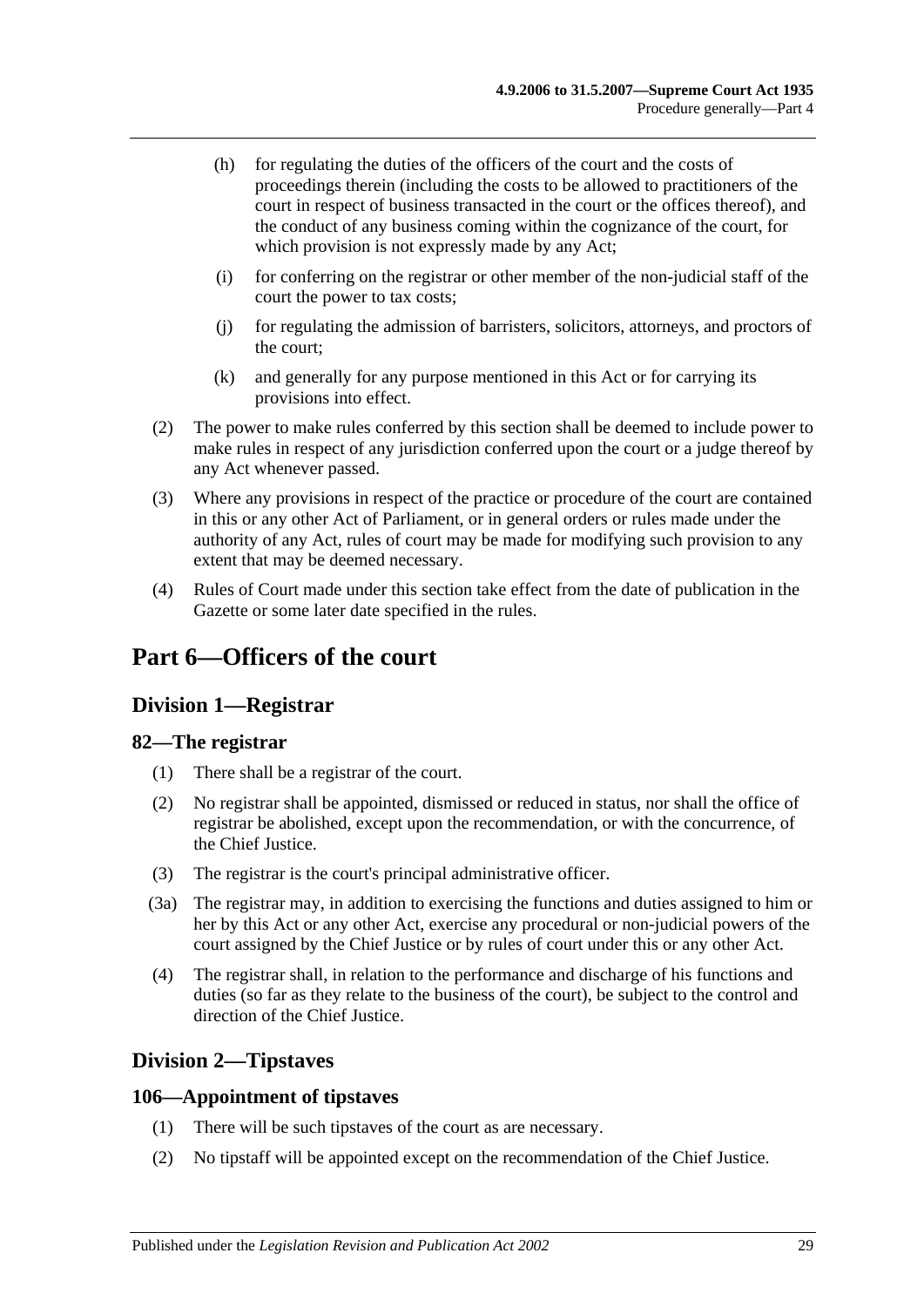### <span id="page-29-0"></span>**107—Duty of tipstaves**

The tipstaves of the court shall be in attendance on the sittings of the court, and any tipstaff may, without warrant, apprehend and lodge in prison all persons who, by the court or any judge, are ordered to be apprehended or committed into prison for contempt of court or otherwise.

#### <span id="page-29-1"></span>**108—Other duties**

Every tipstaff shall perform all such other duties as from time to time are by the court or a judge or rules of court directed to be performed by him.

## <span id="page-29-2"></span>**Division 3—Further provisions as to officers**

### <span id="page-29-3"></span>**109—Appointment of other officers**

- (1) The court shall have such other officers as are necessary for the administration of justice therein, and for the due execution of the judgments, decrees, orders, and processes thereof.
- (2) Subject to [subsection](#page-29-7) (3), no such other officer will be appointed except on the recommendation of the Chief Justice.
- <span id="page-29-7"></span>(3) The associates to the judges will be appointed and may be removed from office by the Chief Justice, but otherwise will be subject to the *[Courts Administration Act](http://www.legislation.sa.gov.au/index.aspx?action=legref&type=act&legtitle=Courts%20Administration%20Act%201993) 1993* in the same way as other staff of the court appointed under that Act.

#### <span id="page-29-4"></span>**110—Duties of officers**

Subject to this Act, the business to be performed in the court, or in the chambers of any judge, other than that performed by the judges, shall be distributed among the officers of the court, in such manner as is directed by rules of court, or, in any cases not provided for by rules of court, as the court or any judge thereof may direct, and such officers shall perform such duties in relation to such business as is directed by this Act or by rules of court, or by such court or any judge thereof; and, subject to this Act and such rules of court, all such officers respectively shall continue to perform the same duties as nearly as may be in the same manner as if this Act had not passed.

## <span id="page-29-5"></span>**110A—Administrative and ancillary staff**

- (1) The court's administrative and ancillary staff consists of—
	- (a) the registrar; and
	- (b) any other persons appointed to the non-judicial staff of the Court.
- (2) The Court's administrative and ancillary staff (other than judges' associates) will be appointed under the *[Courts Administration Act](http://www.legislation.sa.gov.au/index.aspx?action=legref&type=act&legtitle=Courts%20Administration%20Act%201993) 1993*.

#### <span id="page-29-6"></span>**110B—Responsibilities of non-judicial staff**

A member of the court's administrative or ancillary staff is responsible to the Chief Justice (through any properly constituted administrative superior) for the proper and efficient discharge or his or her duties.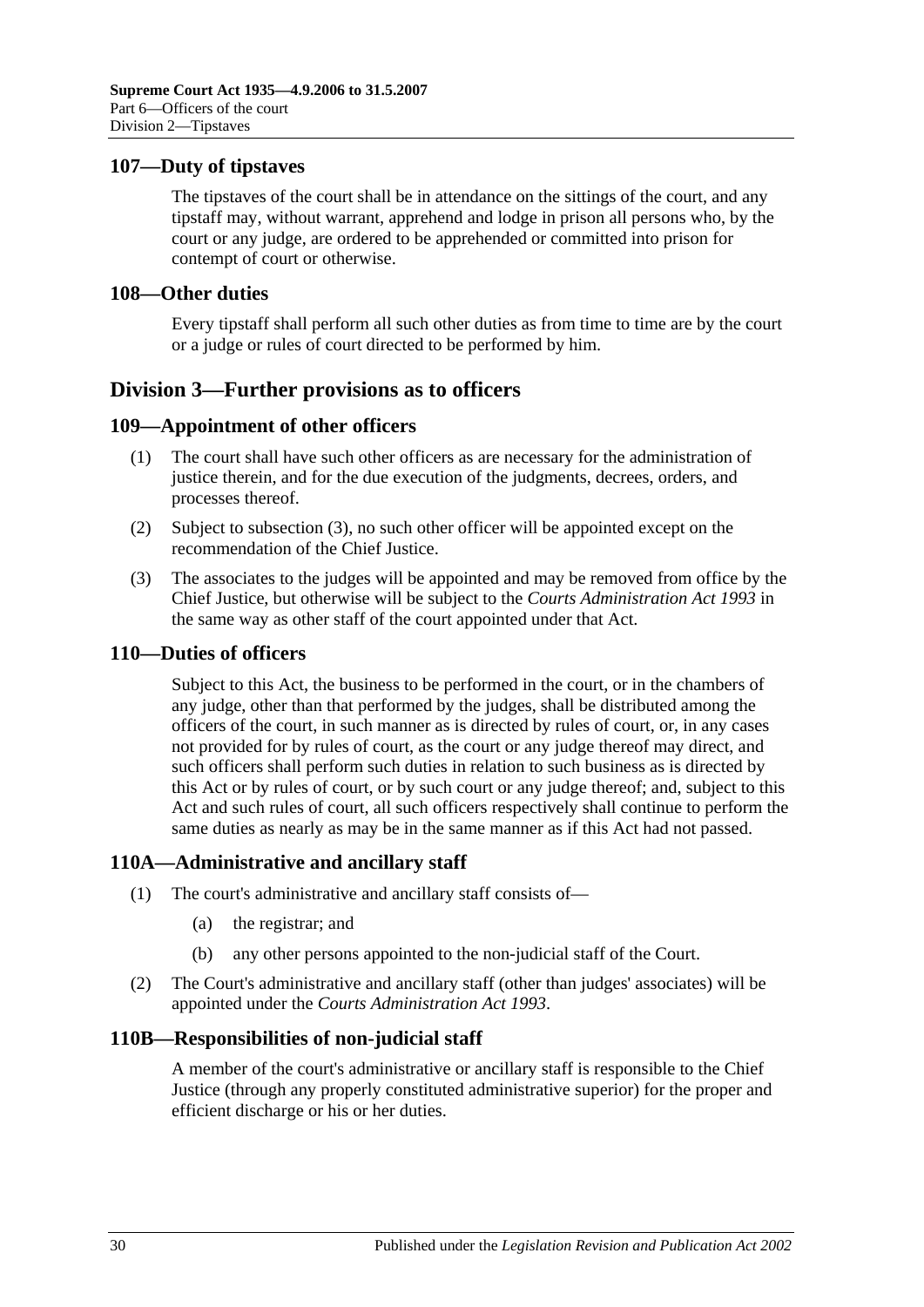# <span id="page-30-0"></span>**Part 7—Miscellaneous provisions**

### <span id="page-30-1"></span>**111—Rules as to division of loss upon collision at sea**

(1) Where, by fault of two or more vessels, damage or loss is caused to one or more vessels, to their cargoes or freight, or to any property on board, the liability to make good the damage or loss shall be in proportion to the degree in which each vessel was in fault:

Provided that, if, having regard to all the circumstances of the case, it is not possible to establish different degrees of fault, the liability shall be apportioned equally.

- (2) Nothing in this section shall operate so as to render any vessel liable for any loss or damage to which her fault has not contributed.
- (3) Nothing in this section shall affect the liability of any person under a contract of carriage or any contract, or shall be construed as imposing any liability upon any person from which he is exempted by any contract or by any provision of law or as affecting the right of any person to limit his liability in manner provided by law.
- (4) For the purposes of this section, the expression *freight* includes passage money and hire, and references to damage or loss caused by the fault of a vessel shall be construed as including references to any salvage or other expenses consequent upon that fault, recoverable at law by way of damages.

## <span id="page-30-2"></span>**112—Damages for personal injuries**

- (1) Where loss of life or personal injuries are suffered by any person on board a vessel owing to the fault of that vessel and of any other vessel or vessels, the liability of the owners of the vessels shall be joint and several.
- (2) Nothing in this section shall be construed as depriving any person of any right of defence on which, independently of this section, he might have relied in an action brought against him by the person injured or any person or persons entitled to sue in respect of such loss of life, or shall affect the right of any person to limit his liability in cases to which this section relates in the manner provided by law.

## <span id="page-30-4"></span><span id="page-30-3"></span>**113—Right of contribution**

(1) Where loss of life or personal injuries are suffered by any person on board a vessel owing to the fault of that vessel, and any other vessel or vessels, and a proportion of the damages is recovered against the owner of one of the vessels which exceeds the proportion in which she was in fault, he may recover by way of contribution the amount of the excess from the owners of the other vessels to the extent to which those vessels were respectively in fault:

Provided that no amount shall be so recovered which could not, by reason of any statutory or contractual limitation of, or exemption from, liability, or which could not for any other reason, have been recovered in the first instance as damages by the persons entitled to sue therefor.

(2) In addition to any other remedy provided by law, the persons entitled to any contribution as provided by [subsection](#page-30-4) (1) of this section shall, for the purpose of recovering the contribution, have subject to the provisions of this Act, the same rights and powers as the persons entitled to sue for damages in the first instance.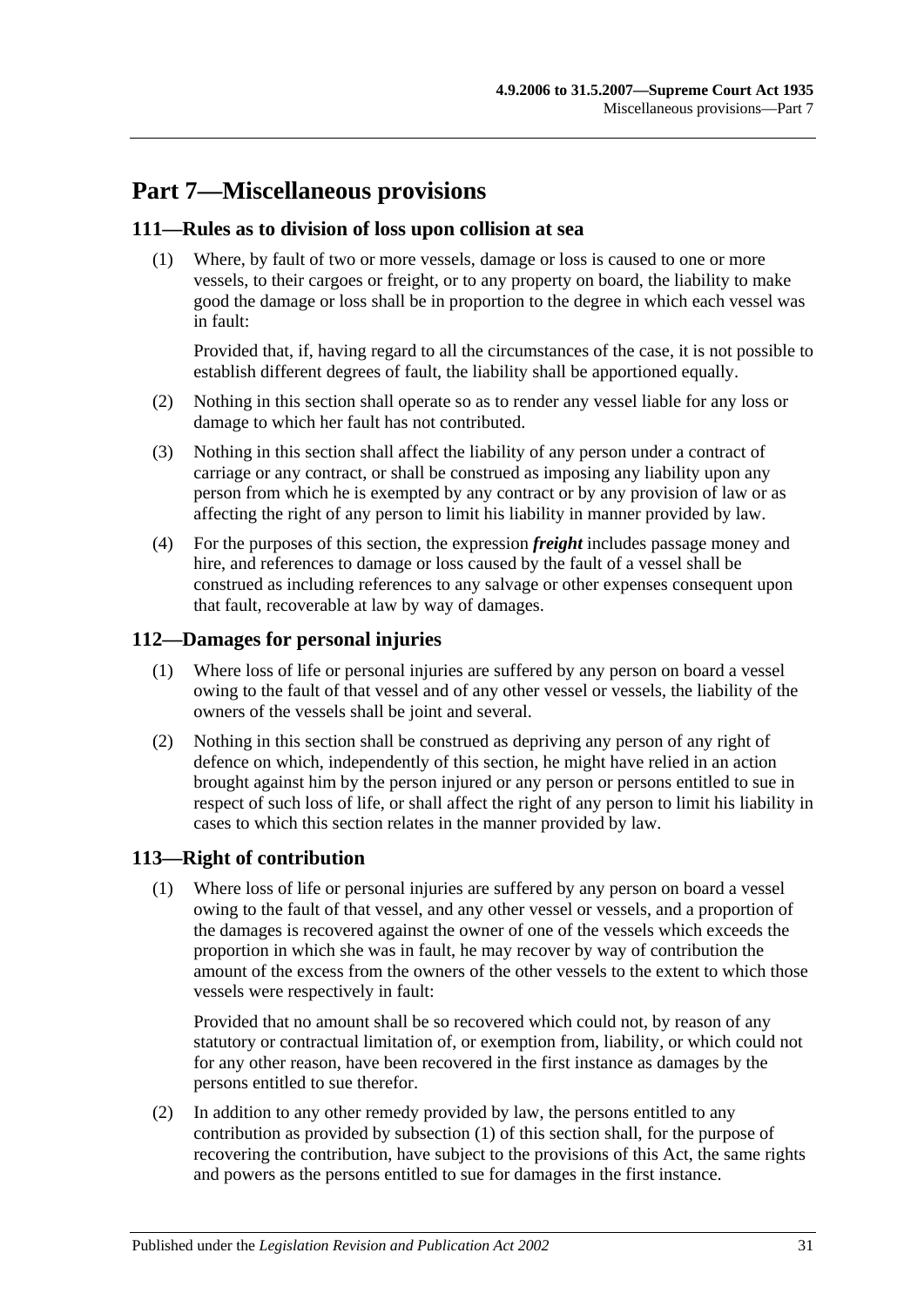## <span id="page-31-0"></span>**114—Interest on judgement debts**

- (1) All money, including costs, payable under any judgment or order shall bear interest at the rate from time to time prescribed by the rules of court.
- (2) The interest shall be computed from the following times:
	- (a) in the case of money other than taxed costs, from the time specified in the judgment or order, and if no time is so specified from the date of the judgment or order:
	- (b) in the case of taxed costs, from the date of the certificate of the taxing officer by whom the costs were taxed or an earlier date specified by the taxing officer in the certificate.

### <span id="page-31-1"></span>**117—Orders to bring prisoners for examination**

- (1) Any sheriff, gaoler, or other officer, having the custody of any prisoner, whose evidence is required in any action, trial, or proceeding, civil or criminal, shall upon receiving an order of a judge for that purpose, take such prisoner for examination before the court, or any judge thereof, or before any official or arbitrator or other person appointed to take any examination.
- (2) Such an order may be obtained upon affidavit by the party requiring the attendance of such prisoner, and shall set forth the time when and place where such prisoner is to be taken for the purpose of the examination.
- (3) The officer so ordered as aforesaid shall be entitled to be paid the like travelling and other expenses, and compensation for loss of time, as upon attendance at a trial.

#### <span id="page-31-2"></span>**118—Legal process**

- (1) Any process of the court may be issued, served or executed on a Sunday as well as any other day.
- (2) The validity of process is not affected by the fact that the person who issued it dies or ceases to hold office.

#### <span id="page-31-5"></span><span id="page-31-3"></span>**118A—Service**

- (1) If it is not practicable to serve any process, notice or other document relating to civil or criminal proceedings in the manner otherwise prescribed or contemplated by law, the court may, by order—
	- (a) provide for service by post; or
	- (b) make any other provision that may be necessary or desirable for service.
- (2) Any process, notice or other document served in accordance with an order under [subsection](#page-31-5) (1) will, despite any other law, be taken to have been duly served.

#### <span id="page-31-4"></span>**119—Suitors' funds to vest in master**

All suitors' funds shall be vested in the registrar on behalf of the court and shall be dealt with by him in accordance with this Act and the rules of court, and any order of the court or a judge.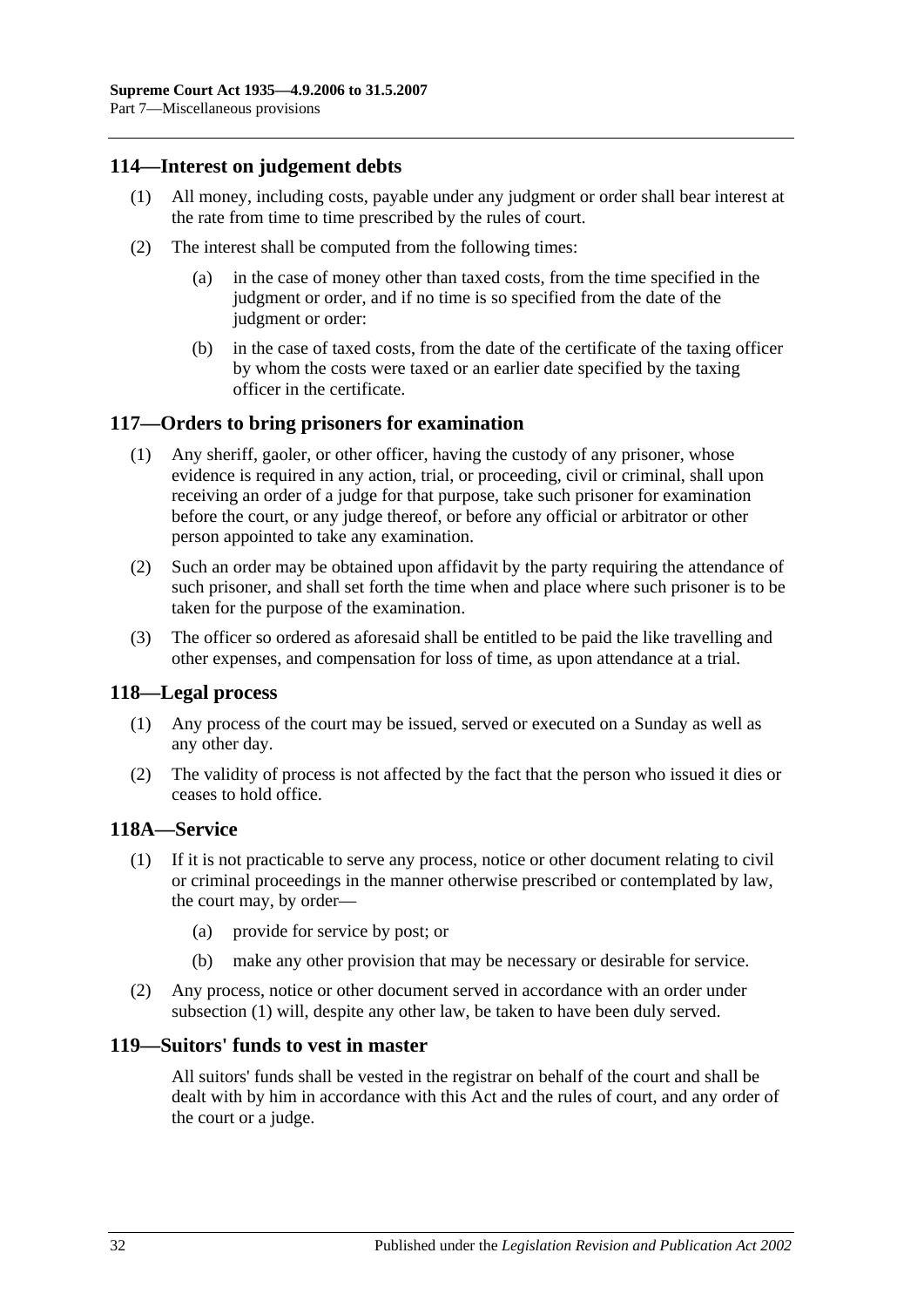#### <span id="page-32-0"></span>**120—Securities in court**

All securities standing in court or at any time deposited in court shall be held by the registrar in trust to apply the same in accordance with law.

### <span id="page-32-1"></span>**121—Liability of Treasurer for default of master**

- (1) The Treasurer shall be liable to make good to the suitors of the court all suitors' funds and securities in court, and for that purpose may by authority of this Act, and without any further appropriation, make any necessary payments out of the general revenue of the State.
- (2) If the Chief Justice certifies to the Treasurer in writing that the registrar has failed to pay any money in court or to transfer or deliver any securities in court required by law or by any order of the court to be paid, transferred, or delivered by him, or has been guilty of any default with respect to any such money or securities, the Treasurer shall pay out of the general revenue to such persons as are named by the Chief Justice in the certificate, such sums as the Chief Justice certifies in writing to be required for the purpose of paying the money so required to be paid or of replacing the securities so required to be transferred or delivered, or of making good such default.

## <span id="page-32-2"></span>**122—Banking and investment of suitors' funds**

- (1) All suitors' funds shall, as soon as practicable after payment into, or deposit in court, be paid into the Treasury or an ADI in Adelaide.
- (2) Such funds or such part thereof as the rules direct shall be invested in such manner and at such times as the rules of court prescribe.
- (3) The interest or other income from such investment shall be dealt with as prescribed by rules of court.
- (4) Until rules of court are made under this section the law and practice relating to the deposit, payment, delivery and transfer in into and out of court of suitors' funds and securities which belong to suitors, shall continue as at the commencement of this Act.

#### <span id="page-32-3"></span>**123—Investments made under order of the court**

Any money in court which under the rules of court or under the order of the court is required to be laid out in any particular investment shall be so laid out notwithstanding anything in this Act.

#### <span id="page-32-4"></span>**124—Validity of payments etc pursuant to rules of court**

All acts done by the registrar with reference to funds in court pursuant to and in accordance with rules of court shall be as valid and effectual as if they had been done in pursuance of an order of the court.

#### <span id="page-32-5"></span>**125—Remittances by post**

Where by rules of court the registrar is authorised to make payments of money to persons entitled thereto upon their request by transmitting to them by post crossed cheques or other documents intended to enable them to obtain payment of the sums expressed therein, the posting of a letter containing the cheque or document and addressed to the person entitled thereto at the address given by him in his request shall, as respects the liability of the registrar and of the Treasurer respectively, be equivalent to the delivery of the cheque or document to that person himself.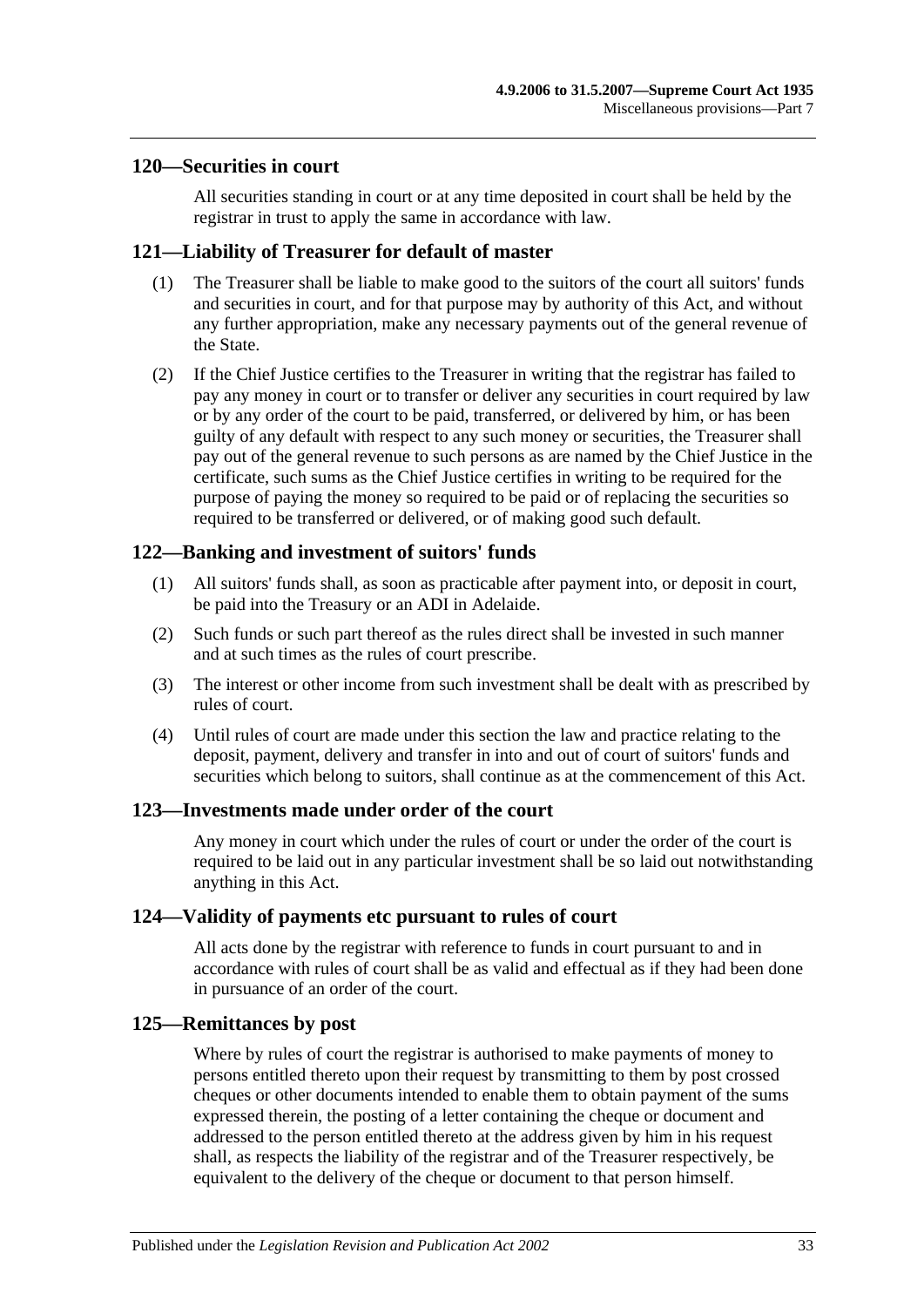## <span id="page-33-0"></span>**126—Power to appoint deputies**

In [sections](#page-32-0) 120 to 126, inclusive, the term registrar shall not include an acting registrar, but the registrar may do any act, sign or execute any instrument and exercise any authority required or authorised to be done, signed, executed, or exercised by him in relation to suitors' funds, by a deputy of the registrar appointed by the Chief Justice.

#### <span id="page-33-1"></span>**127—Rules of Court**

The judges may make rules of court in accordance with the provisions for making rules of court contained in this Act for regulating—

- (a) the deposit, payment, delivery and transfer in, into, and out of court of money and securities which belong to suitors or are otherwise capable of being deposited in or paid or transferred into court or under the custody of the court; and
- (b) the investment of and other dealings with money and securities in court; and
- (c) the disposal of the interest or other income from such investments; and
- (d) the execution of the orders of the court and the powers and duties of the registrar with reference to such money and securities; and
- (e) any other matters incidental to or connected with the matters previously mentioned in this section.

#### <span id="page-33-2"></span>**128—Payment to the Treasurer of unclaimed suitors' funds**

- (1) In the month of July in every year the registrar shall pay to the Treasurer, as part of the general revenue of the State, all suitors' funds which, on the first day of that month, have been unclaimed for the period of six years next preceding.
- (2) Such moneys shall not be afterwards claimable from the Treasurer unless the court otherwise orders.

#### <span id="page-33-3"></span>**129—Party subsequently claiming may petition the Supreme Court etc**

- (1) If at any time after any such money has been so paid to the Treasurer, any person applies to the court, by summons, for the payment to him of that money or any part thereof, and the court is satisfied upon affidavit or other sufficient evidence adduced that the applicant is entitled to the whole or any part of the money claimed by him, the court shall make an order for payment of the sum to which the applicant is entitled, with or without such additional amount as would have accrued (whether as interest or otherwise) had that sum been retained by the court from the time when it was paid to the Treasurer to the time of the court order.
- (2) On any such order being served on the Treasurer he shall issue and pay the money mentioned in the order to the persons to whom it is payable by virtue of the order, and the receipt of any person to whom any such money is so paid shall be a full and valid discharge for the sum stated in the receipt to have been received.

### <span id="page-33-4"></span>**130—Court fees**

(1) The Governor may, by regulation, prescribe and provide for the payment of fees in respect of proceedings in the court, or any step in such proceedings.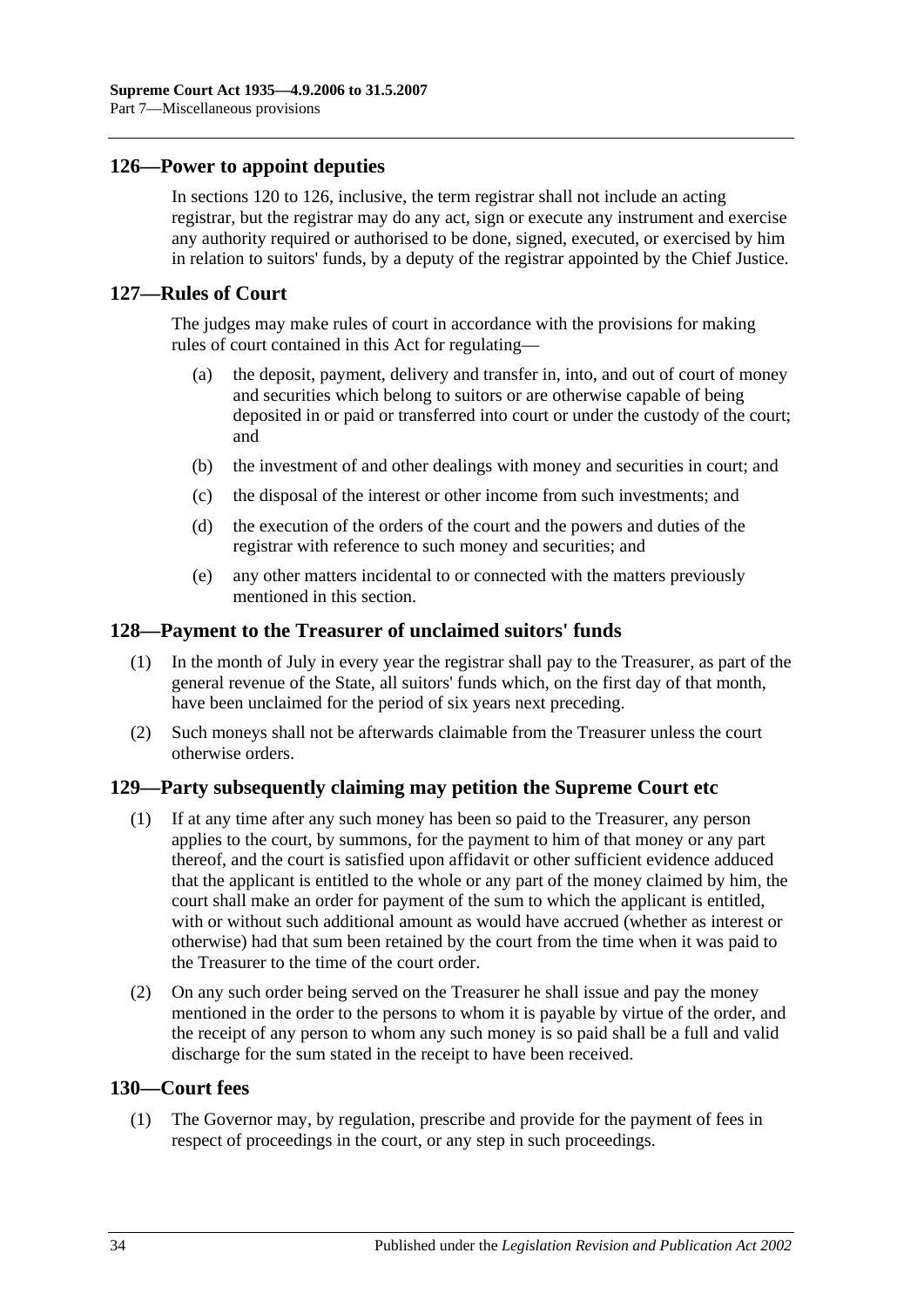(2) The court may remit or reduce a fee on account of the poverty of the party by whom the fee is payable or for any other proper reason.

#### <span id="page-34-0"></span>**131—Accessibility of evidence etc**

- (1) Subject to this section, the court must, on application by any member of the public, allow the applicant to inspect or obtain a copy of—
	- (aa) any process relating to proceedings and forming part of the court's records;
	- (a) a transcript of evidence taken by the court in any proceedings;
	- (b) any documentary material admitted into evidence in any proceedings;
	- (c) a transcript of submissions by counsel;
	- (d) a transcript of the judge's summing up or directions to the jury, in a trial by jury;
	- (e) a transcript of reasons for judgment (including remarks made by the court on passing sentence);
	- (f) a judgment or order given or made by the court.
- <span id="page-34-1"></span>(2) A member of the public may inspect or obtain a copy of the following material only with the permission of the court:
	- (a) material that was not taken or received in open court;
	- (b) material that the court has suppressed from publication;
	- (c) material placed before the court during sentencing proceedings (including material furnished under section 7 of the *[Criminal Law \(Sentencing\)](http://www.legislation.sa.gov.au/index.aspx?action=legref&type=act&legtitle=Criminal%20Law%20(Sentencing)%20Act%201988)  Act [1988](http://www.legislation.sa.gov.au/index.aspx?action=legref&type=act&legtitle=Criminal%20Law%20(Sentencing)%20Act%201988)*);
	- (d) documentary material filed in connection with a preliminary examination;
	- (e) a transcript of any oral evidence taken at a preliminary examination;
	- (f) a photograph, slide, film, video tape, audio tape or other form of recording from which a visual image or sound can be produced;
	- (fa) a report prepared to assist the court in determining a person's eligibility for, or progress in, an intervention program (within the meaning of the *[Bail Act](http://www.legislation.sa.gov.au/index.aspx?action=legref&type=act&legtitle=Bail%20Act%201985) 1985* or the *[Criminal Law \(Sentencing\) Act](http://www.legislation.sa.gov.au/index.aspx?action=legref&type=act&legtitle=Criminal%20Law%20(Sentencing)%20Act%201988) 1988*);
	- (g) material of a class prescribed by the regulations.
- (3) The court may permit inspection or copying of material referred to in [subsection](#page-34-1) (2) subject to any condition it considers appropriate, including a condition limiting the publication or use of the material.
- (4) A decision by the court on an application under this section is administrative and is final and not subject to any form of review.
- (5) The court may charge a fee, fixed by regulation, for inspection or copying of material under this section.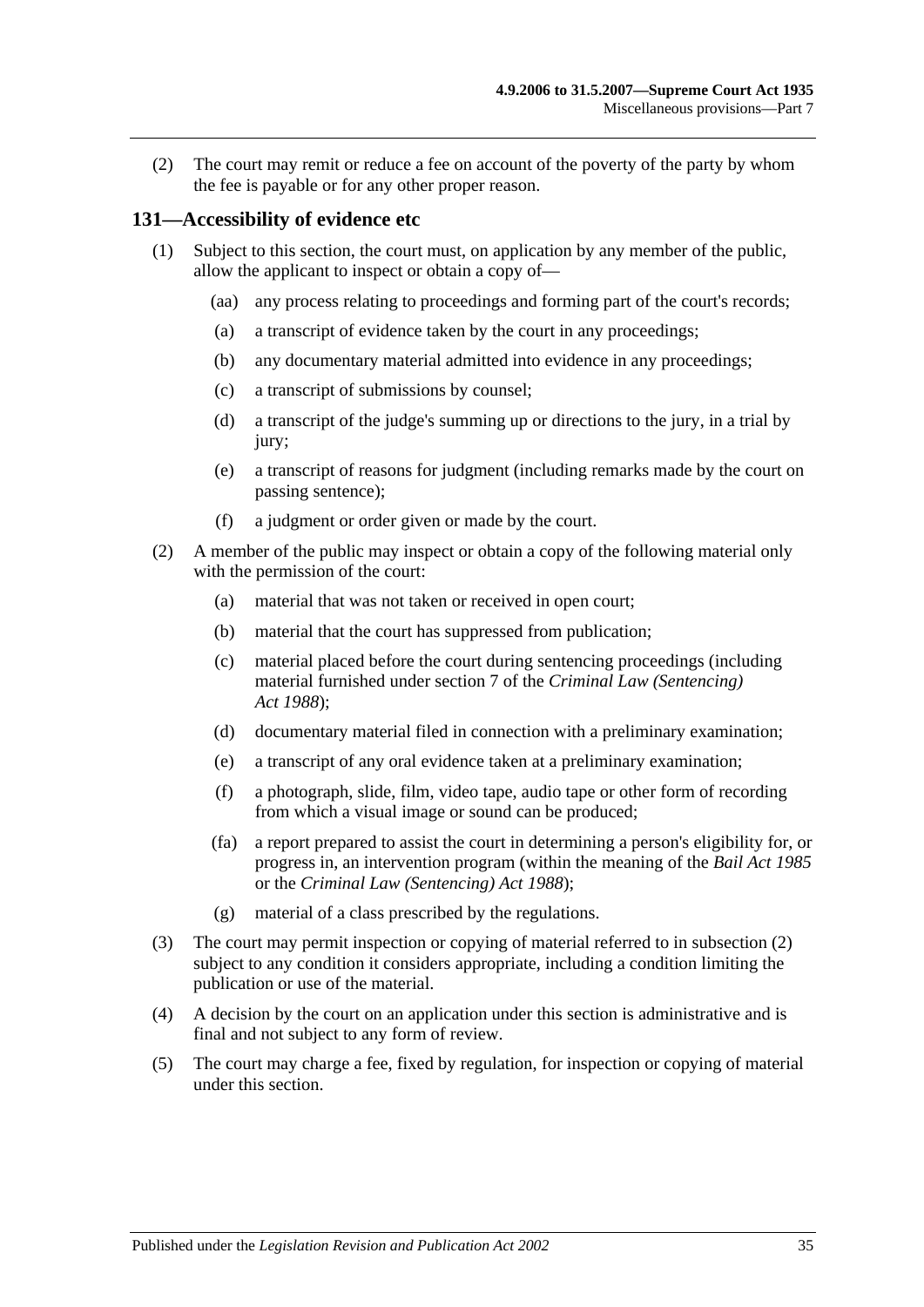# <span id="page-35-0"></span>**Schedule—Acts repealed**

| <b>Number and year</b><br>of Act | Short or long title of Act                                                                                                                                                                                                                                                                                                                                                                                                                                                  | <b>Extent of repeal</b>                            |
|----------------------------------|-----------------------------------------------------------------------------------------------------------------------------------------------------------------------------------------------------------------------------------------------------------------------------------------------------------------------------------------------------------------------------------------------------------------------------------------------------------------------------|----------------------------------------------------|
| 15 of 1842                       | An Act to regulate the Appointment and the Duties of the<br>Sheriff of the Province of South Australia                                                                                                                                                                                                                                                                                                                                                                      | The whole                                          |
| 3 of 1843                        | An Ordinance to amend an Ordinance intituled "An Act to<br>regulate the Appointment and Duties of the Sheriff of the<br>Province of South Australia"                                                                                                                                                                                                                                                                                                                        | The whole                                          |
| 9 of 1845                        | An Ordinance for adopting in South Australia certain parts of<br>an Act made and passed in the Imperial Parliament which was<br>held in the First and Second Years of the Reign of Her present<br>Majesty intituled "An Act for abolishing Arrest on mesne<br>Process in Civil Actions, except in certain cases; for extending<br>the remedies of Creditors against the property of Debtors; and<br>for amending the laws for the relief of Insolvent Debtors in<br>England | The whole                                          |
| 14 of 1845                       | An Ordinance to provide for the performance of certain matters The whole<br>in the Supreme Court during the occasional absence of the<br>Judge at a distance from Adelaide                                                                                                                                                                                                                                                                                                  |                                                    |
| 20 of 1852                       | An Act to enable the Sheriff to appoint a Deputy to perform the The whole<br>Duties of his Office, and to abolish the Poundage now payable<br>on taking the body in execution                                                                                                                                                                                                                                                                                               |                                                    |
| 5 of 1853                        | Supreme Court Procedure Amendment Act                                                                                                                                                                                                                                                                                                                                                                                                                                       | The whole except sections<br>$162-172$ , inclusive |
| 6 of 1853                        | An Act to give relief to Persons having Claims against the<br>Local Government of South Australia by authorising them to try<br>the validity of such Claims in a Court of Law or Equity                                                                                                                                                                                                                                                                                     | The whole                                          |
| 24 of 1855-6                     | The Supreme Court Procedure Act 1855                                                                                                                                                                                                                                                                                                                                                                                                                                        | The whole                                          |
| 30 of 1855-6                     | An Act to facilitate Actions against Persons absent from the<br>colony and against persons sued as Joint Contractors                                                                                                                                                                                                                                                                                                                                                        |                                                    |
| 31 of 1855-6                     | An Act to consolidate the several Ordinances relating to the<br>establishment of the Supreme Court of the Province of South<br>Australia                                                                                                                                                                                                                                                                                                                                    | The whole                                          |
| 4 of 1858                        | The Summary Procedure on Bills of Exchange Act 1858                                                                                                                                                                                                                                                                                                                                                                                                                         | The whole                                          |
| 5 of 1858                        | Supreme Court Procedure Further Amendment Act of 1858                                                                                                                                                                                                                                                                                                                                                                                                                       | The whole                                          |
| 13 of 1858                       | The Third Judge and District Courts                                                                                                                                                                                                                                                                                                                                                                                                                                         | The whole                                          |
| 23 of 1859                       | An Act to provide for the appointment of Commissioners to<br>take Affidavits as well in South Australia as elsewhere, to be<br>made use of in the Supreme Court of South Australia and for<br>the more easy Administration of Oaths to persons appointed to<br>act as Justices of the Peace in South Australia                                                                                                                                                              | The whole                                          |
| 5 of 1861                        | An Act to amend the Laws regulating the Court of Appeals of<br>the Province of South Australia, and to extend the Powers<br>thereof                                                                                                                                                                                                                                                                                                                                         | The whole                                          |
| 3 of 1862                        | The Common Law Procedure Act 1862                                                                                                                                                                                                                                                                                                                                                                                                                                           | The whole, except<br>sections 1, 2, and 3          |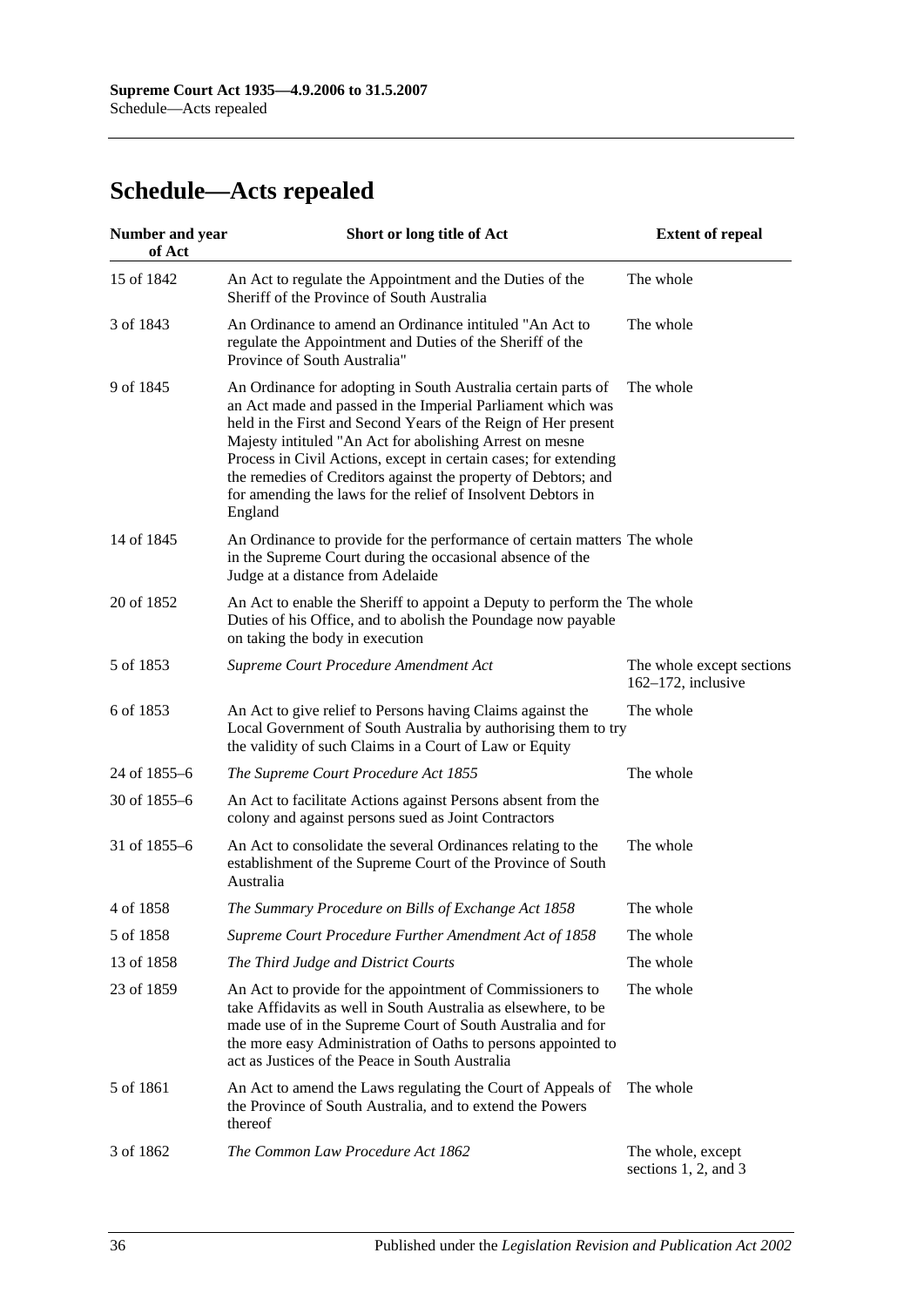| Number and year<br>of Act | Short or long title of Act                                                                                                                                                                                                                                       | <b>Extent of repeal</b>                                           |
|---------------------------|------------------------------------------------------------------------------------------------------------------------------------------------------------------------------------------------------------------------------------------------------------------|-------------------------------------------------------------------|
| 15 of 1865                | The Court of Appeals Amendment Act 1865                                                                                                                                                                                                                          | The whole                                                         |
| 12 of 1865–6              | An Act to provide for the more speedy administration of justice The whole<br>by means of the Supreme Court                                                                                                                                                       |                                                                   |
| 2 of 1866                 | An Act to protect certain persons from actions by reason of<br>their being elected to Parliament while members of the Court of<br>Appeals                                                                                                                        | The whole                                                         |
| 7 of 1866                 | An Act to regulate and amend the Practice and Procedure of the The whole, except<br>Supreme Court of the Province of South Australia in its<br>Revenue Jurisdiction                                                                                              | sections 15 and 26                                                |
| 20 of 1866-7              | The Equity Act 1866                                                                                                                                                                                                                                              | The whole, except<br>sections 150 and 151                         |
| 8 of 1867                 | Supreme Court Act 1867                                                                                                                                                                                                                                           | The whole                                                         |
| 6 of 1868-9               | An Act to repeal Act No. 11 of 1866–7 intituled "An Act to<br>amend The Third Judge and Districts Courts Act, and for other<br>purposes" and to make further provision for the trial of Causes,<br>and trial of Offences at places remote from the Supreme Court | The whole                                                         |
| 7 of 1868-9               | An Act to amend the "Supreme Court Act 1867"                                                                                                                                                                                                                     | The whole                                                         |
| 23 of 1870–71             | An Act to fix the tenure of office of the Primary Judge in<br>Equity, and to provide for the performance of the duties of the<br>office of Primary Judge in Equity in certain cases                                                                              | The whole                                                         |
| 28 of 1873                | An Act to increase the salaries of the Judges of the Supreme<br>Court, and of certain officers of the Civil Service of the<br>Province of South Australia                                                                                                        | The whole                                                         |
| 116 of 1878               | Supreme Court Act 1878                                                                                                                                                                                                                                           | The whole, except<br>paragraphs I-VII,<br>inclusive, of section 6 |
| 120 of 1878               | An Act to amend "The Equity Act 1866"                                                                                                                                                                                                                            | The whole                                                         |
| 286 of 1883               | An Act to amend "The Third Judge and District Courts Act"<br>and the Act No. 6 of 1868–9                                                                                                                                                                         | The whole                                                         |
| 514 of 1891               | The Suitors Unclaimed Funds Act 1891                                                                                                                                                                                                                             | The whole                                                         |
| 1358 of 1919              | Fourth Judge Act 1919                                                                                                                                                                                                                                            | The whole                                                         |
| 1564 of 1923              | Acts Interpretation Act Amendment Act 1923                                                                                                                                                                                                                       | The whole                                                         |
| 1739 of 1926              | Supreme Court Act Amendment Act 1926                                                                                                                                                                                                                             | The whole                                                         |
| 1761 of 1926              | Fifth Judge Act 1926                                                                                                                                                                                                                                             | The whole                                                         |
| 1864 of 1928              | Supreme Court Act 1928                                                                                                                                                                                                                                           | The whole                                                         |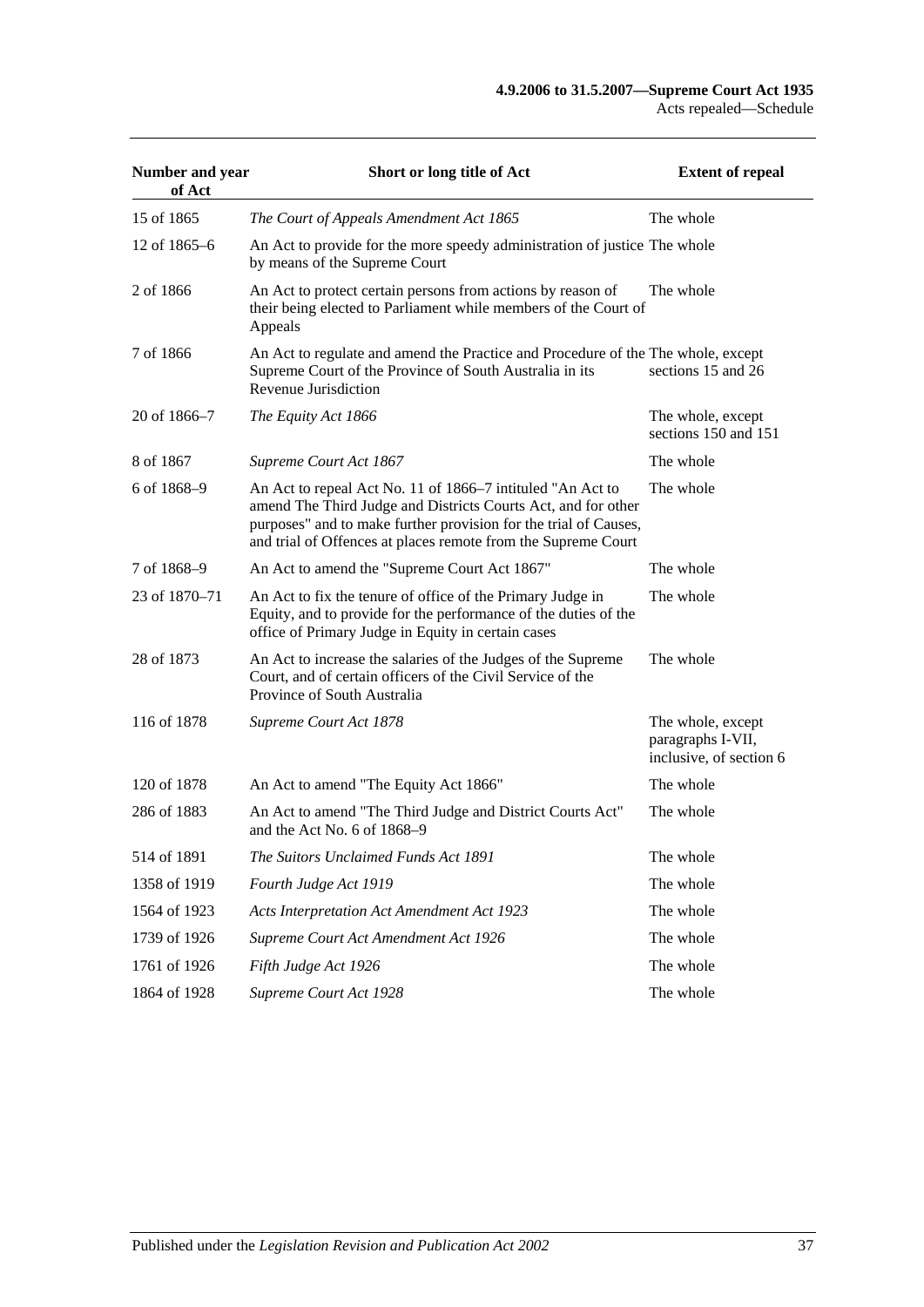# <span id="page-37-0"></span>**Legislative history**

## **Notes**

- Amendments of this version that are uncommenced are not incorporated into the text.
- Please note—References in the legislation to other legislation or instruments or to titles of bodies or offices are not automatically updated as part of the program for the revision and publication of legislation and therefore may be obsolete.
- Earlier versions of this Act (historical versions) are listed at the end of the legislative history.
- For further information relating to the Act and subordinate legislation made under the Act see the Index of South Australian Statutes or www.legislation.sa.gov.au.

## **Principal Act and amendments**

New entries appear in bold.

| Year No |      | Title                                                      | Assent     | Commencement                       |
|---------|------|------------------------------------------------------------|------------|------------------------------------|
| 1935    | 2253 | Supreme Court Act 1935                                     | 21.12.1935 | 1.11.1937 (Gazette 25.3.1937 p646) |
| 1936    | 2293 | <b>Statute Law Revision Act 1936</b>                       | 8.10.1936  | 8.10.1936                          |
| 1944    | 38   | Supreme Court Act Amendment<br>Act 1944                    | 14.12.1944 | 14.12.1944                         |
| 1947    | 33   | Supreme Court Act Amendment<br>Act 1947                    | 4.12.1947  | 4.12.1947                          |
| 1951    | 6    | Supreme Court Act Amendment<br>Act 1951                    | 6.9.1951   | 1.7.1951: s4                       |
| 1952    | 13   | Supreme Court Act Amendment<br>Act 1952                    | 16.10.1952 | 16.10.1952                         |
| 1953    | 45   | Supreme Court Act Amendment<br>Act 1953                    | 17.12.1953 | 17.12.1953                         |
| 1955    | 3    | Statutes Amendment (Public Salaries) 23.6.1955<br>Act 1955 |            | $1.6.1955$ : s $16(2)$             |
| 1955    | 12   | Supreme Court Act Amendment<br>Act 1955                    | 30.9.1955  | 30.9.1955                          |
| 1958    | 41   | Supreme Court Act Amendment<br>Act 1958                    | 27.11.1958 | $1.7.1958$ : s 4                   |
| 1960    | 67   | Supreme Court Act Amendment<br>Act 1960                    | 24.11.1960 | 24.11.1960                         |
| 1960    | 71   | Supreme Court Act Amendment Act<br>$(No. 2)$ 1960          | 1.12.1960  | 1.12.1960                          |
| 1962    | 52   | Supreme Court Act Amendment<br>Act 1962                    | 15.11.1962 | 15.11.1962                         |
| 1963    | 29   | Supreme Court Act Amendment<br>Act 1963                    | 21.11.1963 | 21.11.1963                         |
| 1965    | -9   | Supreme Court Act Amendment<br>Act 1965                    | 23.9.1965  | 23.9.1965                          |
| 1965    | 49   | Supreme Court Act Amendment Act<br>$(No. 2)$ 1965          | 9.12.1965  | 9.12.1965                          |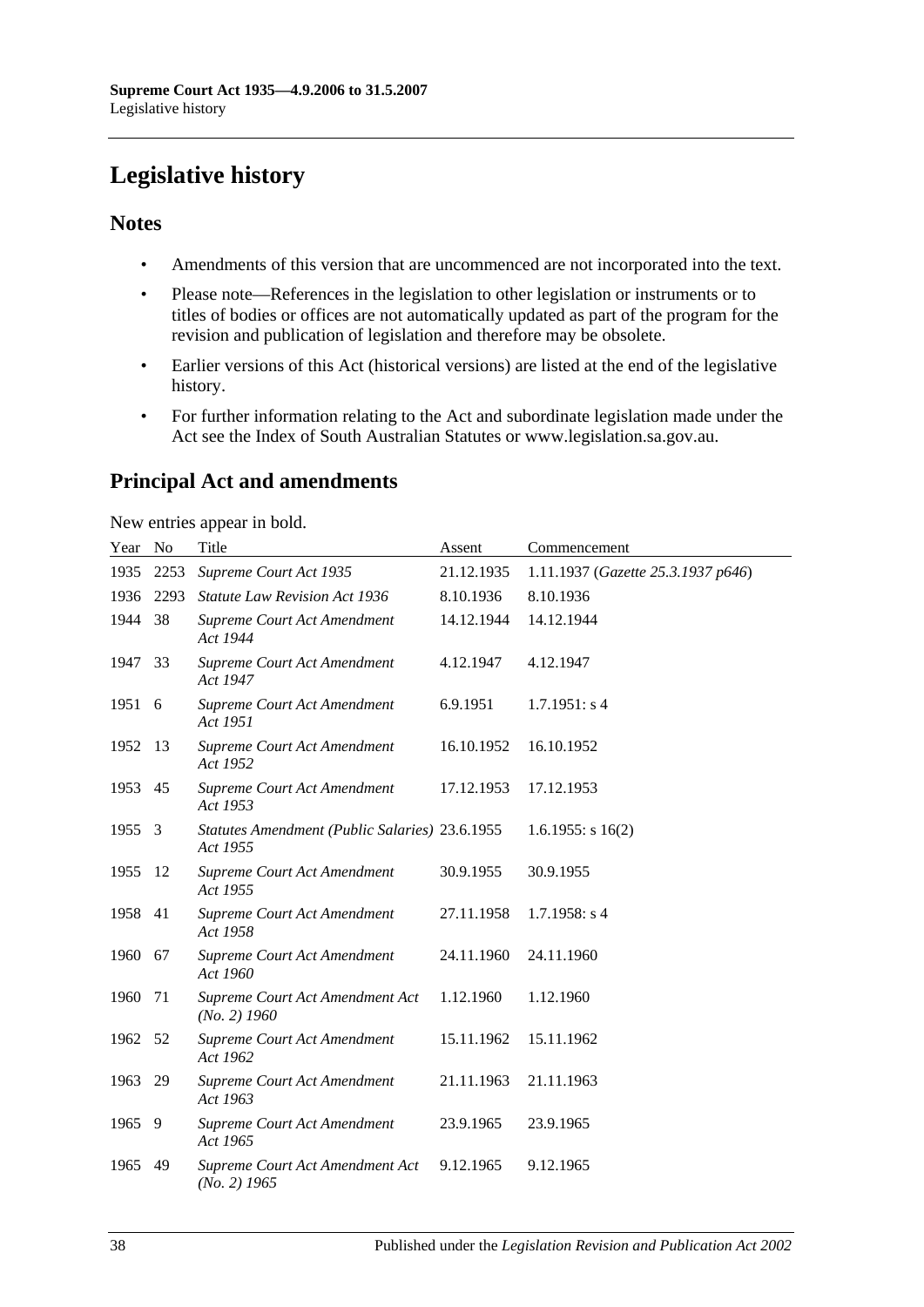| 1966 85 |     | Supreme Court Act Amendment Act<br>$(No. 1)$ 1966                              | 1.12.1966  | 12.1.1967 (Gazette 12.1.1967 p51)     |
|---------|-----|--------------------------------------------------------------------------------|------------|---------------------------------------|
| 1967    | 9   | Supreme Court Act Amendment<br>Act 1967                                        | 30.3.1967  | 30.3.1967                             |
| 1967    | 21  | Supreme Court Act Amendment Act<br>$(No. 2)$ 1967                              | 13.4.1967  | 22.6.1967 (Gazette 22.6.1967 p1850)   |
| 1969    | 10  | Supreme Court Act Amendment<br>Act 1969                                        | 27.2.1969  | 27.2.1969                             |
| 1969    | 22  | Supreme Court Act Amendment Act<br>$(No. 2)$ 1969                              | 26.6.1969  | 26.6.1969                             |
| 1969    | 62  | Supreme Court Act Amendment Act<br>$(No. 3)$ 1969                              | 4.12.1969  | 21.5.1970 (Gazette 21.5.1970 p1842)   |
| 1970    | -14 | Supreme Court Act Amendment<br>Act 1970                                        | 17.9.1970  | 17.9.1970                             |
| 1970    | -16 | Supreme Court Act Amendment Act<br>$(No. 2)$ 1970                              | 17.9.1970  | 17.9.1970                             |
| 1970    | 58  | Supreme Court Act Amendment Act<br>(No. 3) 1970                                | 10.12.1970 | 1.1.1971 (Gazette 10.12.1970 p2646)   |
| 1971    | 30  | Judges' Pensions Act 1971                                                      | 22.4.1971  | 1.5.1971 (Gazette 22.4.1971 p2186)    |
| 1971    | 49  | Supreme Court Act Amendment<br>Act 1971                                        | 26.8.1971  | 26.8.1971                             |
| 1972 39 |     | Statutes Amendment (Judges' Salaries)13.4.1972<br>Act 1972                     |            | 13.4.1972                             |
| 1972    | 40  | Supreme Court Act Amendment<br>Act 1972                                        | 13.4.1972  | 9.11.1972 (Gazette 9.11.1972 p2254)   |
| 1972    | 41  | Crown Proceedings Act 1972                                                     | 20.4.1972  | 14.12.1972 (Gazette 14.12.1972 p2630) |
| 1974    | 8   | Statutes Amendment (Judges' Salaries)21.3.1974<br>Act 1974                     |            | 21.3.1974                             |
| 1974    | 12  | Supreme Court Act Amendment<br>Act 1974                                        | 28.3.1974  | 20.6.1974 (Gazette 20.6.1974 p2450)   |
| 1975    | 18  | Statutes Amendment (Judges' Salaries) 27.3.1975<br>Act 1975                    |            | 27.3.1975                             |
| 1975 24 |     | <b>Statute Law Revision Act 1975</b>                                           | 27.3.1975  | 27.3.1975                             |
| 1978 67 |     | Supreme Court Act Amendment<br>Act 1978                                        | 26.10.1978 | 6.7.1992 (Gazette 2.7.1992 p209)      |
| 1978    | 82  | Sheriff's Act 1978                                                             | 30.11.1978 | 6.7.1992 (Gazette 2.7.1992 p209)      |
| 1980    | 53  | Supreme Court Act Amendment<br>Act 1980                                        | 3.7.1980   | 3.7.1980                              |
| 1981    | 34  | <b>Statutes Amendment (Administration</b><br>of Courts and Tribunals) Act 1981 | 19.3.1981  | 1.7.1981 (Gazette 25.6.1981 p1896)    |
| 1982    | 82  | Supreme Court Act Amendment<br>Act 1982                                        | 16.9.1982  | 16.9.1982                             |
| 1982    | 92  | <b>Judicial Remuneration Act 1982</b>                                          | 14.10.1982 | 28.10.1982 (Gazette 28.10.1982 p1214) |
| 1983    | 2   | Supreme Court Act Amendment<br>Act 1983                                        | 14.4.1983  | 14.4.1983                             |
| 1983    | 73  | Supreme Court Act Amendment Act<br>$(No. 2)$ 1983                              | 3.11.1983  | 3.11.1983                             |
| 1984    | 56  | Statutes Amendment (Oaths and<br>Affirmations) Act 1984                        | 24.5.1984  | 1.7.1984 (Gazette 28.6.1984 p1897)    |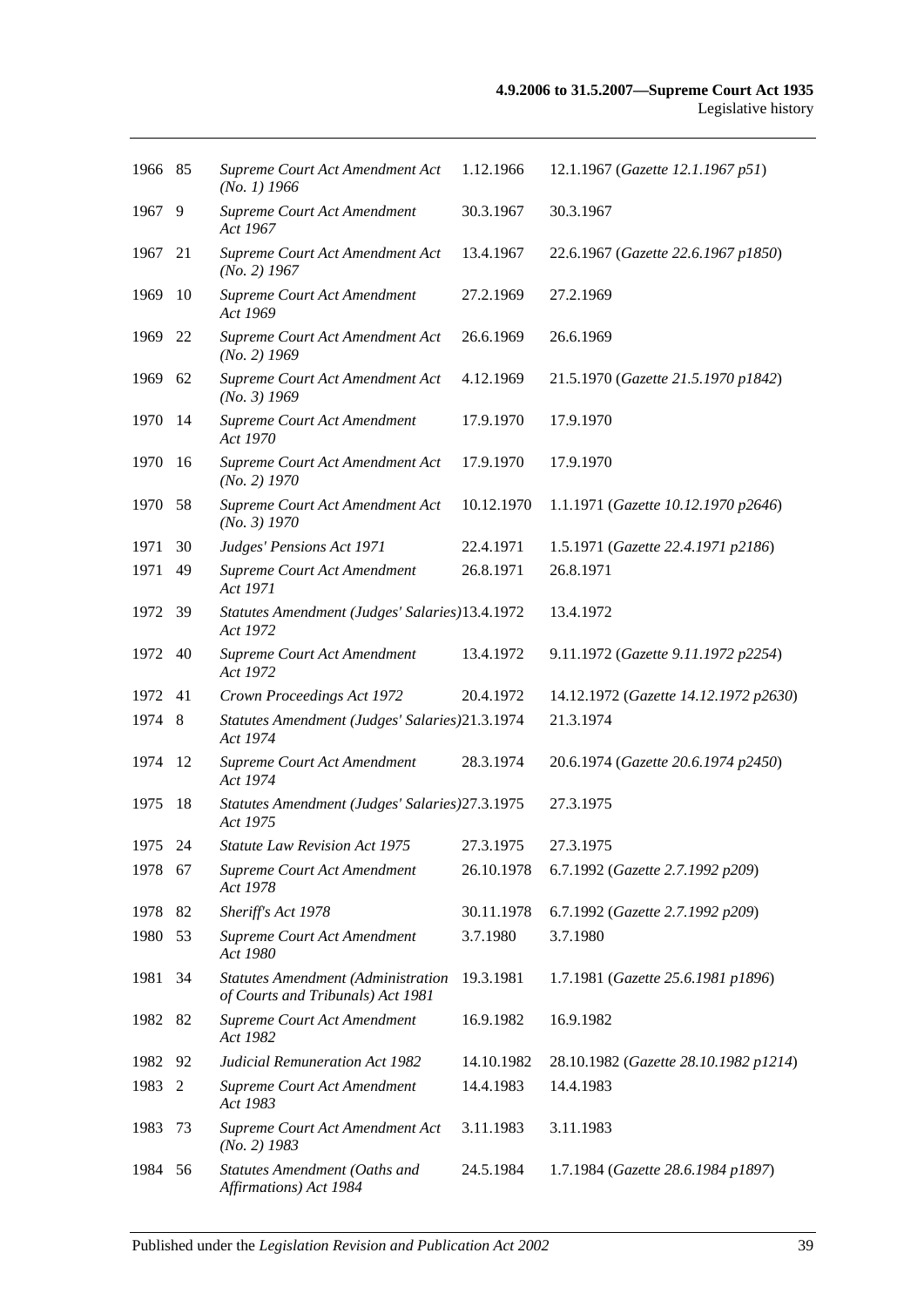| 1985    | 6   | Statutes Amendment (Bail) Act 1985                                          | 7.3.1985   | 7.7.1985 (Gazette 9.5.1985 p1398)                                                                                                                                                                                                                   |
|---------|-----|-----------------------------------------------------------------------------|------------|-----------------------------------------------------------------------------------------------------------------------------------------------------------------------------------------------------------------------------------------------------|
| 1985    | 59  | <b>Statutes Amendment (Remuneration)</b><br>Act 1985                        | 30.5.1985  | 13.6.1985 (Gazette 13.6.1985 p2132)                                                                                                                                                                                                                 |
| 1985    | 70  | <b>Statutes Amendment (Courts)</b><br>Act 1985                              | 6.6.1985   | 1.8.1985 (Gazette 11.7.1985 p92)                                                                                                                                                                                                                    |
| 1986    | 102 | <b>Commercial Arbitration Act 1986</b>                                      | 18.12.1986 | 9.7.1987 (Gazette 9.7.1987 p57)                                                                                                                                                                                                                     |
| 1987    | 80  | Supreme Court Act Amendment<br>Act 1987                                     | 19.11.1987 | 19.11.1987                                                                                                                                                                                                                                          |
| 1988    | 95  | Judicial Administration (Auxiliary<br>Appointments and Powers) Act 1988     | 15.12.1988 | 15.12.1988                                                                                                                                                                                                                                          |
| 1991    | 33  | <b>Statutes Amendment</b><br>(Attorney-General's Portfolio)<br>Act 1991     | 24.4.1991  | 6.6.1991 (Gazette 6.6.1991 p1776)                                                                                                                                                                                                                   |
| 1991    | 49  | <b>Director of Public Prosecutions</b><br>Act 1991                          | 21.11.1991 | 6.7.1992 (Gazette 25.6.1992 p1869)                                                                                                                                                                                                                  |
| 1991    | 69  | <b>Statutes Repeal and Amendment</b><br>(Courts) Act 1991                   | 12.12.1991 | 6.7.1992 (Gazette 2.7.1992 p209)                                                                                                                                                                                                                    |
| 1993    | 62  | <b>Statutes Amendment (Courts)</b><br>Act 1993                              | 27.5.1993  | Pt 2 (s 5)-1.7.1993 (Gazette 24.6.1993<br>p2047); Pt 2 (s 4)-28.10.1993 (Gazette<br>27.10.1993 p1892)                                                                                                                                               |
| 1993    | 75  | Statutes Amendment (Abolition of<br>Compulsory Retirement) Act 1993         | 21.10.1993 | $1.1.1994$ : s 2                                                                                                                                                                                                                                    |
| 1994    | 21  | <b>Statutes Amendment</b><br>(Attorney-General's Portfolio)<br>Act 1994     | 26.5.1994  | 7.7.1994 (Gazette 7.7.1994 p4)                                                                                                                                                                                                                      |
| 1994    | 43  | <b>Statutes Amendment (Courts)</b><br>Act 1994                              | 2.6.1994   | 9.6.1994 (Gazette 9.6.1994 p1669)                                                                                                                                                                                                                   |
| 1995    | 65  | <b>Statutes Amendment (Recording of</b><br>Interviews) Act 1995             | 10.8.1995  | Sch (cll 2-4)-21.12.1995 (Gazette<br>21.12.1995 p1760)                                                                                                                                                                                              |
| 1995    | 84  | <b>Statutes Amendment (Courts)</b><br>Act 1995                              | 30.11.1995 | 21.12.1995 (Gazette 21.12.1995 p1759)                                                                                                                                                                                                               |
| 1995    | 85  | <b>Statutes Amendment (Courts</b><br>Administration Staff) Act 1995         | 30.11.1995 | 14.12.1995 (Gazette 14.12.1995 p1641)                                                                                                                                                                                                               |
| 1996 46 |     | <b>Statutes Amendment (Mediation,</b><br>Arbitration and Referral) Act 1996 | 27.6.1996  | 30.9.1996 (Gazette 29.8.1996 p808)                                                                                                                                                                                                                  |
| 1996    | 67  | <b>Statutes Amendment</b><br>(Attorney-General's Portfolio)<br>Act 1996     | 15.8.1996  | Pt 17 (ss 34–36)–17.10.1996 (Gazette<br>17.10.1996 p1361)                                                                                                                                                                                           |
| 1999    | 6   | Supreme Court (Rules of Court)<br>Amendment Act 1999                        | 11.3.1999  | 23.4.1999 (Gazette 22.4.1999 p2171)                                                                                                                                                                                                                 |
| 1999    | 33  | <b>Financial Sector Reform (South</b><br>Australia) Act 1999                | 17.6.1999  | Sch (item $57$ )—1.7.1999 being the date<br>specified under s 3(16) of the Financial<br>Sector Reform (Amendments and<br>Transitional Provisions) Act (No. 1) 1999<br>of the Commonwealth as the transfer date<br>for the purposes of that Act: s 2 |
| 1999    | 66  | <b>Statutes Amendment (Magistrates</b><br>Court Appeals) Act 1999           | 18.11.1999 | Pt 3 (s 6)-3.1.2000 (Gazette 9.12.1999<br>p3114)                                                                                                                                                                                                    |
| 2001    | 69  | <b>Statutes Amendment (Courts and</b><br>Judicial Administration) Act 2001  | 6.12.2001  | Pt 14 (s 32)-13.1.2002 (Gazette<br>$10.1.2002\ p4)$                                                                                                                                                                                                 |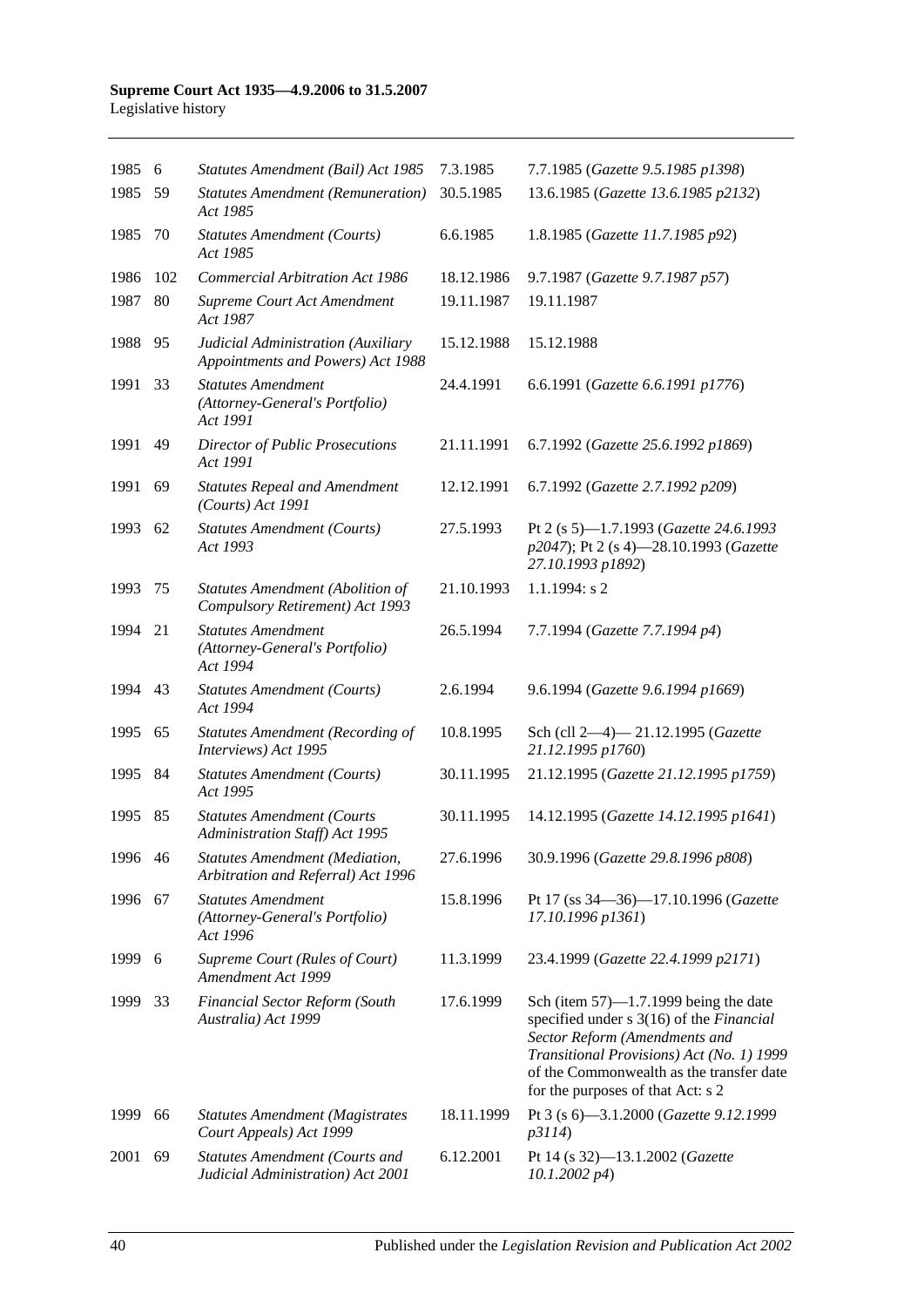| 2002 | -16  | <b>Statutes Amendment (Structured</b><br>Settlements) Act 2002                                     | 5.9.2002   | Pt 4 (s 6)—1.12.2002 ( <i>Gazette 7.11.2002</i><br>p4043          |
|------|------|----------------------------------------------------------------------------------------------------|------------|-------------------------------------------------------------------|
| 2003 | 44   | <i>Statute Law Revision Act 2003</i>                                                               | 23.10.2003 | Sch 1-24.11.2003 (Gazette 13.11.2003<br><i>p4048</i> )            |
| 2004 | 23   | Statutes Amendment (Courts) Act<br>2004                                                            | 8.7.2004   | Pt 9 (s 27)—1.9.2004 ( <i>Gazette</i> 26.8.2004<br><i>p3402</i> ) |
| 2005 | 49   | <b>Statutes Amendment (Intervention</b><br><b>Programs and Sentencing Procedures</b> )<br>Act 2005 | 27.10.2005 | Pt 6 (s 14)-19.12.2005 ( <i>Gazette</i><br>15.12.2005 p4326)      |
| 2006 | - 17 | <b>Statutes Amendment (New Rules of</b><br>Civil Procedure) Act 2006                               | 6.7.2006   | Pt 2 (ss $4-15$ ) $-4.9.2006$ (Gazette<br>17.8.2006 p2831)        |
| 2006 | 43   | <b>Statutes Amendment (Domestic</b><br>Partners) Act 2006                                          | 14.12.2006 | Pt 86 (s 212)-1.6.2007 (Gazette<br>26.4.2007 p1352)               |

## **Provisions amended since 3 February 1976**

• Legislative history prior to 3 February 1976 appears in marginal notes and footnotes included in the consolidation of this Act contained in Volume 10 of The Public General Acts of South Australia 1837-1975 at page 718.

New entries appear in bold.

| Provision      | How varied                                                            | Commencement |
|----------------|-----------------------------------------------------------------------|--------------|
| Pt A1          | heading inserted by $44/2003$ s 3(1) (Sch 1)                          | 24.11.2003   |
| s 1            | amended by 44/2003 s 3(1) (Sch 1)                                     | 24.11.2003   |
| s <sub>2</sub> | amended by 34/1981 s 5                                                | 1.7.1981     |
|                | omitted under Legislation Revision and<br><b>Publication Act 2002</b> | 24.11.2003   |
| s <sub>5</sub> |                                                                       |              |
| s 5(1)         | s 5 redesignated as s $5(1)$ by 34/1981 s $6(e)$                      | 1.7.1981     |
|                | evidentiary material inserted by 84/1995 s 19                         | 21.12.1995   |
| jurisdiction   | substituted by $34/1981$ s $6(a)$                                     | 1.7.1981     |
| master         | substituted by $34/1981$ s $6(b)$                                     | 1.7.1981     |
| petitioner     | deleted by $17/2006 s 4(1)$                                           | 4.9.2006     |
| plaintiff      | substituted by $17/2006$ s $4(2)$                                     | 4.9.2006     |
| pleading       | amended by 17/2006 s 4(3)                                             | 4.9.2006     |
| registrar      | inserted by $34/1981$ s $6(c)$                                        | 1.7.1981     |
| suitors' funds | substituted by $34/1981$ s $6(d)$                                     | 1.7.1981     |
| s 5(2)         | inserted by $34/1981$ s $6(e)$                                        | 1.7.1981     |
| Pt1            |                                                                       |              |
| s <sub>7</sub> | substituted by 34/1981 s 7                                            | 1.7.1981     |
| $s \, 7(4)$    | inserted by $69/1991$ s $9(a)$                                        | 6.7.1992     |
| s <sub>8</sub> |                                                                       |              |
| s(3)           | inserted by $34/1981$ s 8                                             | 1.7.1981     |
| s 8(4)         | inserted by 95/1988 Sch 1                                             | 15.12.1988   |
| s 9            | substituted by 34/1981 s 9                                            | 1.7.1981     |

Entries that relate to provisions that have been deleted appear in italics.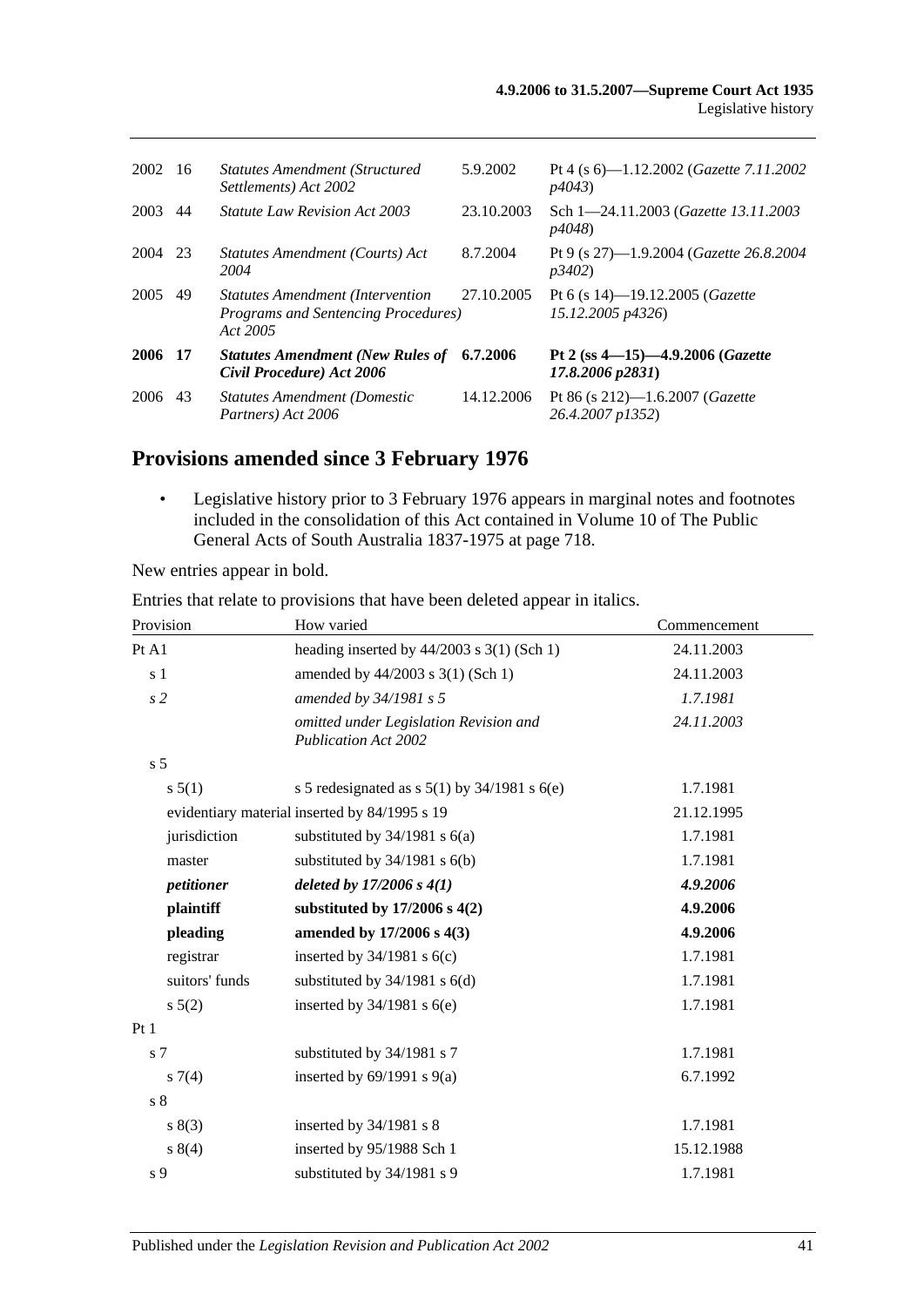| s 23                         |                                                                                                    |                      |
|------------------------------|----------------------------------------------------------------------------------------------------|----------------------|
| s 22                         | amended by 17/2006 s 5<br>amended by 17/2006 s 6                                                   | 4.9.2006<br>4.9.2006 |
| Pt 2 Div 2<br>s 21           | heading substituted by $44/2003$ s 3(1) (Sch 1)                                                    | 24.11.2003           |
| Pt 2 Div 1                   | heading substituted by $44/2003$ s $3(1)$ (Sch 1)                                                  | 24.11.2003           |
| Pt 2                         |                                                                                                    |                      |
| s 15(1)                      | amended by 34/1981 s 14                                                                            | 1.7.1981             |
| s 15                         |                                                                                                    |                      |
| s 14                         | amended by 34/1981 s 13                                                                            | 1.7.1981             |
| s 13H(6)                     | inserted by $82/1982$ s $2(d)$                                                                     | 16.9.1982            |
| s 13H(5)                     | amended by $82/1982$ s $2(a)$                                                                      | 16.9.1982            |
| $s$ 13H(4c)                  | s 13H(4) fourth sentence amended and<br>redesignated as $s$ 13H(4c) by 44/2003 $s$ 3(1)<br>(Sch 1) | 24.11.2003           |
| $s$ 13H(4b)                  | s 13H(4) third sentence amended and<br>redesignated as $s$ 13H(4b) by 44/2003 $s$ 3(1)<br>(Sch 1)  | 24.11.2003           |
|                              | s 13H(4) second sentence redesignated as<br>s 13H(4a) by 44/2003 s 3(1) (Sch 1)                    | 24.11.2003           |
| $s$ 13H $(4a)$               | s 13H(4) second sentence amended by 82/1982<br>s(2(a)                                              | 16.9.1982            |
| s 13H(4)                     | amended by $82/1982$ s $2(a)$                                                                      | 16.9.1982            |
| $s$ 13H $(3)$                | amended by $82/1982$ s $2(a)$                                                                      | 16.9.1982            |
| s 13H(2)                     | amended by $82/1982$ s $2(b)$ , (c)                                                                | 16.9.1982            |
| s 13H(1)                     | amended by $82/1982$ s $2(a)$                                                                      | 16.9.1982            |
| s 13H                        |                                                                                                    |                      |
| Heading preceding<br>$s$ 13H | deleted by $44/2003$ s $3(1)$ (Sch 1)                                                              | 24.11.2003           |
|                              | inserted by 43/1994 s 22                                                                           | 9.6.1994             |
|                              | deleted by 75/1993 s 27                                                                            | 1.1.1994             |
| s 13B                        | inserted by 34/1981 s 12                                                                           | 1.7.1981             |
|                              | substituted by 34/1981 s 12                                                                        | 1.7.1981             |
| s 13A                        | amended by 53/1980 s 2                                                                             | 3.7.1980             |
|                              | substituted by 95/1988 Sch 1                                                                       | 15.12.1988           |
|                              | amended by 59/1985 s 21                                                                            | 13.6.1985            |
|                              | substituted by $92/1982$ s 3(1)                                                                    | 28.10.1982           |
| s 12                         | substituted by 34/1981 s 11                                                                        | 1.7.1981             |
| s 11(6)                      | inserted by $70/1985$ s $3(c)$                                                                     | 1.8.1985             |
| s 11(4)                      | deleted by $70/1985$ s $3(b)$                                                                      | 1.8.1985             |
| s 11(1b)                     | inserted by 95/1988 Sch 1                                                                          | 15.12.1988           |
|                              | substituted by 95/1988 Sch 1                                                                       | 15.12.1988           |
| s 11(1a)                     | inserted by $70/1985$ s $3(a)$                                                                     | 1.8.1985             |
| s 11(1)                      | substituted by $70/1985$ s $3(a)$                                                                  | 1.8.1985             |
| s 11                         | substituted by 34/1981 s 10                                                                        | 1.7.1981             |
| s <sub>9A</sub>              | inserted by 67/1996 s 34                                                                           | 17.10.1996           |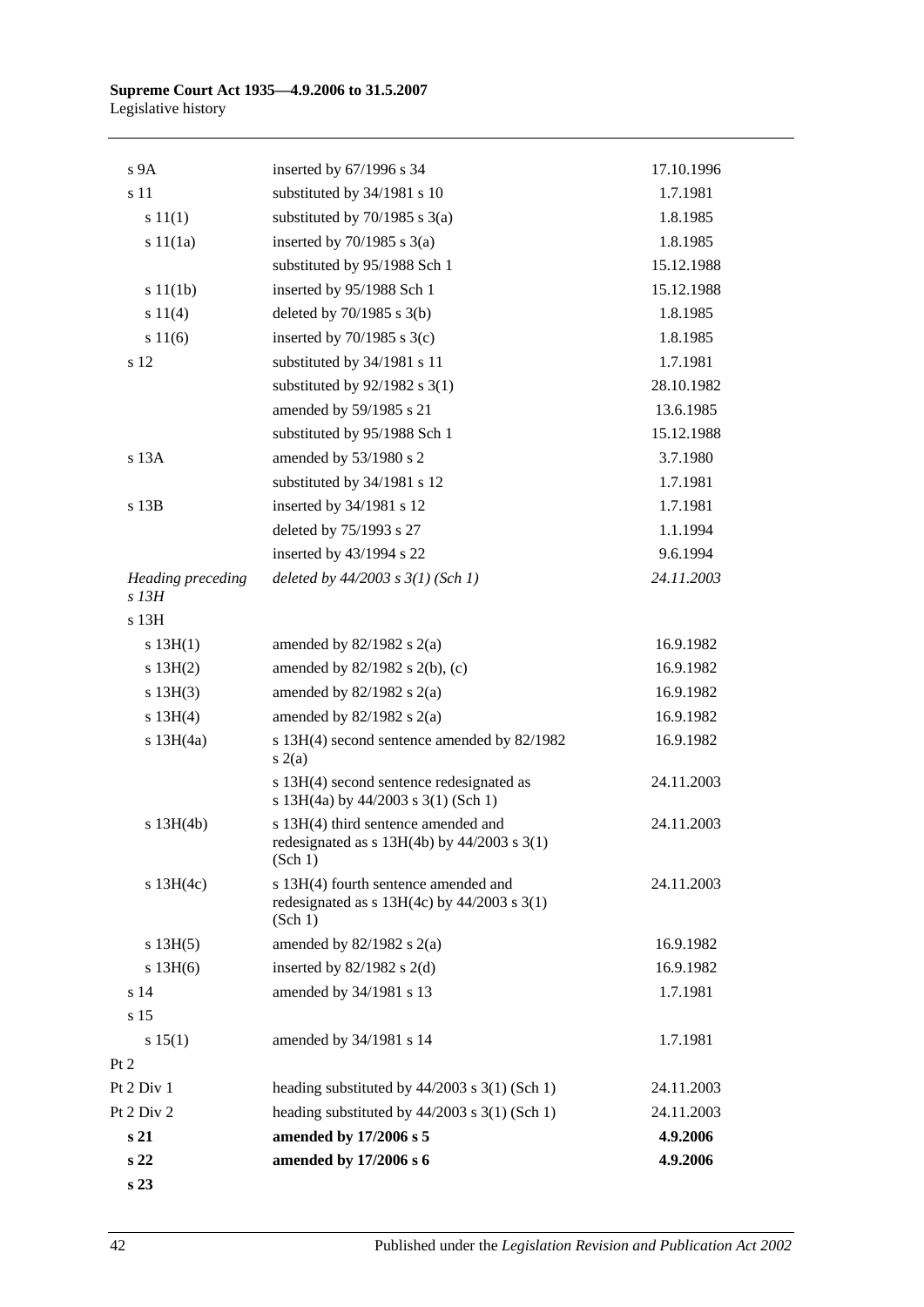| s 23(1)                                     | amended by 17/2006 s 7                                                                                                   | 4.9.2006   |
|---------------------------------------------|--------------------------------------------------------------------------------------------------------------------------|------------|
| Pt 2 Div 3                                  | heading substituted by $44/2003$ s 3(1) (Sch 1)                                                                          | 24.11.2003 |
| $s$ 30BA                                    | inserted by 16/2002 s 6                                                                                                  | 1.12.2002  |
| s 30C                                       |                                                                                                                          |            |
| $s \, 30C(2)$                               | substituted by 62/1993 s 4                                                                                               | 28.10.1993 |
| s <sub>33</sub>                             | deleted by 67/1978 s 3                                                                                                   | 6.7.1992   |
| s 35                                        | deleted by $69/1991$ s $9(b)$                                                                                            | 6.7.1992   |
|                                             | inserted by 43/1994 s 23                                                                                                 | 9.6.1994   |
| s <sub>37</sub>                             | deleted by $56/1984$ s 8                                                                                                 | 1.7.1984   |
| s 39                                        | substituted by 80/1987 s 2                                                                                               | 9.11.1987  |
| $s \, 39(1)$                                | amended by 84/1995 s 20                                                                                                  | 21.12.1995 |
|                                             | amended by 17/2006 s 8                                                                                                   | 4.9.2006   |
| $s \, 39(2)$                                | amended by 23/2004 s 27(1)                                                                                               | 1.9.2004   |
| $s \, 39(6)$                                | substituted by $23/2004$ s $27(2)$                                                                                       | 1.9.2004   |
| $\rm s$ 40                                  |                                                                                                                          |            |
| $s\ 40(2)$                                  | inserted by $69/1991$ s $9(c)$                                                                                           | 6.7.1992   |
| $Pt\,3$                                     |                                                                                                                          |            |
| ss 45 and 46                                | substituted by 67/1996 s 35                                                                                              | 17.10.1996 |
| ss 46A and 46B                              | inserted by 67/1996 s 35                                                                                                 | 17.10.1996 |
| s 47                                        | amended by 34/1981 s 15                                                                                                  | 1.7.1981   |
| s 48                                        | amended by 34/1981 s 16                                                                                                  | 1.7.1981   |
|                                             | amended and redesignated as subsections,<br>paragraphs and subparagraphs by $44/2003$ s $3(1)$<br>(Sch 1)                | 24.11.2003 |
| $s\,48(2)$                                  | amended by 17/2006 s 9(1), (2)                                                                                           | 4.9.2006   |
| s <sub>49</sub>                             |                                                                                                                          |            |
| $s\,49(1)$                                  | substituted by 17/2006 s 10                                                                                              | 4.9.2006   |
| s 50 before<br>substitution by<br>17/2006   |                                                                                                                          |            |
| $s\,50(1)$                                  | s 50 redesignated as s $50(1)$ by 34/1981 s 17                                                                           | 1.7.1981   |
|                                             | contents commencing "Provided that" amended<br>by 66/1999 s 6                                                            | 3.1.2000   |
| $s\,50(1a)$                                 | $s$ 50(1) contents commencing "Provided that"<br>amended and redesignated as $s$ 50(1a) by<br>$44/2003$ s $3(1)$ (Sch 1) | 24.11.2003 |
| $s\,50(2)$                                  | inserted by 34/1981 s 17                                                                                                 | 1.7.1981   |
| s <sub>50</sub>                             | substituted by 17/2006 s 11                                                                                              | 4.9.2006   |
| s <sub>51</sub>                             | deleted by 17/2006 s 12                                                                                                  | 4.9.2006   |
| <b>Heading</b> preceding<br>s <sub>52</sub> | deleted by 67/1996 s 36                                                                                                  | 17.10.1996 |
| $ss 52 - 53A$                               | deleted by 67/1996 s 36                                                                                                  | 17.10.1996 |
| s <sub>54</sub>                             | amended by $6/1985$ s $8(a)$                                                                                             | 7.7.1985   |
|                                             | deleted by 67/1996 s 36                                                                                                  | 17.10.1996 |
| $ss 55 - 57$                                | deleted by 67/1996 s 36                                                                                                  | 17.10.1996 |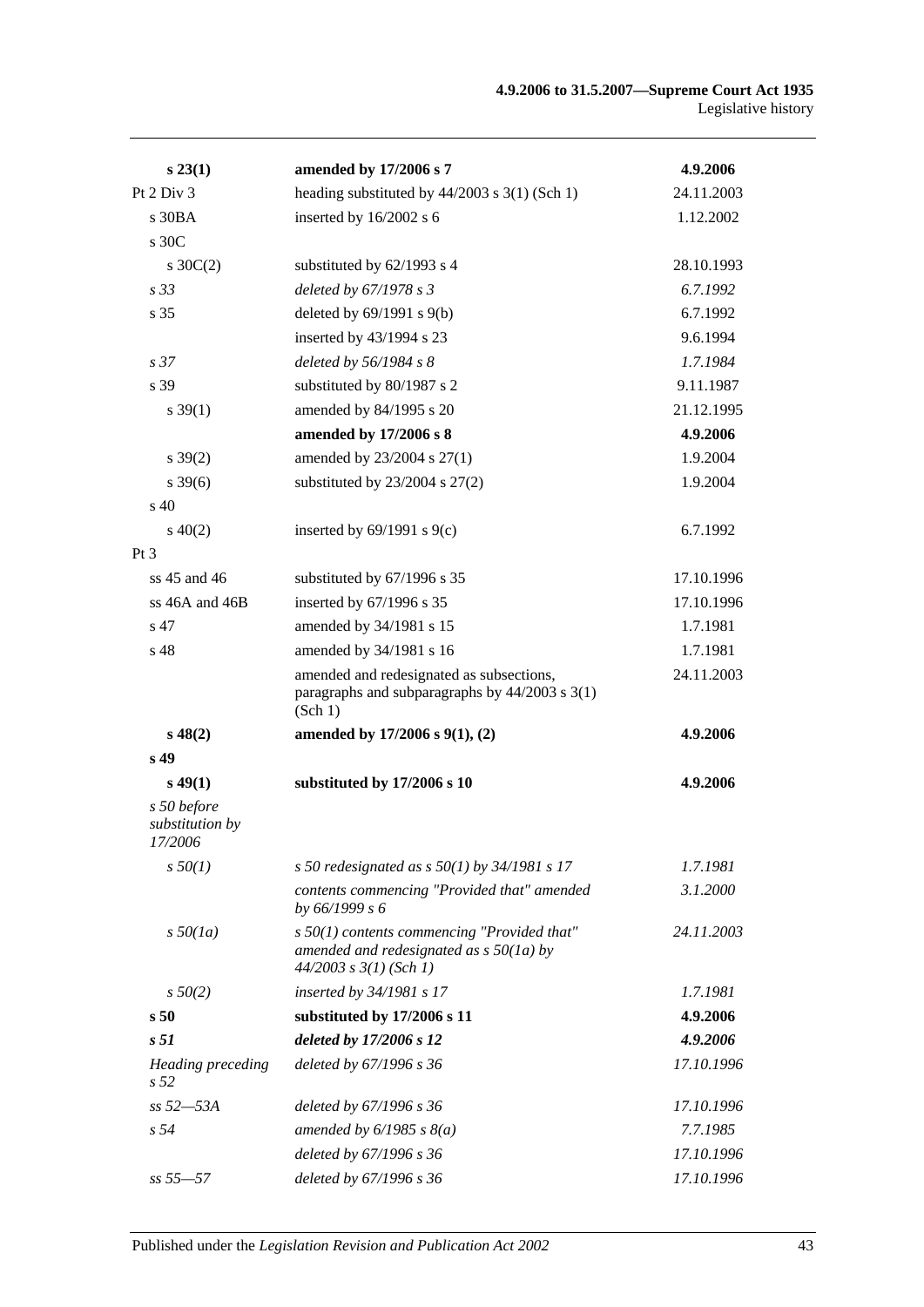| s 59                                        | amended by $6/1985$ s $8(b)$ , (c)           | 7.7.1985   |
|---------------------------------------------|----------------------------------------------|------------|
|                                             | deleted by 67/1996 s 36                      | 17.10.1996 |
| $\sqrt{s}$ 60                               | deleted by 67/1996 s 36                      | 17.10.1996 |
| $s \, \delta l$                             | deleted by $6/1985$ s $8(d)$                 | 7.7.1985   |
| $s\,62$                                     | deleted by 67/1996 s 36                      | 17.10.1996 |
| Pt 3A                                       |                                              |            |
| s 62E                                       |                                              |            |
| $s$ 62 $E(1)$                               | amended by 17/2006 s 13                      | 4.9.2006   |
| s 62H                                       |                                              |            |
| s $62H(3)$ and $(3a)$                       | substituted by 34/1981 s 18                  | 1.7.1981   |
| $s$ 62H(3b)                                 | inserted by 34/1981 s 18                     | 1.7.1981   |
| $s$ 62H $(5)$                               | substituted by 21/1994 s 29                  | 7.7.1994   |
| $s \, 62H(6)$                               | deleted by 21/1994 s 29                      | 7.7.1994   |
| Pt 4                                        |                                              |            |
| <b>Heading preceding</b><br>s 65            | substituted by 46/1996 s 10                  | 30.9.1996  |
|                                             | deleted by $44/2003$ s $3(1)$ (Sch 1)        | 24.11.2003 |
| $ss 65 - 67$                                | substituted by 46/1996 s 10                  | 30.9.1996  |
| s 68                                        | substituted by $102/1986$ s $3(1)$ (Sch)     | 9.7.1987   |
|                                             | deleted by 46/1996 s 10                      | 30.9.1996  |
| ss 69 and 70                                | deleted by 46/1996 s 10                      | 30.9.1996  |
| <b>Heading</b> preceding<br>s <sub>71</sub> | deleted by $44/2003$ s $3(1)$ (Sch 1)        | 24.11.2003 |
| Heading preceding<br>s 72                   | deleted by $44/2003$ s $3(1)$ (Sch 1)        | 24.11.2003 |
| s 72                                        |                                              |            |
| $s \, 72(1)$                                | amended by 34/1981 s 19                      | 1.7.1981   |
|                                             | amended by 2/1983 s 2                        | 14.4.1983  |
|                                             | amended by $69/1991$ s $9(d)$                | 6.7.1992   |
|                                             | amended by 46/1996 s 11                      | 30.9.1996  |
|                                             | amended by 6/1999 s 3                        | 23.4.1999  |
|                                             | amended by 44/2003 s 3(1) (Sch 1)            | 24.11.2003 |
|                                             | amended by 17/2006 s 14                      | 4.9.2006   |
| $s\ 72(4)$                                  | substituted by 21/1994 s 30                  | 7.7.1994   |
| Pt $6$                                      | heading substituted by 34/1981 s 20          | 1.7.1981   |
| <b>Heading</b> preceding<br>s 82            | substituted by 34/1981 s 21                  | 1.7.1981   |
|                                             | deleted by $44/2003$ s $3(1)$ (Sch 1)        | 24.11.2003 |
| Pt 6 Div 1                                  | heading inserted by $44/2003$ s 3(1) (Sch 1) | 24.11.2003 |
| s 82                                        | substituted by 34/1981 s 21                  | 1.7.1981   |
| s 82(2)                                     | amended by $69/1991$ s $9(e)$                | 6.7.1992   |
| s 82(3)                                     | substituted by 84/1995 s 21                  | 21.12.1995 |
| s 82(3a)                                    | inserted by 84/1995 s 21                     | 21.12.1995 |
| s 83                                        | deleted by 34/1981 s 21                      | 1.7.1981   |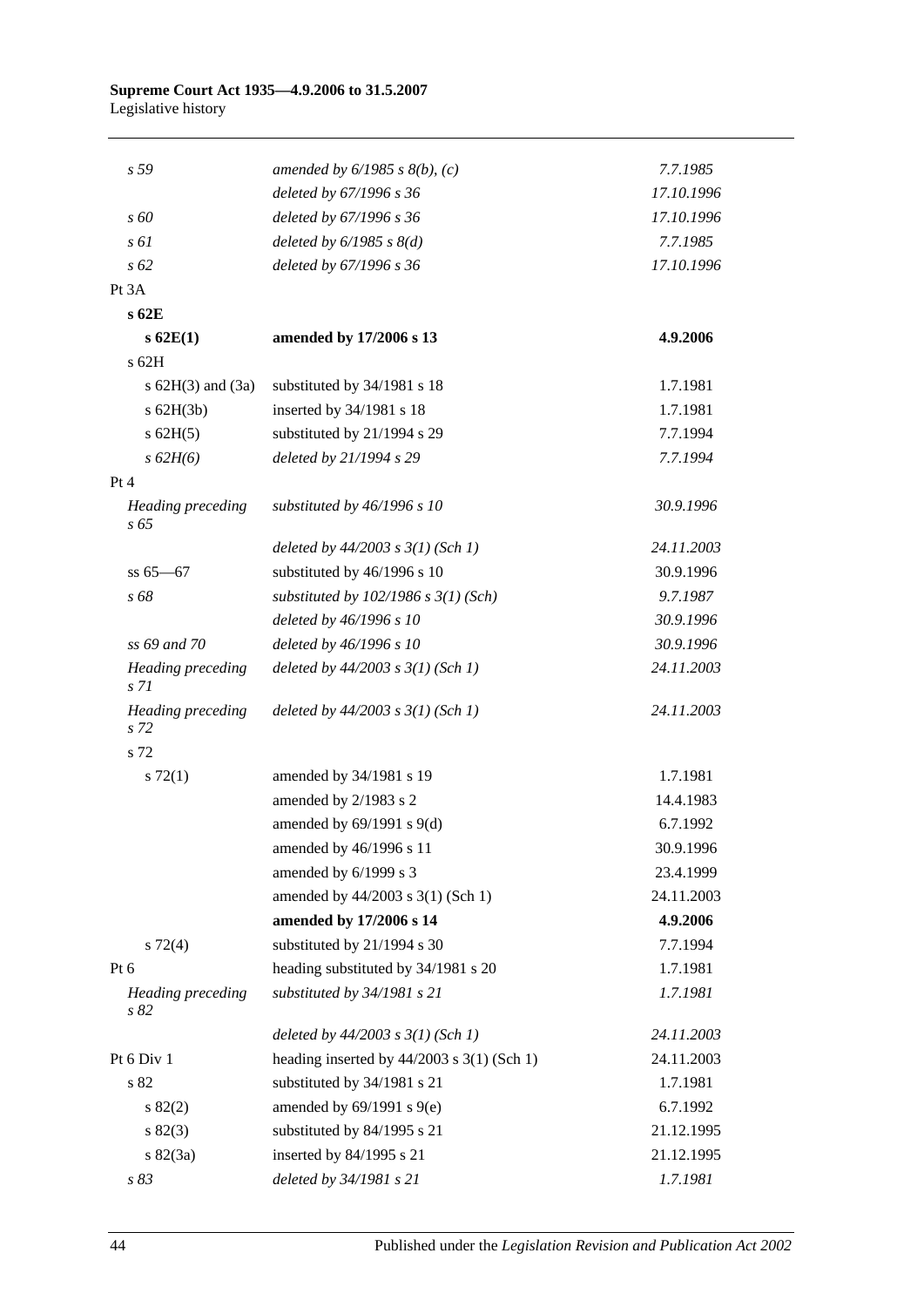| Heading preceding<br>s 84         | deleted by $82/1978 s 3(1)$                     | 6.7.1992   |
|-----------------------------------|-------------------------------------------------|------------|
| s84                               | amended by 34/1981 s 22                         | 1.7.1981   |
|                                   | deleted by $82/1978 s 3(1)$                     | 6.7.1992   |
| $ss 85 - 105$                     | deleted by $82/1978 s 3(1)$                     | 6.7.1992   |
| Pt 6 Div 2                        | heading substituted by $44/2003$ s 3(1) (Sch 1) | 24.11.2003 |
| s 106                             | amended by 34/1981 s 23                         | 1.7.1981   |
|                                   | substituted by 85/1995 s 15                     | 14.12.1995 |
| Pt 6 Div 3                        | heading substituted by $44/2003$ s 3(1) (Sch 1) | 24.11.2003 |
| s 109                             | amended by 34/1981 s 24                         | 1.7.1981   |
|                                   | substituted by 85/1995 s 16                     | 14.12.1995 |
| s 110A                            |                                                 |            |
| s 110A(1)                         | inserted by $69/1991$ s $9(f)$                  | 6.7.1992   |
|                                   | amended by 85/1995 s 17(a)                      | 14.12.1995 |
|                                   | (c) deleted by $85/1995$ s $17(a)$              | 14.12.1995 |
| s 110A(2)                         | substituted by $85/1995$ s $17(b)$              | 14.12.1995 |
| s 110B                            | inserted by $69/1991$ s $9(f)$                  | 6.7.1992   |
| Pt 7                              |                                                 |            |
| s 114                             |                                                 |            |
| s 114(2)                          | amended by $69/1991$ s $9(g)$                   | 6.7.1992   |
| ss 115 and 116                    | deleted by 67/1978 s 4                          | 6.7.1992   |
| s 117                             |                                                 |            |
| $s\ 117(1)$                       | amended by 17/2006 s 15                         | 4.9.2006   |
| s 118                             | deleted by 56/1984 s 8                          | 1.7.1984   |
|                                   | inserted by 84/1995 s 22                        | 21.12.1995 |
| s 118A                            | deleted 49/1991 Sch 2                           | 6.7.1992   |
|                                   | inserted by 84/1995 s 22                        | 21.12.1995 |
| <b>Heading</b> preceding<br>s 119 | deleted by $44/2003$ s $3(1)$ (Sch 1)           | 24.11.2003 |
| s 119                             | amended by 34/1981 s 25(a)                      | 1.7.1981   |
| s 120                             | amended by 34/1981 s 25(b)                      | 1.7.1981   |
| s 121                             |                                                 |            |
| s 121(2)                          | amended by 34/1981 s 25(c)                      | 1.7.1981   |
| s 122                             |                                                 |            |
| s 122(1)                          | amended by 33/1999 Sch (item 57)                | 1.7.1999   |
| s 124                             | amended by 34/1981 s 25(d)                      | 1.7.1981   |
| s 125                             | amended by 34/1981 s 25(e)                      | 1.7.1981   |
| s 126                             | amended by $34/1981$ s $25(f)$ , (g)            | 1.7.1981   |
| s 127                             | amended by 34/1981 s 25(h)                      | 1.7.1981   |
| s 128                             |                                                 |            |
| s 128(1)                          | amended by 34/1981 s 25(i)                      | 1.7.1981   |
| s 129                             |                                                 |            |
| s 129(1)                          | amended by 33/1991 s 15                         | 6.6.1991   |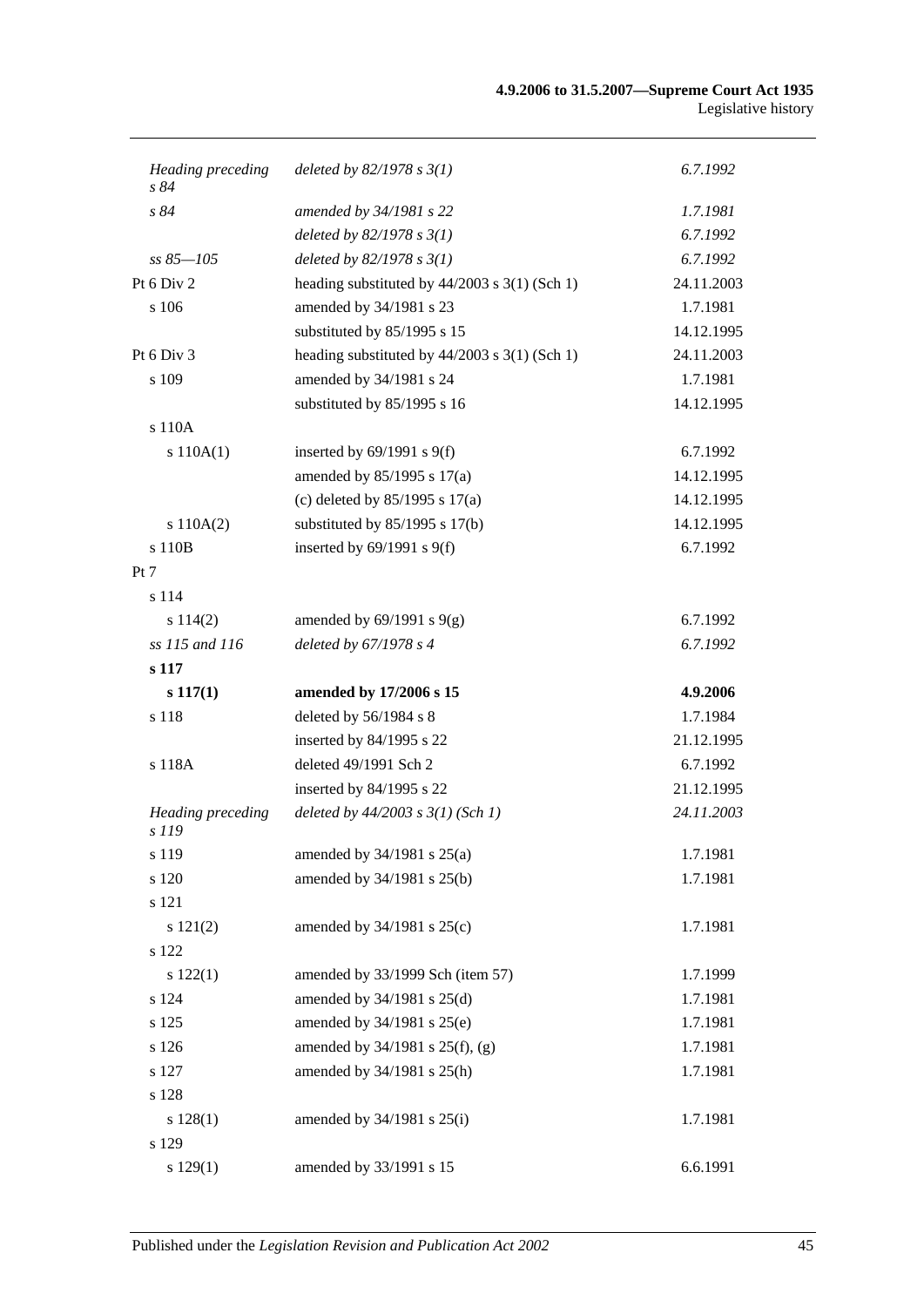| s 130                | inserted by 2/1983 s 3                        | 14.4.1983  |
|----------------------|-----------------------------------------------|------------|
| $s\ 130(2)$          | substituted by $69/2001$ s $32(a)$            | 13.1.2002  |
| $s\,130(3)$          | inserted by $73/1983$ s 2                     | 3.11.1983  |
|                      | deleted by $69/2001$ s $32(b)$                | 13.1.2002  |
| s 131                | inserted by $69/1991$ s $9(h)$                | 6.7.1992   |
| s 131(1)             | amended by $62/1993$ s 5                      | 1.7.1993   |
|                      | amended by $84/1995$ s $23(a)$                | 21.12.1995 |
| s 131(2)             | substituted by $84/1995$ s $23(b)$            | 21.12.1995 |
|                      | amended by 49/2005 s 14                       | 19.12.2005 |
| s 131(3)             | amended by $65/1995$ Sch cl $4(a)$            | 21.12.1995 |
|                      | substituted by $84/1995$ s $23(b)$            | 21.12.1995 |
| s $131(4)$ and $(5)$ | inserted by $65/1995$ Sch cl $4(b)$           | 21.12.1995 |
|                      | substituted by $84/1995$ s $23(b)$            | 21.12.1995 |
| Sch                  | heading amended by $44/2003$ s $3(1)$ (Sch 1) | 24.11.2003 |
|                      |                                               |            |

## **Transitional etc provisions associated with Act or amendments**

## *Statutes Amendment (Courts Administration Staff) Act 1995*

## **20—Transitional provision**

(1) An appointment to a non-judicial office or position made or purportedly made before the commencement of this Act in accordance with an Act that is amended by this Act will be taken to have been duly made under the statutory provisions that, as amended by this Act, provide for the making of such an appointment as if this Act had been enacted and in force at the relevant time.

## **Historical versions**

Reprint No 1—15.1.1992 Reprint No 2—6.7.1992 Reprint No 3—1.7.1993 Reprint No 4—28.10.1993 Reprint No 5—1.1.1994 Reprint No 6—9.6.1994 Reprint No 7—7.7.1994 Reprint No 8—21.12.1995 Reprint No 9—30.9.1996 Reprint No 10—17.10.1996 Reprint No 11—23.4.1999 Reprint No 12—1.7.1999 Reprint No 13—3.1.2000 Reprint No 14—13.1.2002 Reprint No 15—1.12.2002 Reprint No 16—24.11.2003 1.9.2004